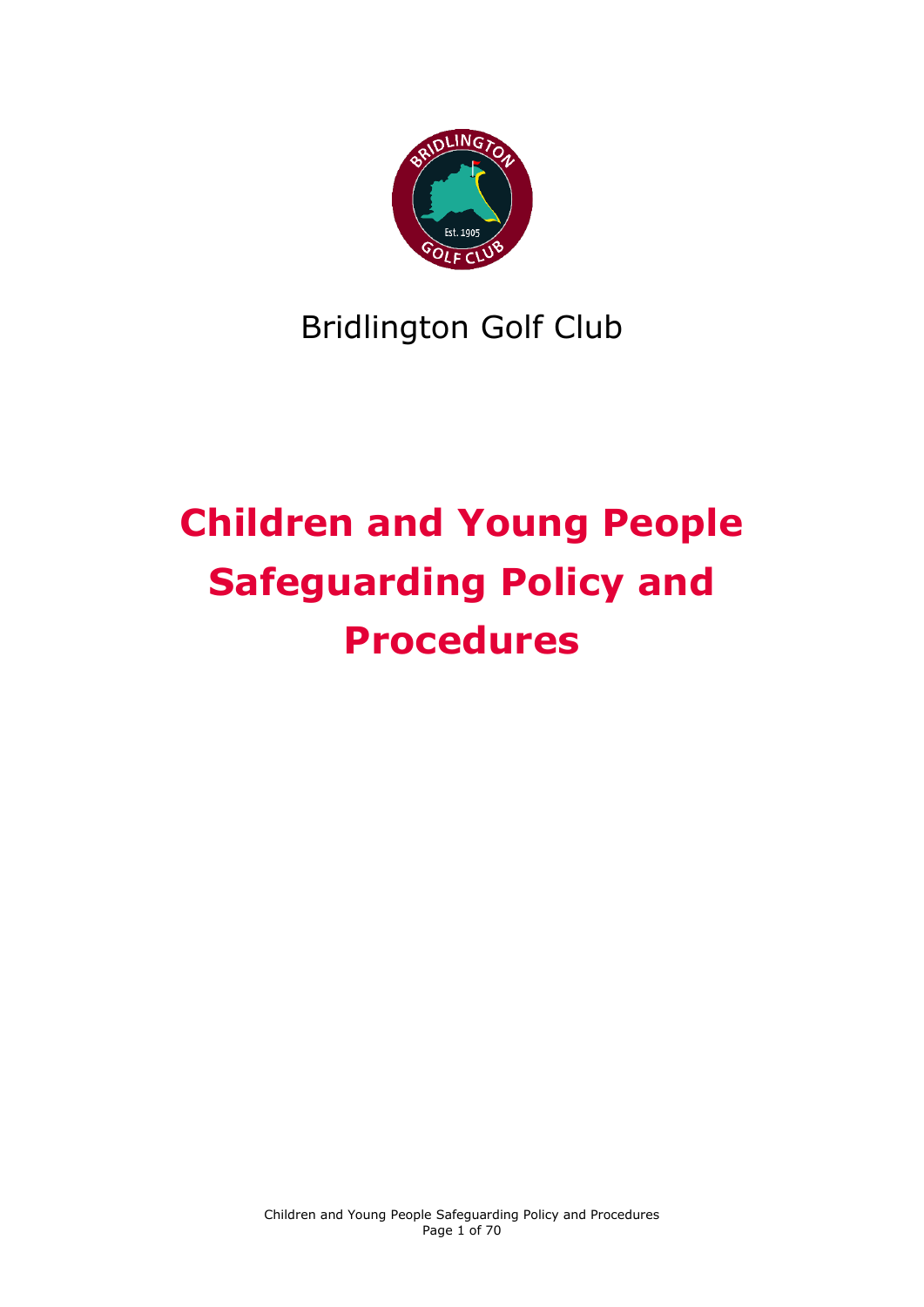## **Contents**

| Safeguarding Policy Statement                                  |                |
|----------------------------------------------------------------|----------------|
| Procedures:                                                    |                |
| 1. Recruitment and training                                    | $\overline{5}$ |
| 2. Complaints, concerns and allegations                        | 6              |
| 3. Flow Charts                                                 | $\overline{6}$ |
| 4. Emergencies and incidents                                   | 11             |
| 5. Supervision                                                 | 12             |
| 6. Good Practice Guidelines                                    | 12             |
| 7. Useful Contacts                                             | <b>16</b>      |
| <b>Supporting Documents</b>                                    |                |
| 1. Volunteer/Staff Job Application form                        | <b>View</b>    |
| 2. Self-disclosure                                             | <b>View</b>    |
| 3. References                                                  | <b>View</b>    |
| 4. Code of Conduct for coaches and volunteers                  | <b>View</b>    |
| 5. Code of Conduct for Young Golfers                           | <b>View</b>    |
| 6. Code of Conduct for Parents/Carers                          | <b>View</b>    |
| 7. Managing Challenging Behaviour                              | <b>View</b>    |
| 8. Incident Report Form                                        | <b>View</b>    |
| 9. Accident Report Form                                        | <b>View</b>    |
| 10. Junior Profile and Parental Consent Forms                  | <b>View</b>    |
| 11. Photography Consent                                        | <b>View</b>    |
| 12. Parental Guidance                                          | <b>View</b>    |
| 13. Managing Young People on Away Trips                        | <b>View</b>    |
| 14. Social Media Guidance                                      | <b>View</b>    |
| 15. Whistleblowing Policy                                      | <b>View</b>    |
| 16. England Golf DBS Flowchart                                 | <b>View</b>    |
| 17. Categories of Child Abuse                                  | <b>View</b>    |
| 18. Club Welfare Officer Poster                                | <b>View</b>    |
| 19. Safeguarding Children and Young People - a short guide for | <b>View</b>    |
| club members                                                   |                |
| 20. Photography Policy                                         | <b>View</b>    |
| 21.Anti-Bullying Policy                                        | View           |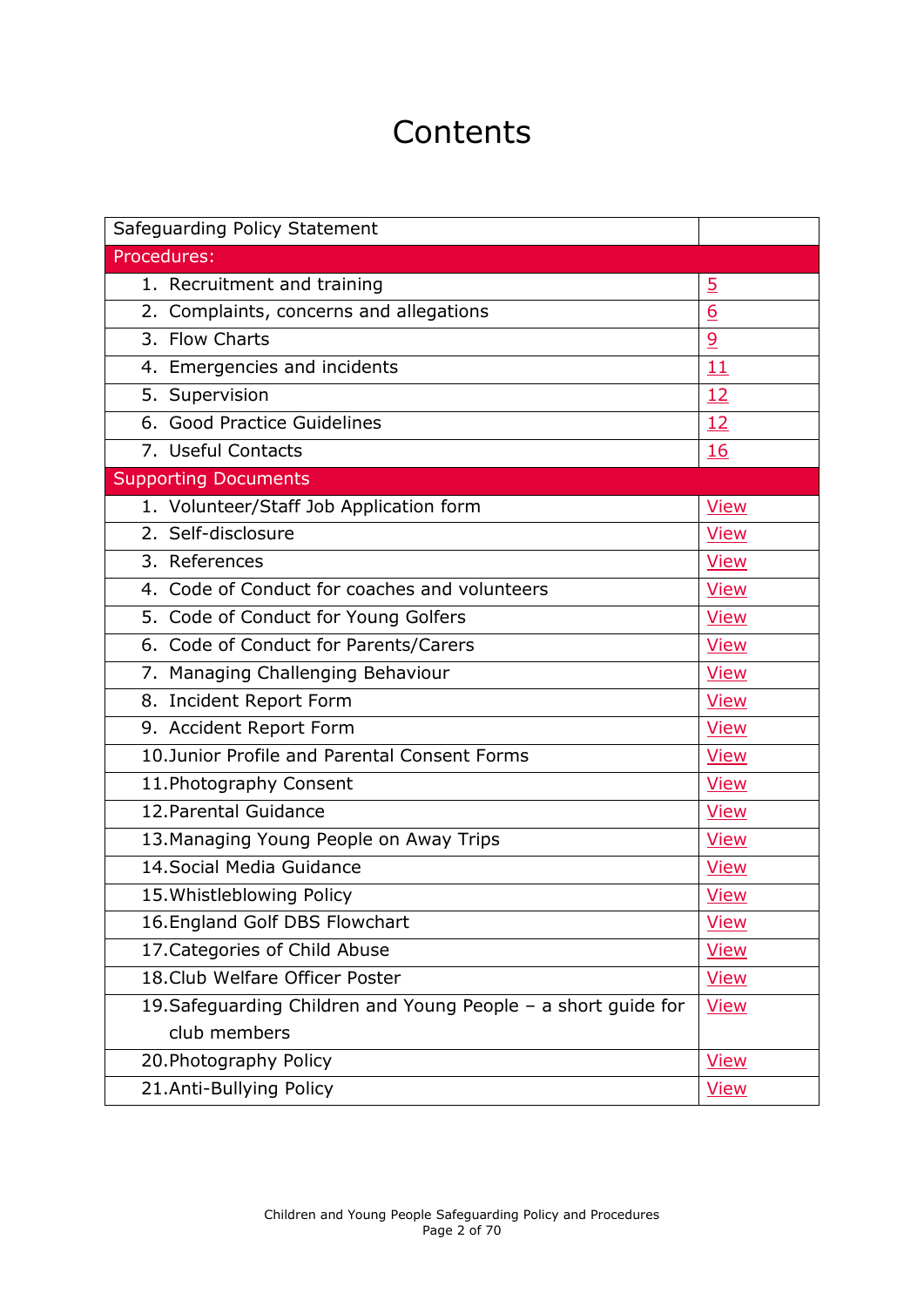## Children and Young People Safeguarding Policy

## **Introduction**

Everyone working with children and young people has a responsibility for keeping them safe, irrespective of their role, whether they are paid members of staff or volunteers.

England Golf is committed to ensure that the sport of golf is one within which all participants can thrive in a safe environment and that all children and young people have an enjoyable and positive experience when playing golf.

## Key principles

- The welfare of children is paramount.
- A child is defined by law in England and Wales as a person under the age of 18 years.
- All children, regardless of their Age, Race, Religion or Belief, Disability, Gender identity or Sexual Orientation, have the right to protection from abuse.
- All concerns and allegations of abuse and poor practice will be taken seriously and responded to swiftly and appropriately.
- All children have the right to be safe.
- All children have the right to be treated with dignity and respect.
- The Bridlington GC will work with children, their parents/carers and external organisations to safeguard the welfare of children participating in golf.
- We recognise the authority of the statutory agencies and are committed to complying with Local Safeguarding Children Board Guidelines (LSCB), Working Together under the Children Act 2004, and any legislation and statutory guidance that supersedes these.
- The Bridlington GC is committed to working in partnership with other key UK Golf Bodies to continually improve and to promote safeguarding initiatives across the sport.
- The Bridlington GC owes a legal duty of care to children on their premises or engaged in their activities. That duty is to take reasonable care to ensure their reasonable safety and the duty is higher than it would be for adults.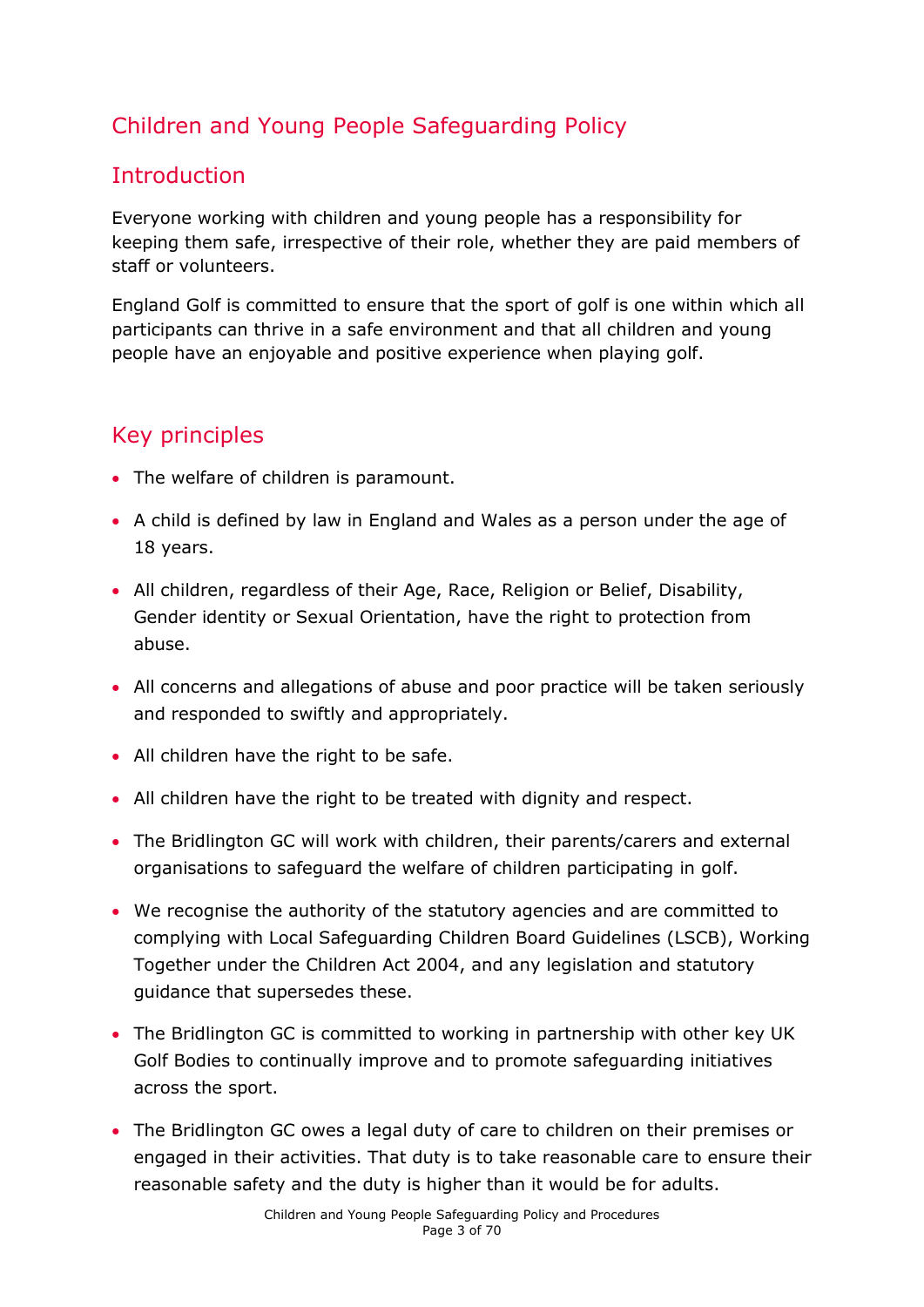## **Objectives**

The Bridlington GC aims to:

- Provide a safe environment for children and young people participating in golfing activities and try to ensure that they enjoy the experience.
- Ensure robust systems are in place to manage any concerns or allegations.
- Support adults (staff, volunteers, PGA Professionals, coaches, members and visitors) to understand their roles and responsibilities with regard to their duty of care and protection of children.
- Provide appropriate level training, support and resources for staff, volunteers & coaches to make informed and confident responses to specific safeguarding issues and fulfill their role effectively.
- Ensure that children and their parents/carers are informed and consulted and, where appropriate, fully involved in decisions that affect them.
- Reassure parents and carers that all children and young people will receive the best care possible whilst participating in club activities and communicate Policy and Procedure to them through website/letter/consents.

## Responsibilities and implementation

The Bridlington GC will seek to promote the principles of safeguarding children by:

- Reviewing their policy and procedures every three years or whenever there is a major change in legislation. Guidance from England Golf will be sought as part of the review process.
- Conducting a risk assessment of club activities with regard to safeguarding and take appropriate action to address the identified issues within suitable timescales.
- Using appropriate recruitment procedures to assess the suitability of volunteers and staff working with children and young people in line with guidance from England Golf.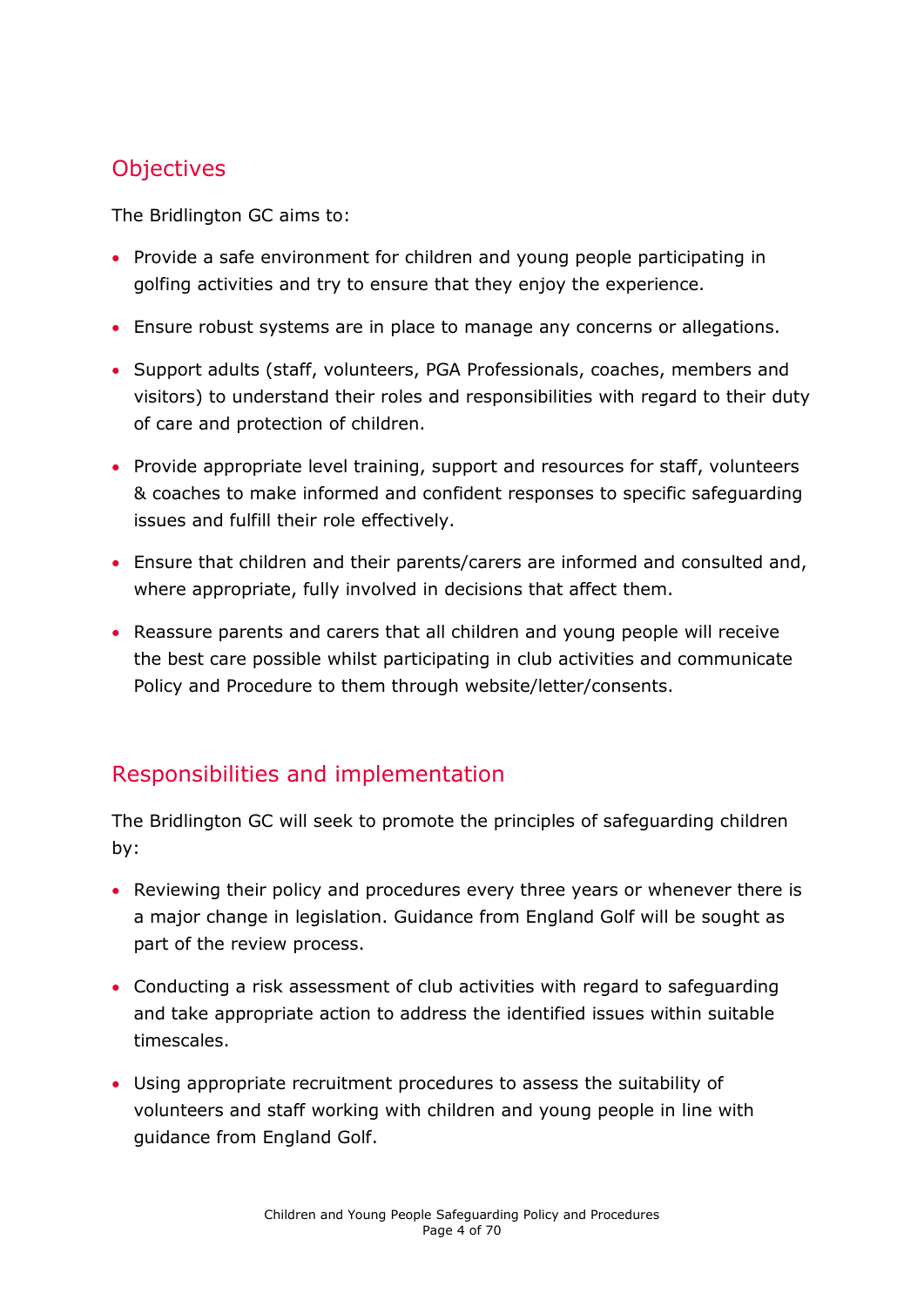- Following National Governing Body (NGB) procedures to report concerns and allegations about the behaviour of adults and ensuring that all staff, volunteers, parents and children are aware of these procedures.
- Directing staff, volunteers & coaches to appropriate safeguarding training and learning opportunities, where this is appropriate to their role.

## <span id="page-4-0"></span>1. Recruitment and training

The Bridlington GC will endeavour to ensure that all volunteers and staff working with children and young people are appropriate and suitable to do so, and that they have all the information they require to undertake their job effectively and appropriately.

Each role which involves an element of responsibility with regard to children, particularly those involving the regular supervision of children, whether voluntary or paid, should be assessed by the recruiting body to establish which qualifications, checks and other requirements are necessary. These will include the following:

- An application form **(Appendix 1)**
- A self-disclosure form **(Appendix 2)**
- References from 2 people **(Appendix 3)**
- A signed Code of Conduct **(Appendix 4)**
- A Disclosure & Barring Service (DBS) check on people involved in 'regulated activity' with children **(Guidance on Regulated Activity & DBS- Appendix 16)**

Details of the requirements and the qualifications and checks of individuals will be recorded by the Club Welfare Officer/Secretary/Manager who will also hold copies of the necessary Safeguarding and Protecting Children (SPC) certificates. The nominated person will possess all relevant and appropriate contact details of all staff / volunteers and other relevant bodies.

All staff, volunteers & coaches will be offered access to appropriate child protection training. The Bridlington GC recommends attendance at the UK Coaching Safeguarding and Protecting Children (SPC) workshop and will ensure that all volunteers and staff who have significant contact with children attend. An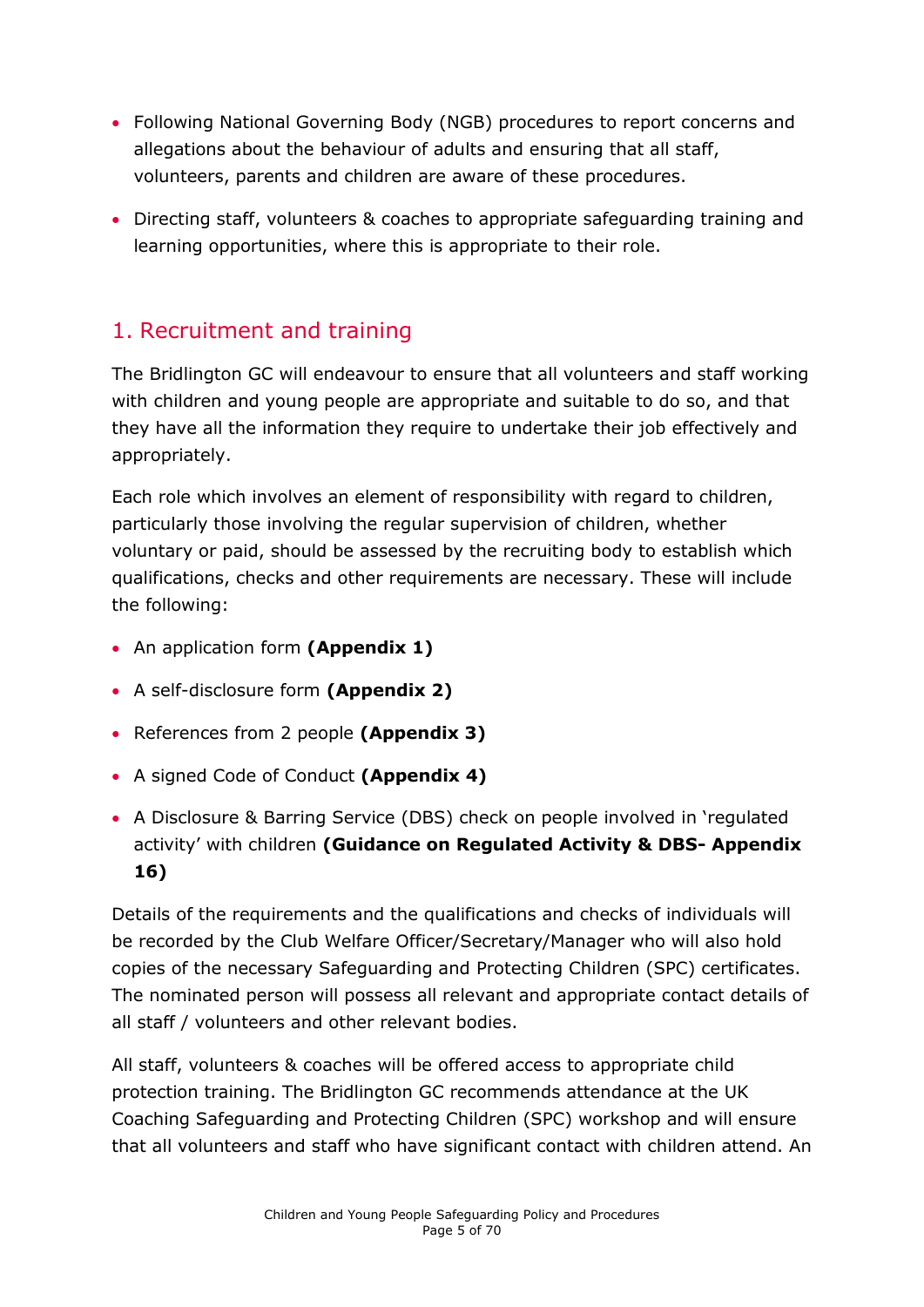online UK Coaching refresher course should be completed and repeated every three years for those involved in "Regulated Activity."

All staff, volunteers & coaches working with children and young people will be asked to read and become familiar with the Bridlington GC Safeguarding Policy and Procedures.

All staff, volunteers & coaches involved with children and young people will be asked to read the Bridlington GC Code of Conduct relevant to their role, and sign to indicate their understanding and agreement to act in accordance with the code. The code is linked to the Bridlington GC's Disciplinary Procedures. **(Codes of Conduct-Appendix 4,5,6)**

The Bridlington GC are committed to the fact that every child and participant in golf should be afforded the right to thrive through being involved in sporting activity for life, in an enjoyable, safe environment, and be protected from harm. The Bridlington GC acknowledge the additional vulnerability of some groups of children (e.g. disabled, looked after children, those with communication differences). The Bridlington GC will ensure that the environment is appropriate for the child, and tailored to their needs so that they have a positive experience of their sport without risk of harm.

## <span id="page-5-0"></span>2. Complaints, concerns and allegations

- **2.1** If a player, parent/carer, member of staff or volunteer has a concern about the welfare of a child, or the conduct of another child/young person or an adult (whether they are a parent, coach, member, or otherwise), these concerns should be brought to the attention of the Club Welfare Officer without delay. The person reporting the concern is not required to decide whether abuse has occurred, but simply has a duty to pass their concerns and any relevant information to the Welfare Officer. Please refer to Flowcharts 1 & 2 for further details (see below).
- **2.2** All concerns will be treated in confidence. Details should only be shared on a "need to know" basis with those who can help with the management of the concern.
- **2.3** Concerns will be recorded on an Incident Report Form and sent to the England Golf Lead Safeguarding Officer and retained confidentially within the club. The England Golf Lead Safeguarding Officer can assist with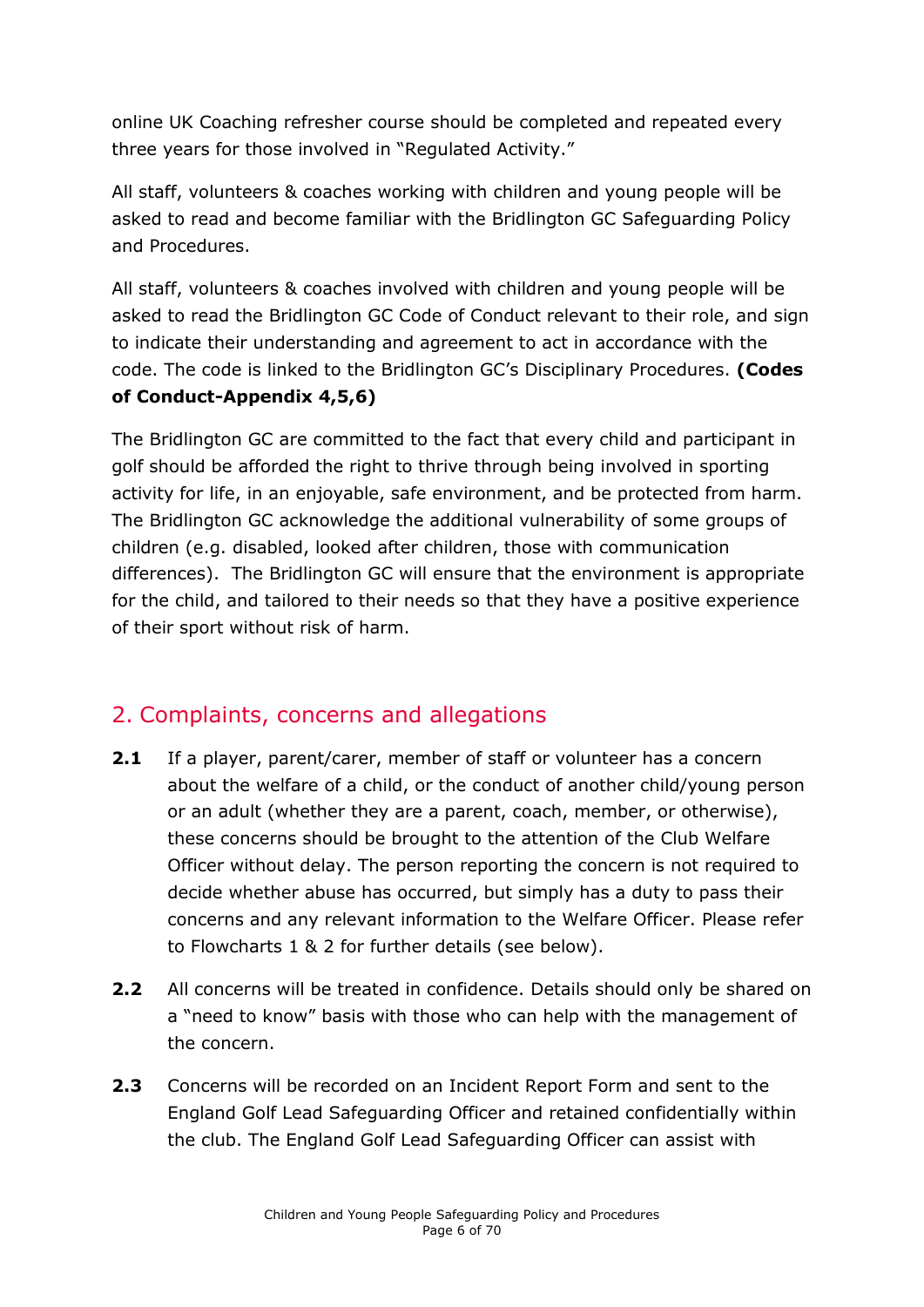completion of this form if required, tel: 01526 351824. **(Incident Report Form-Appendix 8)**

- **2.4** The Bridlington GC will work with England Golf and other external agencies to take appropriate action where concerns relate to potential abuse or serious poor practice. The Bridlington GC disciplinary procedures will be applied and followed where possible.
- **2.5** In the event of a child making a disclosure of any type of abuse, the following guidance is given:
	- Reassure them that they have done the right thing to share the information
	- Listen carefully
	- Do not make promises that cannot be kept, such as promising not to tell anyone else
	- Do not seek to actively question the child or lead them in any way to disclose more information than they are comfortably able to: this may compromise any future action. Only ask questions to clarify your understanding where needed e.g. can you tell me what you mean by the word XXXX?
	- Record what the child has said as soon as possible on an incident report form.
	- You should explain to children, young people and families at the outset, openly and honestly, what and how information will, or could be shared and why, and seek their agreement.
	- Parents or Carers should be informed if the allegation does not involve them.
- **2.6** The NSPCC Helpline is available to discuss concerns regarding poor practice and abuse in confidence with members of the public who need support. Those with concerns are encouraged to use this service. The Helpline number is 0808 800 5000.
- **2.7** Safeguarding children and young people requires everyone to be committed to the highest possible standards of openness, integrity and accountability. The Bridlington GC supports an environment where staff, volunteers, parents/carers and the public are encouraged to raise safeguarding and child protection concerns. Anyone who reported a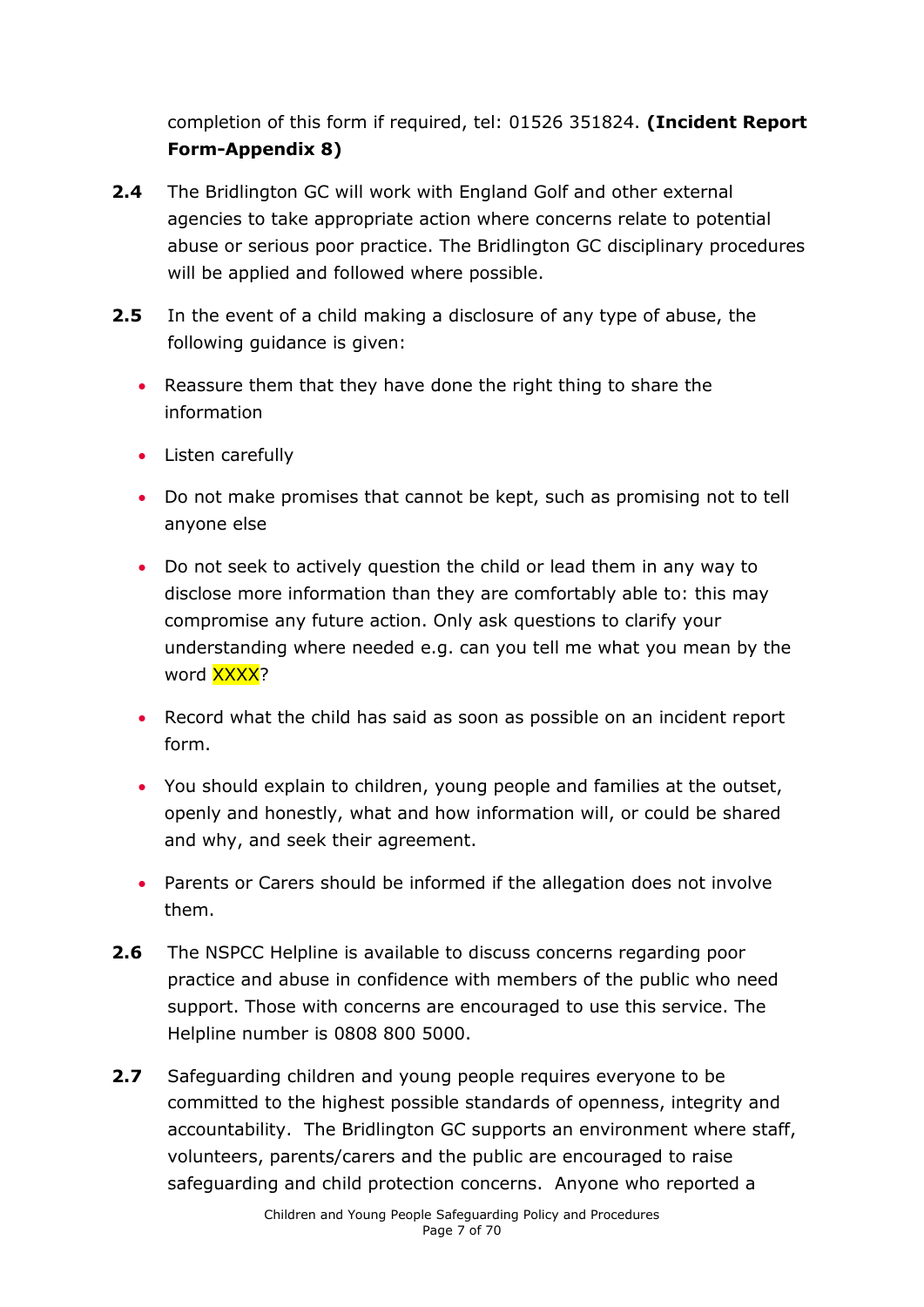<span id="page-7-0"></span>legitimate concern to the organisation (even if their concerns subsequently appear to be unfounded) will be supported. All concerns will be taken seriously. **(Whistleblowing Policy-Appendix 15)**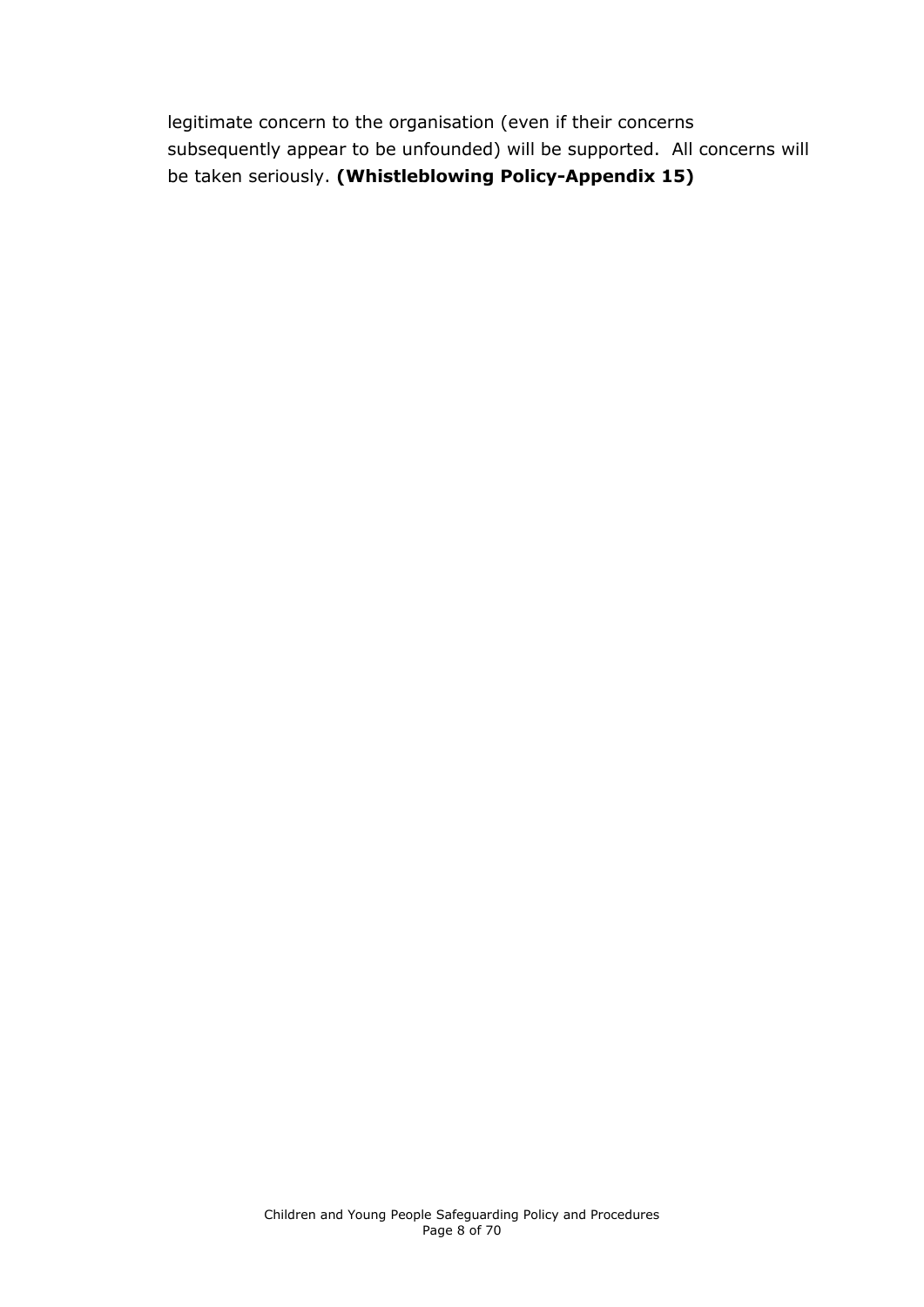## 3. FLOWCHART 1

### **What to do if you are worried about what is happening to a child outside of the Club (but the concern is identified through the child's involvement in golf)**



\* If for any reason a Club Welfare Officer is not in post or is unavailable a principle of least delay is important. Please contact the England Golf Lead Safeguarding Officer 01526 351824 [safeguarding@englandgolf.org](mailto:safeguarding@englandgolf.org)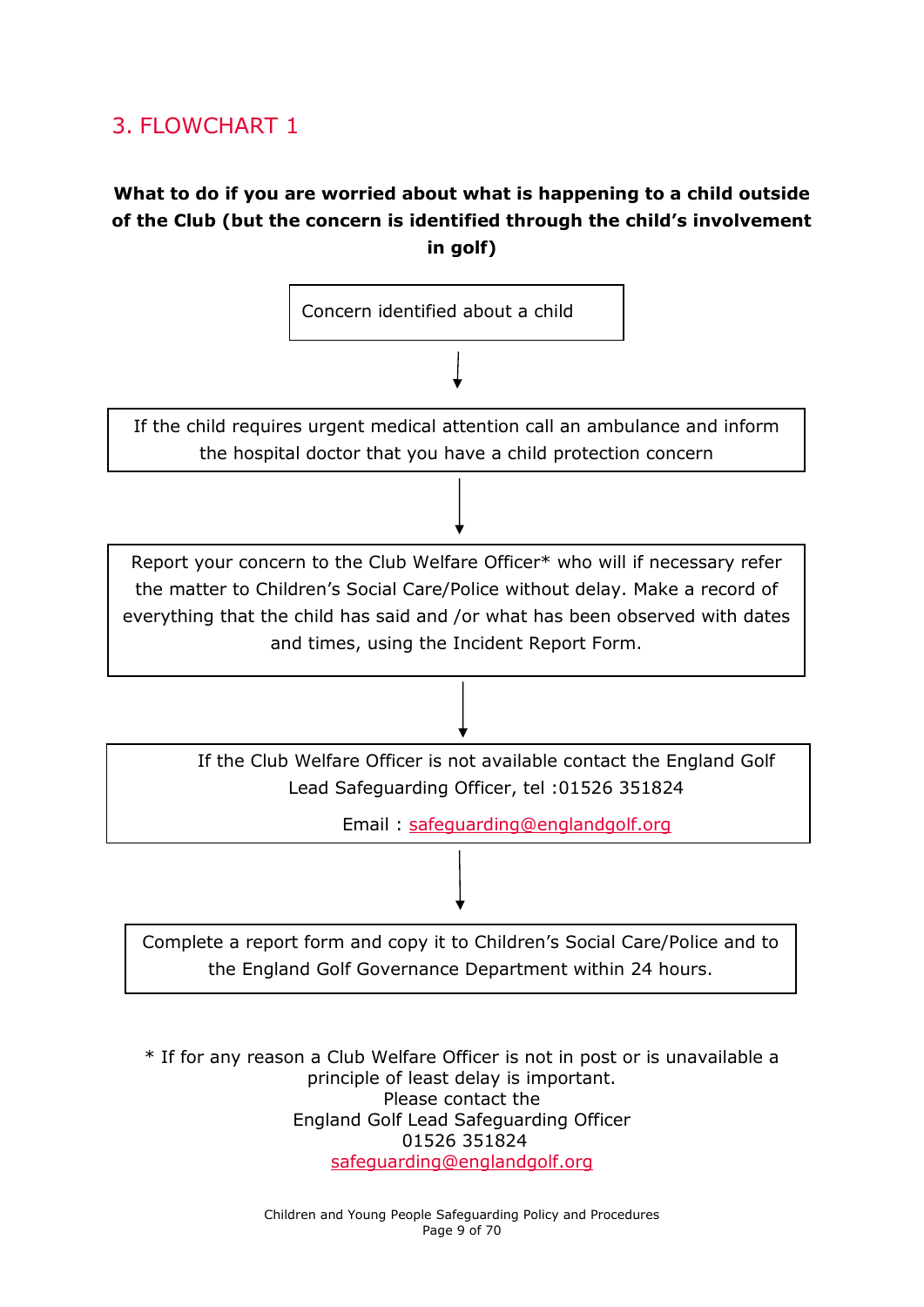## FLOW CHART 2

#### **What to do if you are worried about the behaviour of any member, parent/carer, volunteer, staff, Professional, coach or official in golf or affiliated organisations**

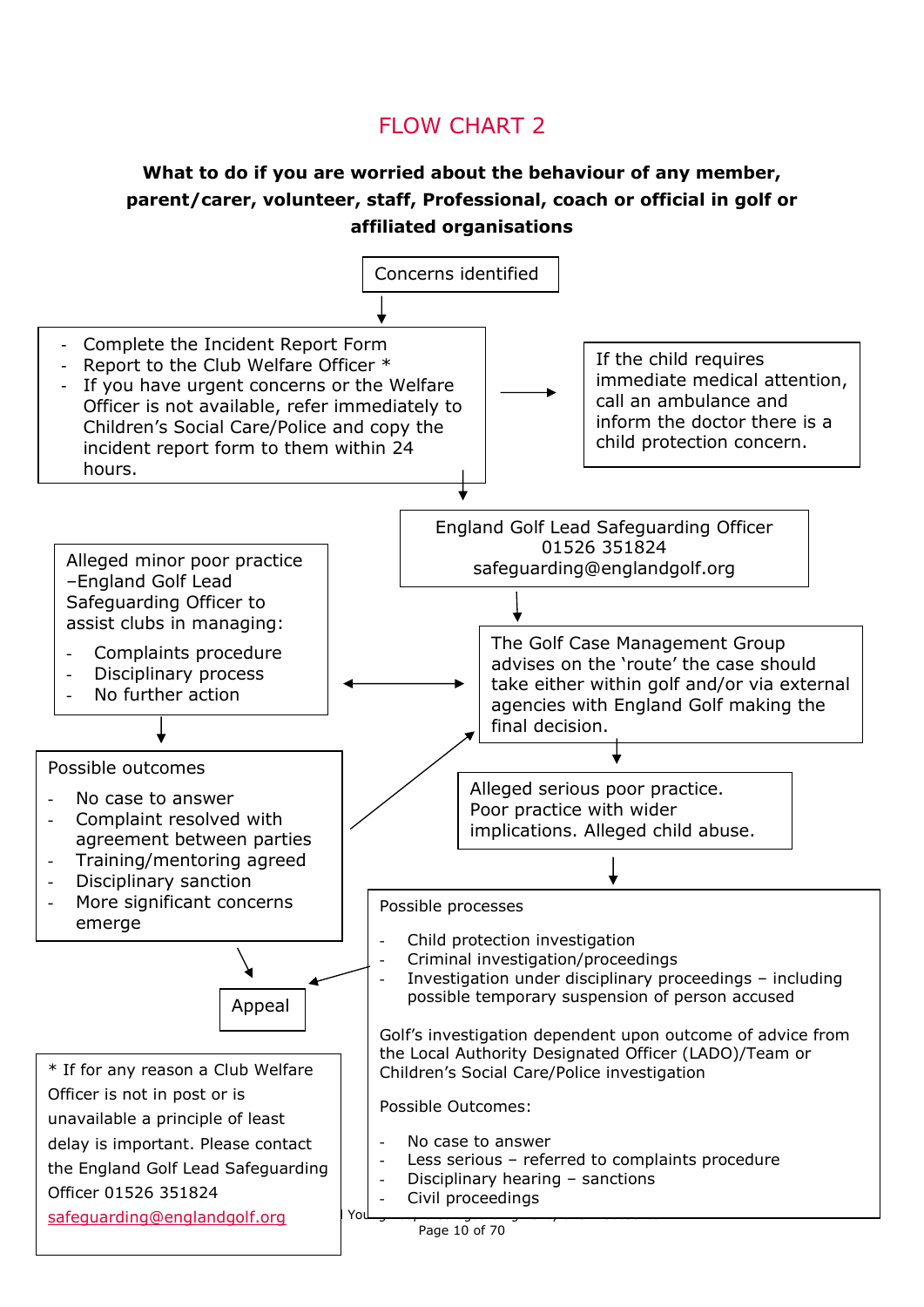## <span id="page-10-0"></span>4. Emergencies and incidents

- **4.1** Parental Consent Forms will be obtained and retained by the Bridlington GC for all children who are participating in events or activities, or attending coaching organised by the club. These forms will be treated in confidence and only shared with those who require the information they contain to perform their role effectively. **(Junior Profile and Parental Consent Forms-Appendix 10)**
- **4.2** In the event of a child requiring medical attention:
	- The parents will be contacted immediately.
	- In the event of failure to contact parents, the alternative emergency contacts will be used.
	- The consent form will be consulted to establish whether parents have given their consent for a club representative to act in loco parentis.
	- An adult club representative will accompany the child to seek medical attention, if appropriate, ensuring that they take the consent form with them.
	- A record of the action taken will be made and retained by a club representative.
- **4.3** Where a parent is late in collecting their child the following procedure will apply:
	- Attempt to contact the parent/carer using the contact details on the Parental Consent Form
	- Attempt to contact the first, then the second emergency contact nominated on the Consent Form
	- Wait with the young person(s) at the venue with, wherever possible, other staff/volunteers or parents.
	- If no one is reachable, contact the Club's Welfare Officer for advice.
	- If all attempts to make contact fail, consideration should be given to contacting the police for their advice.
	- Staff, volunteers and coaches should try to avoid:
	- Taking the child home or to another location without consent.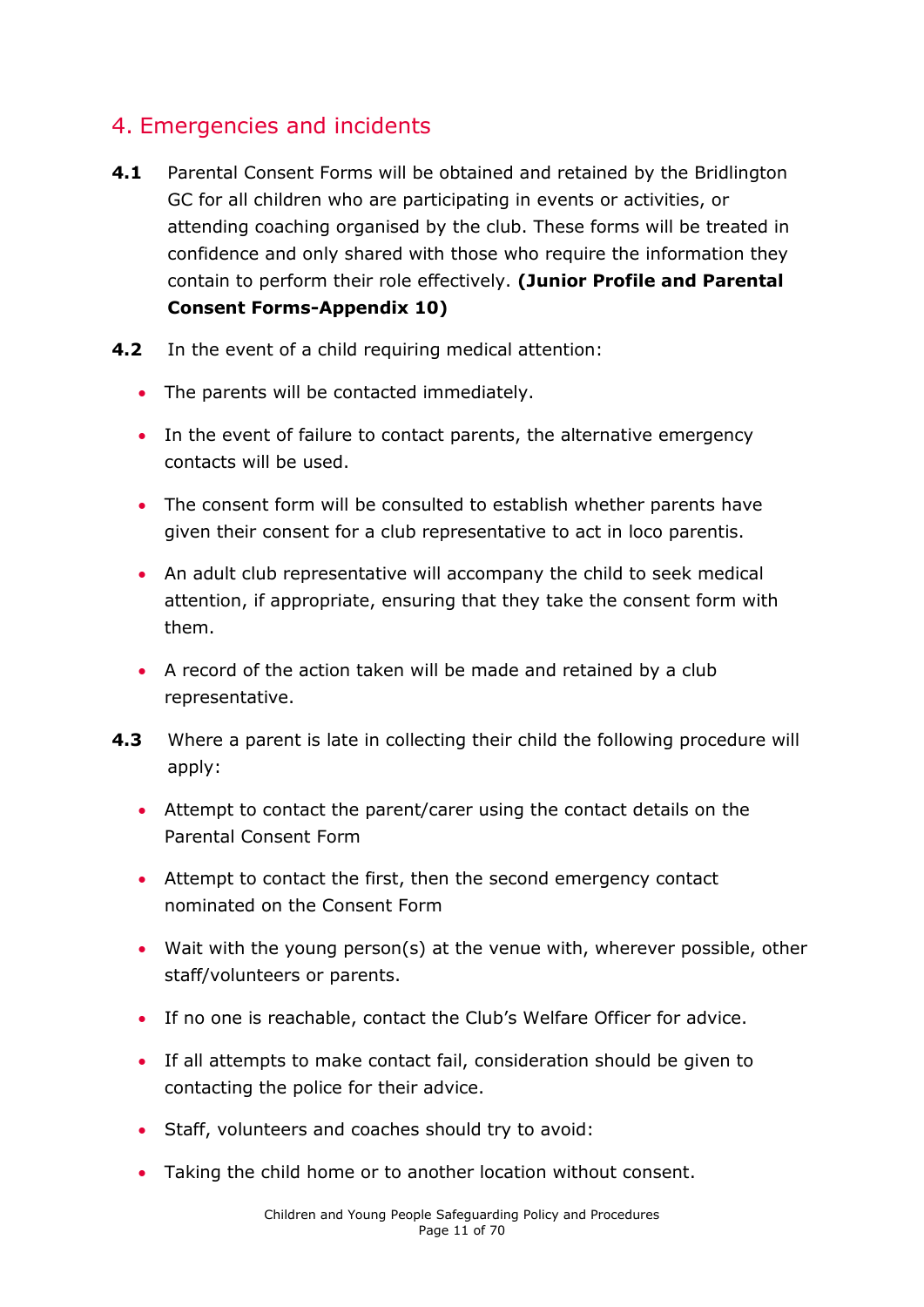- Asking the child to wait in a vehicle or the club with them alone.
- Sending the child home with another person without permission.

#### <span id="page-11-0"></span>5. Supervision

- **5.1** During coaching sessions, coaches should conduct a risk assessment to inform decision making about appropriate supervision levels. Regardless of the recommended ratio of adults to participants, it is recommended that a minimum of two adults should be present. This ensures at least basic cover in the event of something impacting on the availability of one of the adults during the activity.
- **5.2** Parents may be encouraged to stay for coaching/competitions & other events where their children are of an age where greater levels of parental supervision are required.
- **5.3** Wherever possible adults will avoid changing or showering at the same time as children but parents will be made aware that with limited changing room space there will be occasions when adults and children may need to share the facilities.
- **5.4** Parents should be aware that if children are left at a venue unsupervised, other than to attend specific coaching sessions, competitions, or other organised events, the club cannot accept supervisory responsibility.
- **5.5** Special arrangements will be made for away trips. Parents will receive full information about arrangements for any such trip and will be required to provide their consent for their child's participation. **(Managing Young People on Away Trips-Appendix 13)**

## <span id="page-11-1"></span>6. Good practice Guidelines

#### **6.1 Behaviour of adults and children**

**6.1.1** Adults who work with children are placed in a position of trust in relation to children, and therefore it is important they behave appropriately and provide a strong positive role model for children, both to protect children and those working with children from false allegations of poor practice.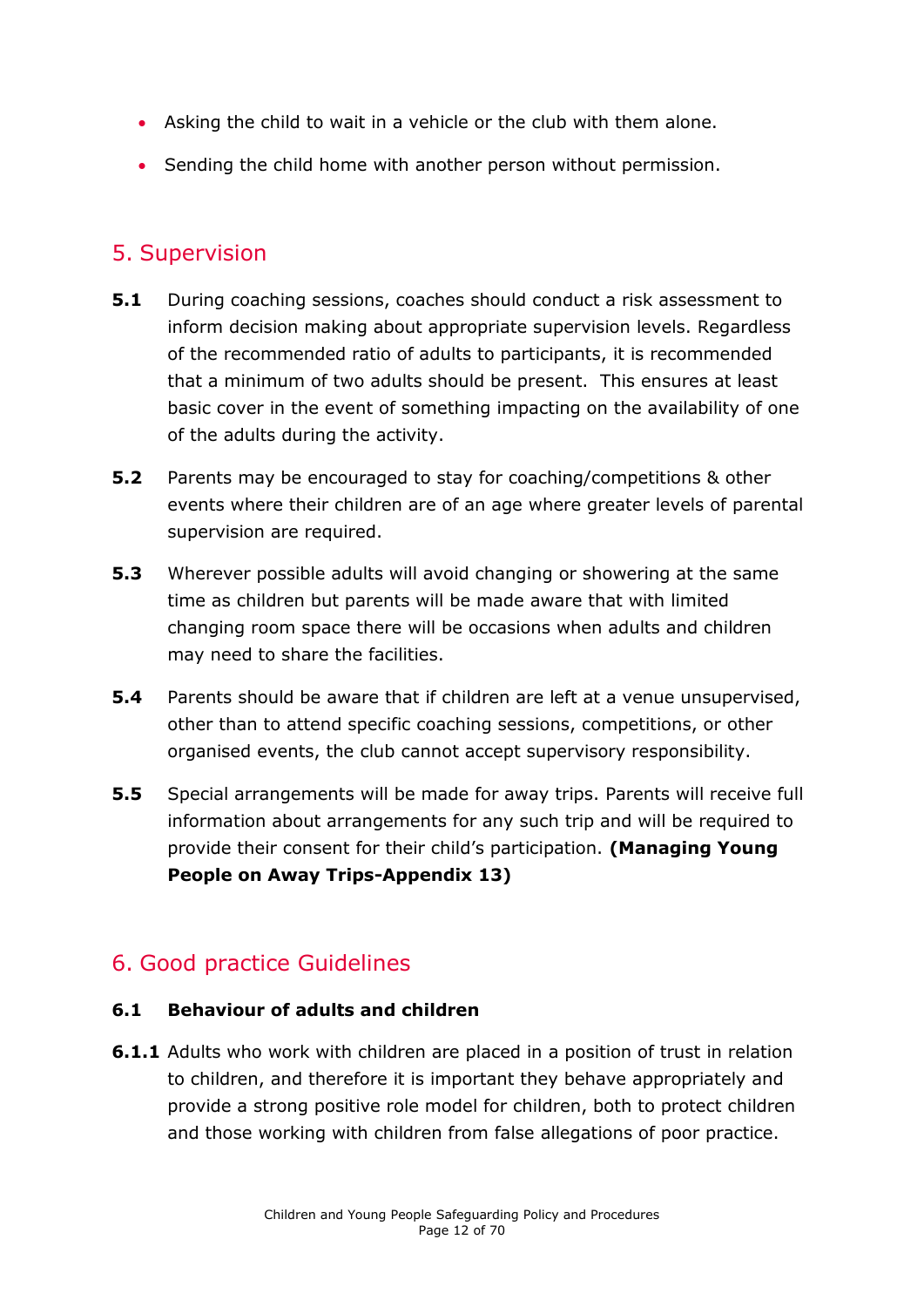Codes of conduct will be issued to junior members & adults working with them to promote good practice.

- **6.1.2** The Bridlington GC requires that all staff and volunteers working with children and young people adhere to the standards set out in the Code of Conduct relevant to their role. Similarly, children are expected to follow their own Code of Conduct to ensure the enjoyment of all participants and assist the club in ensuring their welfare is safeguarded.
- **6.1.3** The Bridlington GC requires that all staff and volunteers working with children adhere to the guidelines on Managing Challenging Behaviour. **(Managing Challenging Behaviour-Appendix 7).**
- **6.1.4** Parents and carers should also work together with the club to ensure that the welfare of all children is safeguarded. A sheet on "Parental Guidance" is provided to assist them in understanding how they can best assist the club **(Parental Guidance-Appendix 12)**

#### **6.2 Adults and Children playing golf together**

One of the reasons for the popularity of golf is that the game is not restricted by ability, age or gender. Responsible interaction between adults and children helps bring mutual respect and understanding and will be encouraged as part of club activities. Adults should always be aware however that age related differences do exist and conduct themselves in a manner that both recognises this and prioritises the welfare of any children involved.

#### **6.3 Physical Contact**

Physical contact with children by coaches or volunteers should always be intended to meet the needs of the child and the sport, not the adult. That is, to develop golf technique, to protect the child from injury, to provide first aid or treat an injury. It should always take place in an open environment, and should not, as a general principle, be made gratuitously or unnecessarily.

#### **6.4 Transport**

**6.4.1** The club believes it is primarily the responsibility of parents/carers to transport their child/children to and from events. It is not the responsibility of club volunteers or coaches to transport children and young people to and from events, activities, tournaments or matches.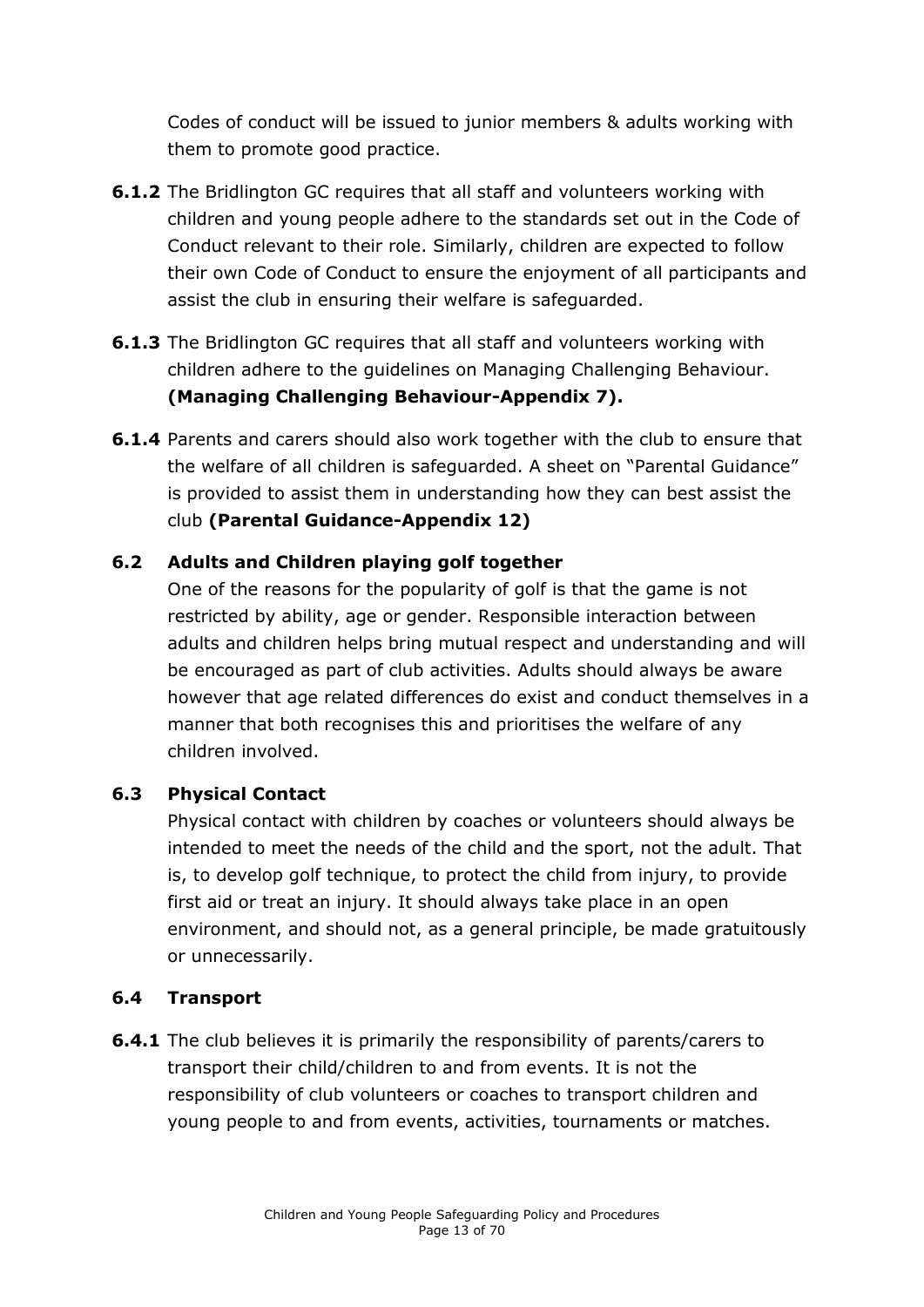- **6.4.2** The club may make arrangements for transport in exceptional circumstances, such as team events. Where this is the case, the written permission of the parents of the relevant children will be sought. The drivers used will be checked for their suitability to transport and supervise children (see Section 1 Recruitment and Training) and their insurance arrangements verified.
- **6.4.3** Children and young people are often involved in competition. When taking young people away from their home club, consideration and planning needs to be paramount to ensure the duty of care for the young people within the team is fulfilled.

#### **6.5 Photography/ Videoing**

- **6.5.1** Permission will be sought from parents prior to the publication or use of any video or photographic images of their child, for instance in newspapers, websites or for coaching purposes. The personal details of the child will not be used in any promotional material. **(Photography Consent-Appendix 11)**
- **6.5.2** Any press/official photographers attending events will be required to seek permission from the club before taking photographs and also permission of parents to use the images. **(Photography Policy – Appendix 20)**

#### **6.6 Social Media**

Social media provides unique opportunities for the club to engage and develop relationships with people in a creative and dynamic forum where users are active participants. It is important that all staff, volunteers, coaches, officials/referees, board members, or anyone working on behalf of the club are aware of the club Social Media policy **(Social Media Guidance–Appendix 14)**

#### **6.7 Anti-Bullying Procedures**

- **6.7.1** We believe that every effort must be made to eradicate bullying in all its forms. Bullying can be difficult to define and can take many forms which can be categorised as;
	- Physical hitting, kicking, theft
	- Verbal homophobic or racist remarks, threats, name calling
	- Emotional isolating an individual from activities or a group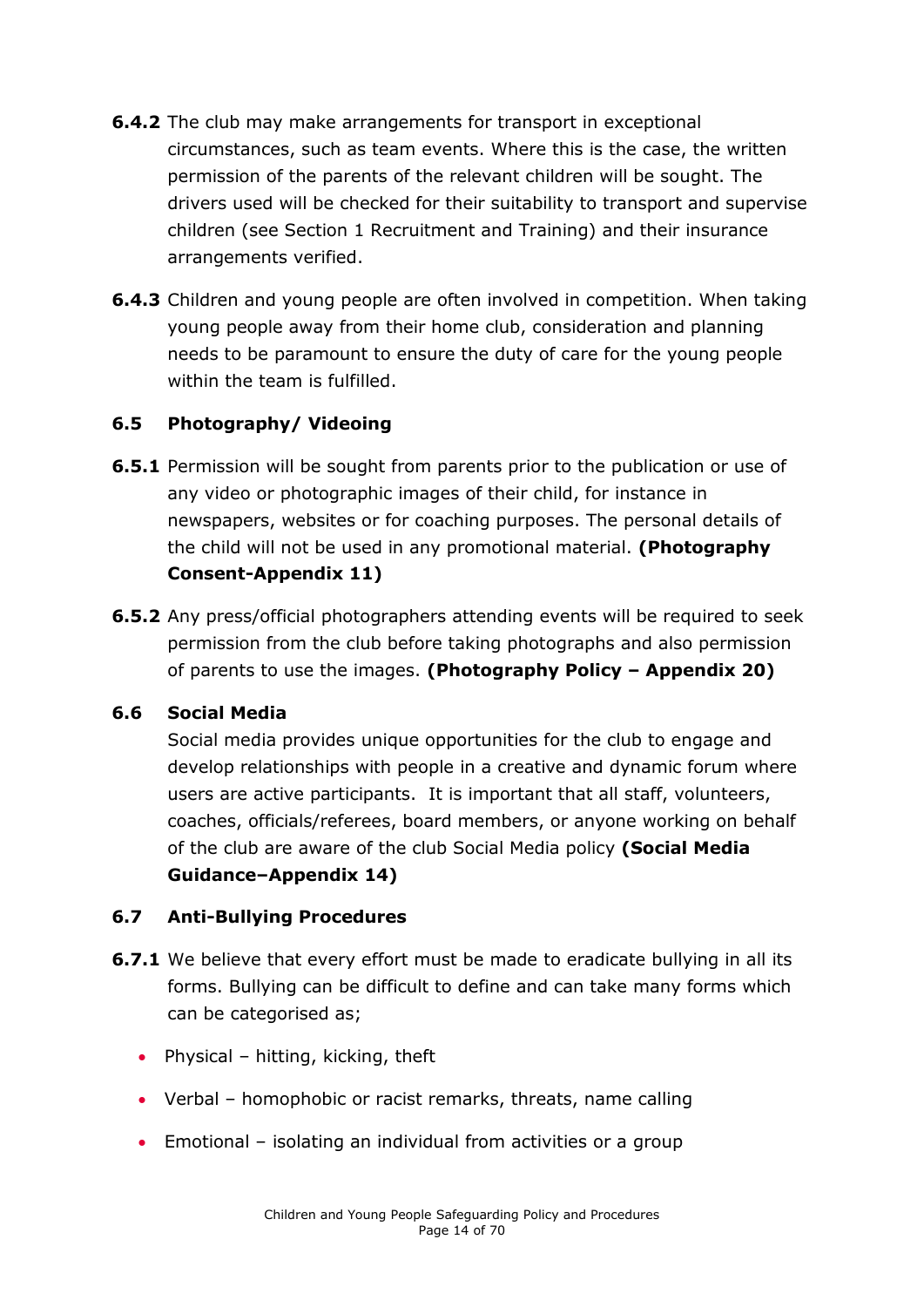All forms of bullying include;

- Deliberate hostility & aggression towards an individual(s)
- A victim who is weaker and less powerful than the bully or bullies
- An outcome which is always painful & distressing for the victim

Bullying behaviour may also include;

- Other forms of violence
- Sarcasm, spreading rumours, persistent teasing
- Tormenting, ridiculing, humiliation
- Racial taunts, graffiti, gestures
- Unwanted physical contact or abusive or offensive comments of a sexual nature.

The Club and its Staff, Volunteers & Coaches will not tolerate bullying in any of its forms during club matches, competitions, coaching or at any other time while at the club. **(Anti-Bullying Policy -Appendix 21)**

#### **6.7.2** We will:

- Provide a point of contact where those being bullied can report their concerns in confidence – The Club Welfare Officer.
- Take the problem seriously.
- Investigate any and all incidents and accusations of bullying.
- Talk to bullies and their victims separately along with their parents/carers.
- Impose sanctions where appropriate
- Keep a written record of all incidents referred to England Golf and the action taken.
- Have discussions about bullying and why it matters.

#### **6.8 Confidentiality**

**6.8.1** Details of all juniors will be kept on file in the office and will not be shared with a third party without parent/carer consent.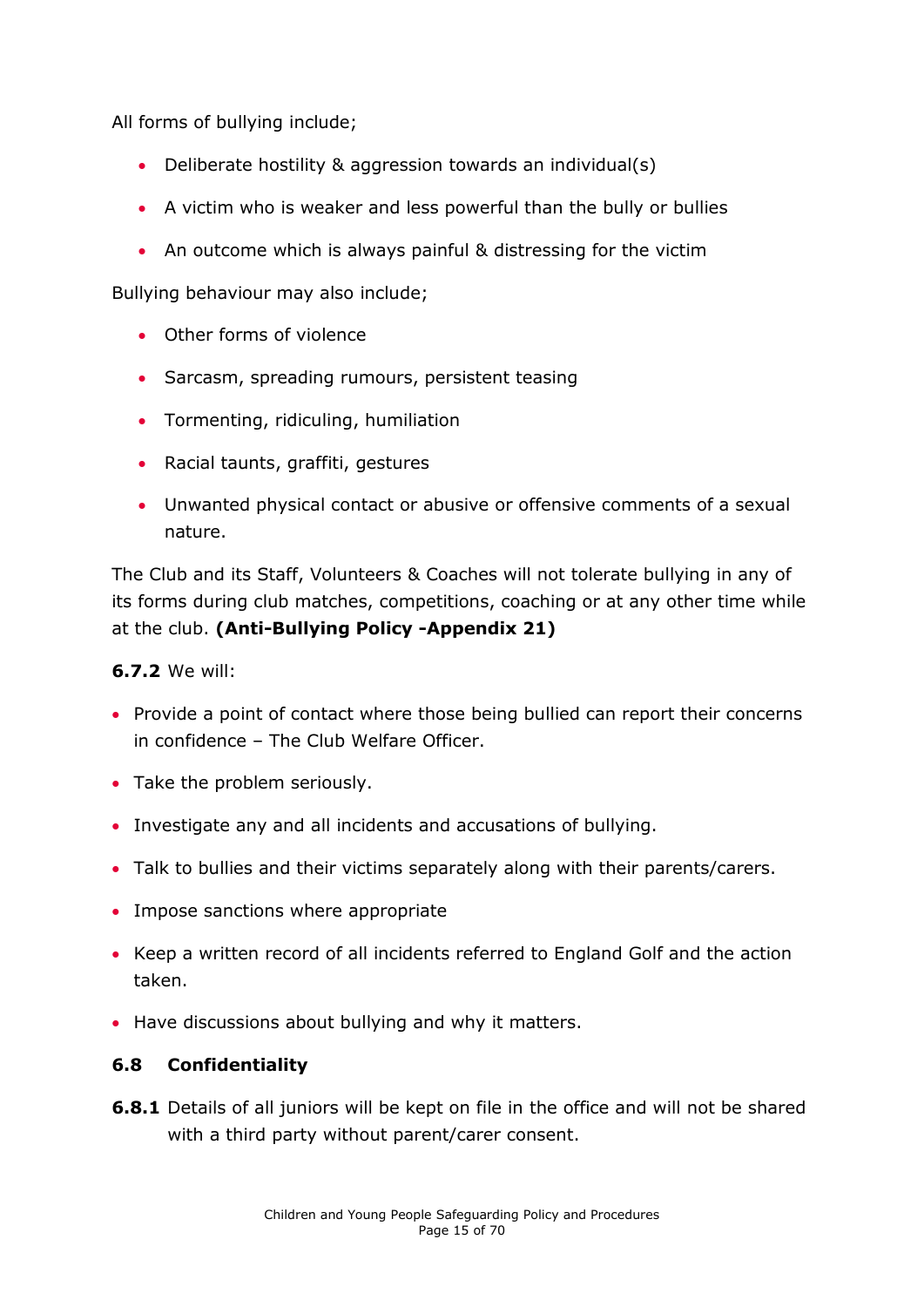**6.8.2** All concerns/allegations will be dealt with confidentially by the club and information will only be shared on a need to know basis, either internally or externally depending on the nature/seriousness of the concern/allegation.

#### **6.9 Changing rooms**

The changing rooms are used by all members & visitors. Juniors will only be supervised if needed at club organised events. Parents will be made aware that adults use the changing rooms throughout the day for changing & showering. Where a parent/carer does not consent to their child accessing the changing rooms, it is their responsibility to either supervise the child while in the changing rooms or ensure that they do not use them.

## <span id="page-15-0"></span>7. Useful Contacts

| <b>Golf Contacts</b> |                                                                                              |                                                    |
|----------------------|----------------------------------------------------------------------------------------------|----------------------------------------------------|
| Name                 | Address                                                                                      | Number                                             |
| <b>Club Welfare</b>  |                                                                                              |                                                    |
| <b>Officers:-</b>    |                                                                                              |                                                    |
| <b>Andy Wright</b>   | c/o The PGA National<br>Headquarters,<br>Centenary House, The<br>Belfry, Sutton<br>Coldfield | Mob: 01675 410333<br>Email: andy.wright@pga.org.uk |
| <b>Kim Brompton</b>  | West Midlands B76<br>9PT                                                                     | Mob: 07900 495242                                  |
|                      | <b>Bridlington Golf Club</b>                                                                 | Email:<br>bromptonk@brandesburton.eriding.net      |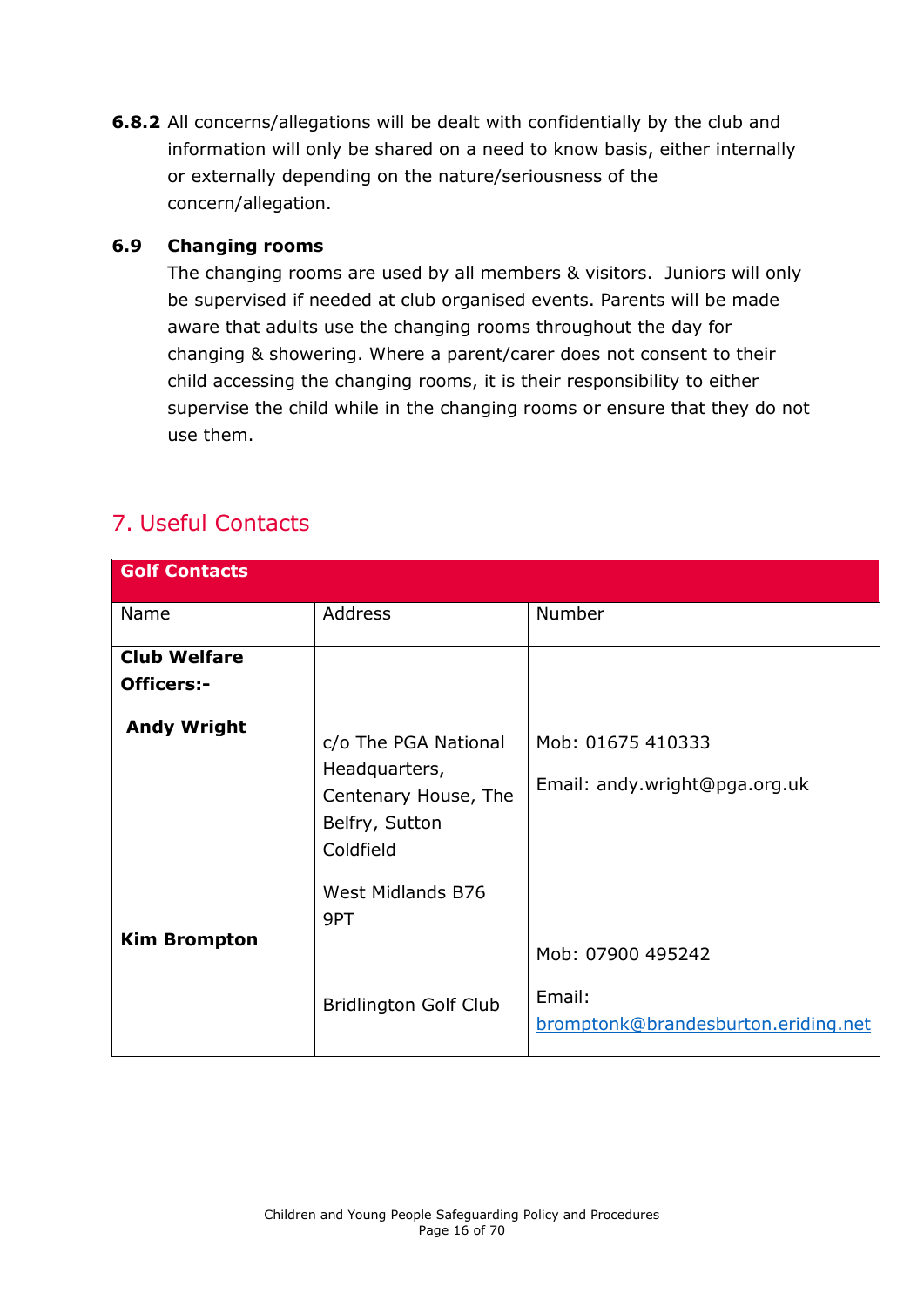| England Golf Lead    | <b>England Golf</b>          | 01526 351824                        |
|----------------------|------------------------------|-------------------------------------|
| Safeguarding Officer | <b>National Golf Centre</b>  | safeguarding@englandgolf.org        |
|                      | The Broadway                 |                                     |
|                      | Woodhall Spa                 |                                     |
|                      | Lincolnshire                 |                                     |
|                      | <b>LN10 6PU</b>              |                                     |
|                      |                              |                                     |
| Club Secretary -     | <b>Bridlington Golf Club</b> | Mob: 07702097615                    |
| Anthony Howarth      | Belvedere Rd,                |                                     |
|                      | Bridlington YO15 3NA         | Email:                              |
|                      |                              | enquiries@bridlingtongolfclub.co.uk |
|                      |                              |                                     |

| <b>Local Contacts</b>                                                                                                                          |                                                                                                                                                         |                                                  |
|------------------------------------------------------------------------------------------------------------------------------------------------|---------------------------------------------------------------------------------------------------------------------------------------------------------|--------------------------------------------------|
| <b>East Area LADO</b><br>Scarborough, Whitby &<br>Ryedale area<br>Local Authority<br>designated officer David<br>Molesworth, Margaret<br>Funge | North Yorkshire<br>County Council,<br><b>Customer Services</b><br>Centre, Count Hall,<br>Racecourse Lane,<br>Northallerton, North<br>Yorkshire, DL7 8AD | 01609 534147<br>Margaret.funge@northyorks.gov.uk |
| <b>Samaritans</b>                                                                                                                              |                                                                                                                                                         | 08457 90 90 90                                   |
| <b>EAST RIDING</b><br>Tony Marsh, Child<br><b>Protection Officer</b>                                                                           | East Riding of<br>Yorkshire Council,<br>School Improvemnet<br>Service. County Hall,<br>Beverley, East Riding<br>of Yorkshire. HU17<br>9BA               | 01482 392139                                     |
| <b>NSPCC Freephone</b><br>24 hour Helpline                                                                                                     |                                                                                                                                                         | 0808 800 5000                                    |
| <b>NSPCC Whistleblowing</b><br>Helpline for Professionals                                                                                      |                                                                                                                                                         | 0808 028 0285                                    |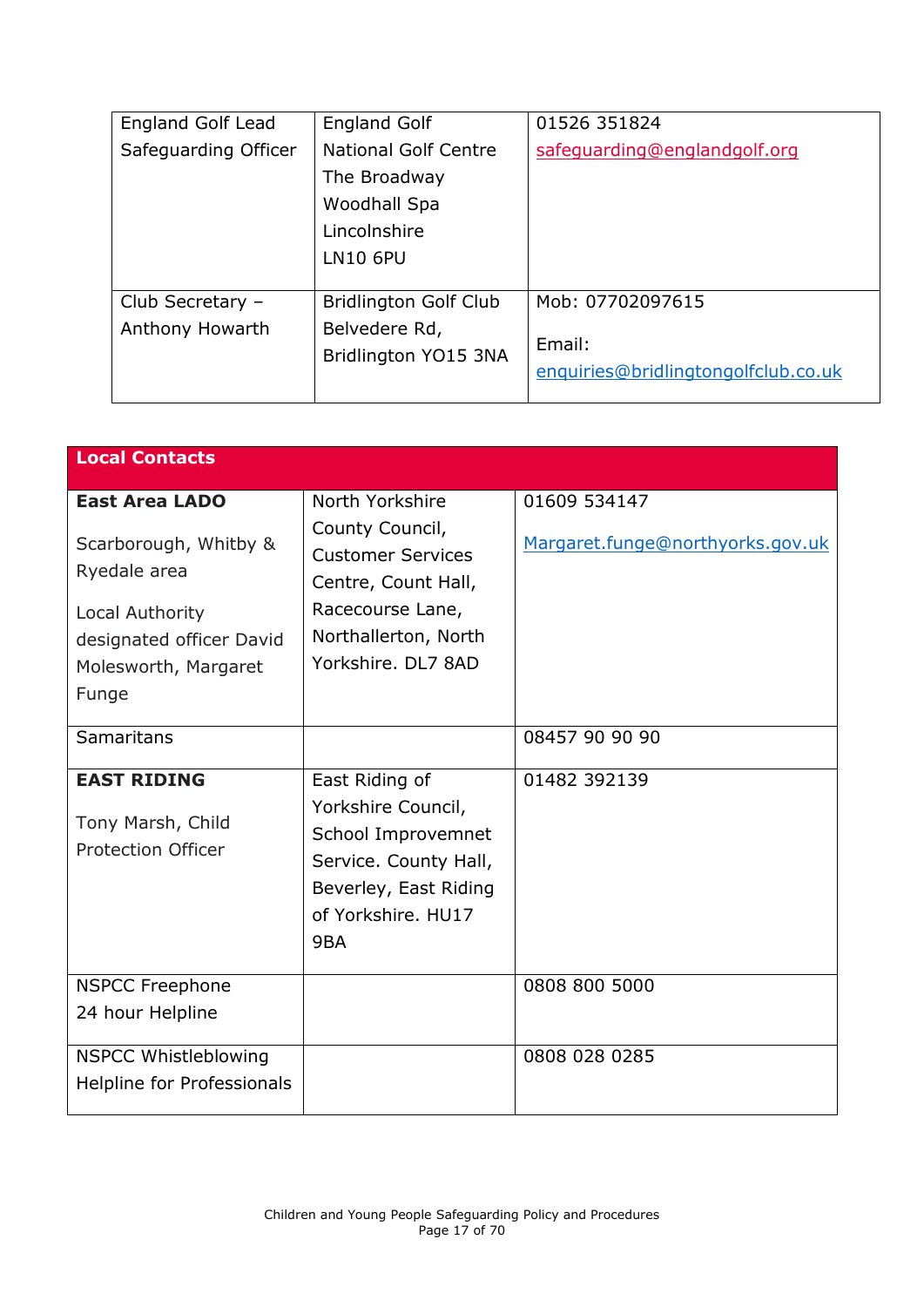| <b>National Contacts</b>  |                        |                    |
|---------------------------|------------------------|--------------------|
| The NSPCC                 | <b>National Centre</b> | Tel: 0808 800 5000 |
|                           | 42 Curtain Road        | help@nspcc.org.uk  |
|                           | London                 |                    |
|                           | EC2A 3NH               |                    |
| Childline UK              | Freepost 1111          | Tel: 0800 1111     |
|                           | London N1 0BR          |                    |
| NI Childline              | 74 Duke Street         | Tel: 028 90 327773 |
|                           | Londonderry            |                    |
| NSPCC Child Protection in | 3 Gilmour Close        | Tel: 0116 234 7278 |
| Sport Unit                | Beaumont Leys          | cpsu@nspcc.org.uk  |
|                           | Leicester              |                    |
|                           | LE4 1EZ                |                    |
|                           |                        |                    |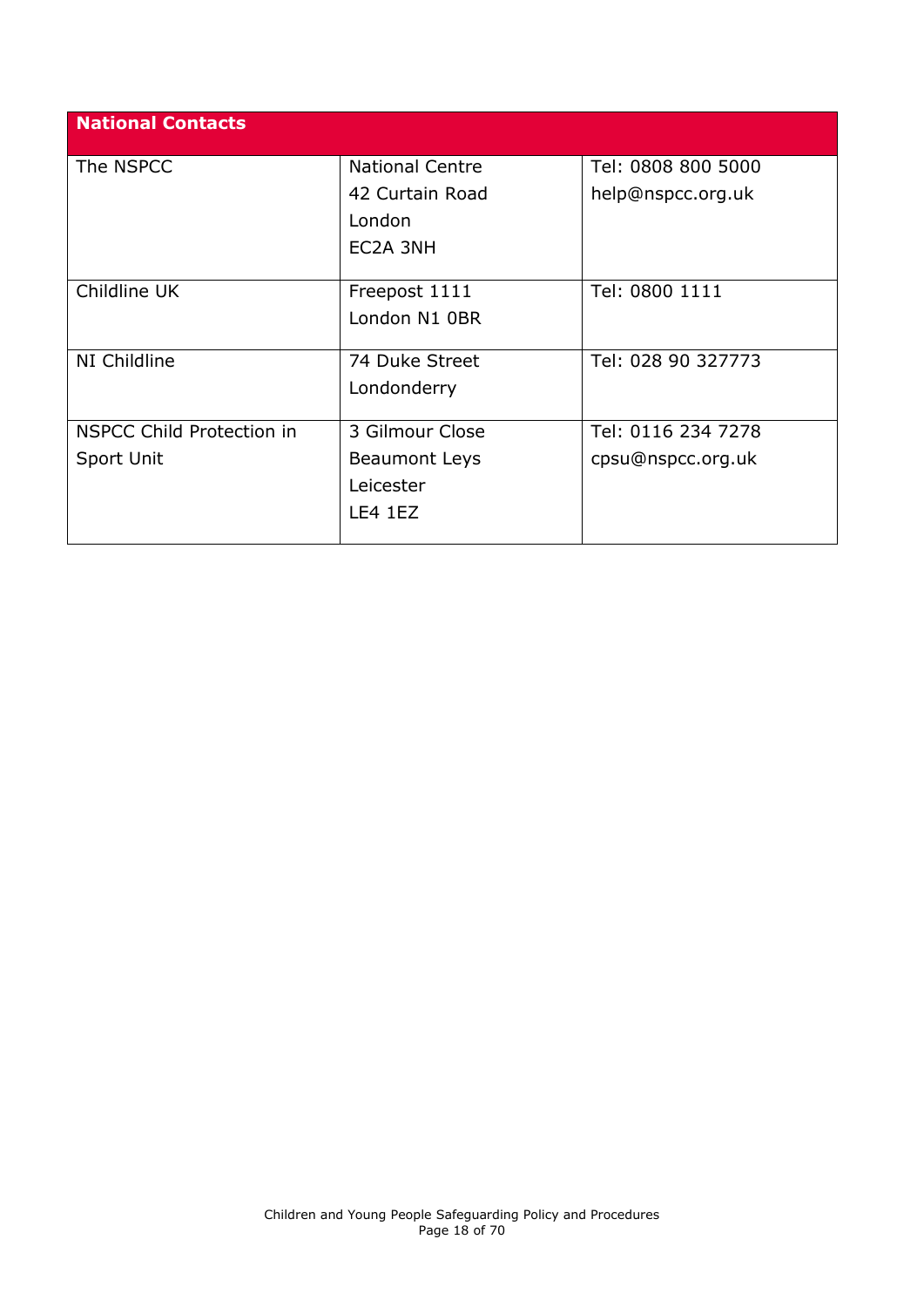<span id="page-18-0"></span>Volunteer / Staff Job Application Form – Bridlington GC

| <b>Position Applied for:</b>                                                                        |
|-----------------------------------------------------------------------------------------------------|
| <b>Personal Details</b>                                                                             |
| Title: Mr/Mrs/Miss/Dr/Other (please specify) ___________________________________                    |
|                                                                                                     |
|                                                                                                     |
|                                                                                                     |
|                                                                                                     |
|                                                                                                     |
|                                                                                                     |
|                                                                                                     |
|                                                                                                     |
|                                                                                                     |
|                                                                                                     |
| Role:                                                                                               |
|                                                                                                     |
| Relevant Experience including any previous experience of working with<br>children and young people: |
|                                                                                                     |
|                                                                                                     |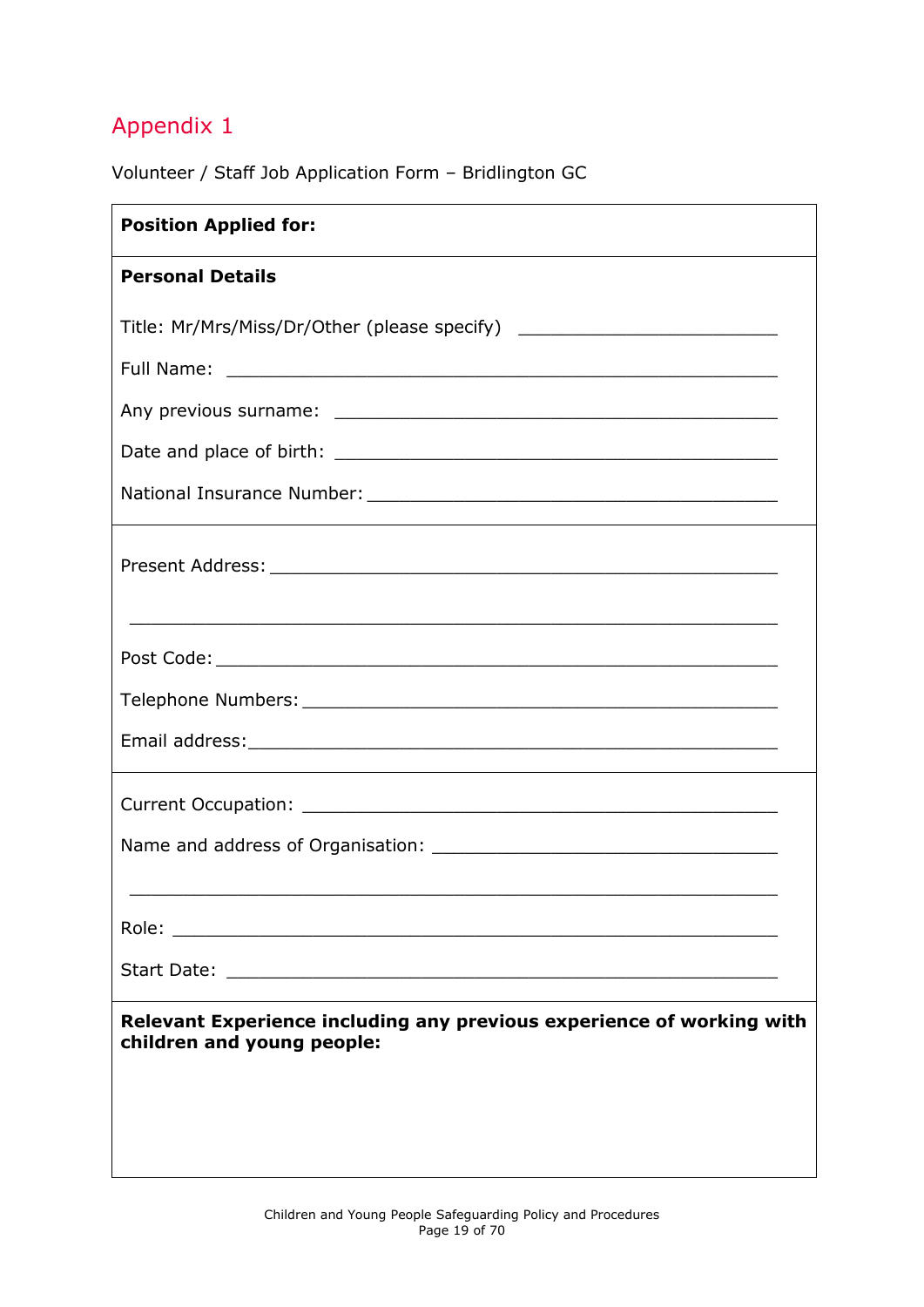#### **Reasons for applying:**

#### **References:**

Please provide the names and addresses of two people who know you well (one personal, one professional – current or previous employer, who are not related to you) whom we can contact to obtain a reference:

| Name:                    | Name:                    |
|--------------------------|--------------------------|
| <b>Address:</b>          | <b>Address:</b>          |
|                          |                          |
|                          |                          |
| <b>Telephone Number:</b> | <b>Telephone Number:</b> |

#### **Data Protection Notification:**

Information you have provided in completing this form will be used to process your application. Bridlington GC will keep the information you have supplied confidential and will not divulge it to third parties, except where required by law, or where we have retained the services of a third party representative to act on yout/our behalf.

#### **Authorisation:**

I have read the Data Protection notification and understand and agree to the use of my personal data in accordance with the Data Protection Act 2018, GDPR and all relevant data protection legislation.

| Signed:                                                                                                                                                                         | Date: |
|---------------------------------------------------------------------------------------------------------------------------------------------------------------------------------|-------|
| <b>Declaration:</b><br>I confirm that the information I have provided is correct and that any false or<br>misleading information may lead to the termination of my appointment. |       |

**Signed: Date:**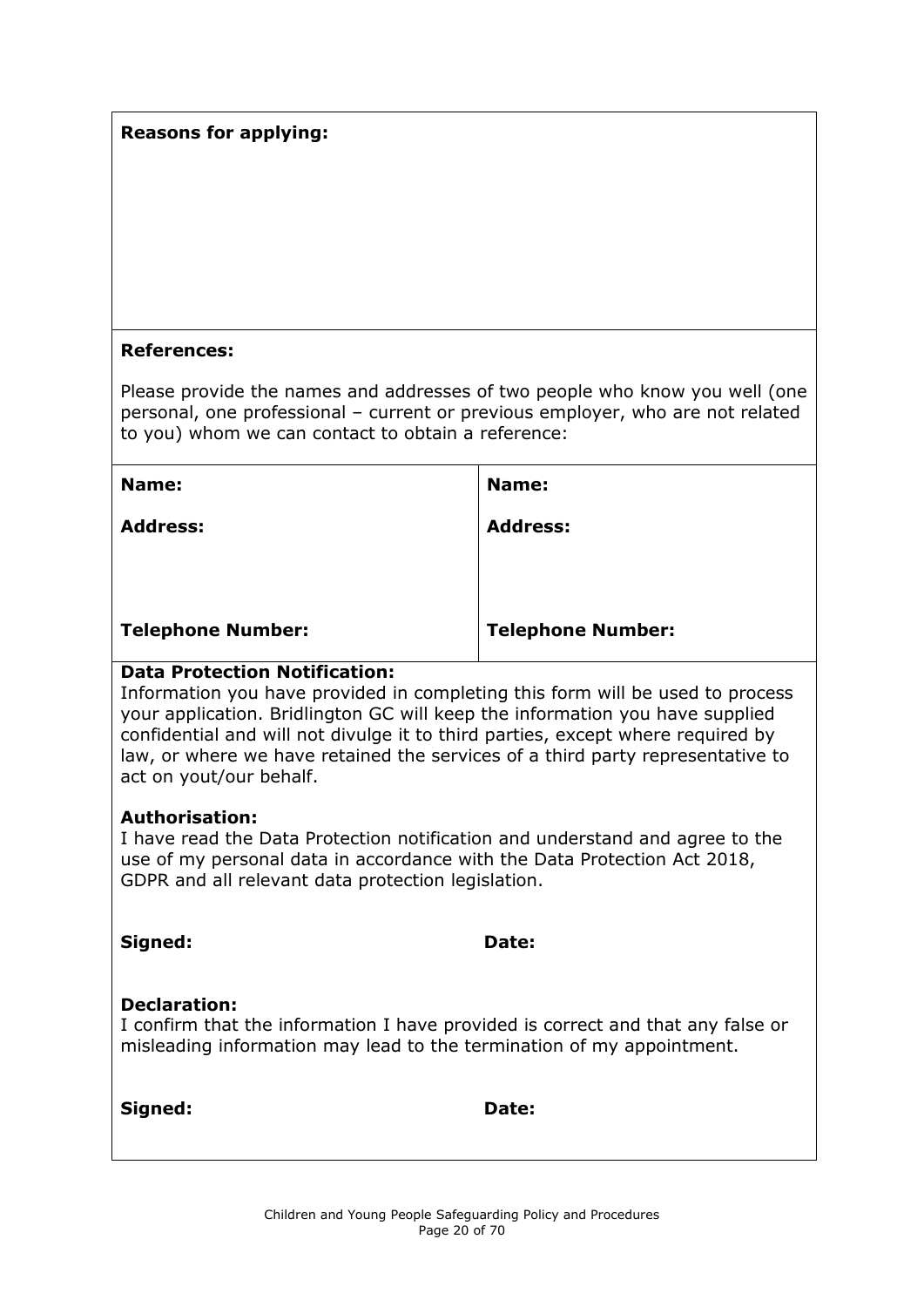#### <span id="page-20-0"></span>**Self-Disclosure Form – Bridlington GC**

To be completed at the same time as the application form:

Private and Confidential

For roles involving contact with children (under 18 year olds).

All information will be treated as confidential and managed in accordance with relevant data protection legislation and guidance. You have a right of access to information held on you under the Data Protection Act 2018.

#### **Part One**

| For completion by the organisation: |             |            |               |  |
|-------------------------------------|-------------|------------|---------------|--|
| Name:                               |             |            |               |  |
|                                     |             |            |               |  |
|                                     |             |            |               |  |
| <b>Address and</b>                  |             |            |               |  |
| <b>Postcode:</b>                    |             |            |               |  |
|                                     |             |            |               |  |
|                                     |             |            |               |  |
|                                     |             |            |               |  |
| <b>Telephone/Mobile No:</b>         |             |            |               |  |
|                                     |             |            |               |  |
| <b>Date of Birth:</b>               |             |            |               |  |
|                                     |             |            |               |  |
|                                     |             |            |               |  |
| Gender:                             | <b>Male</b> | $\sqrt{2}$ | <b>Female</b> |  |
|                                     |             |            |               |  |
| Identification (tick box below):    |             |            |               |  |
|                                     |             |            |               |  |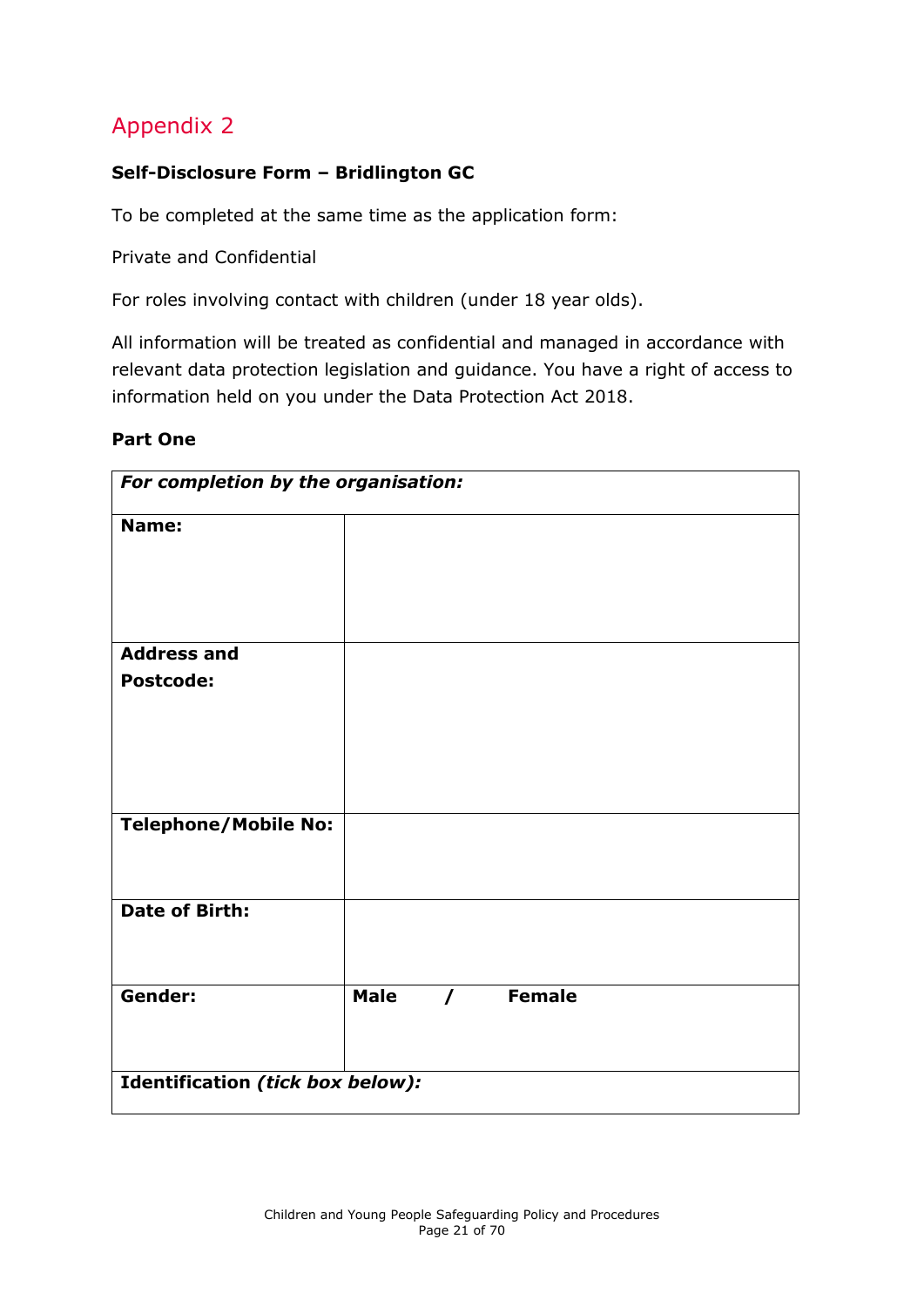|                                                                 | I confirm that I have seen identification documents relating to |
|-----------------------------------------------------------------|-----------------------------------------------------------------|
| this person, and I confirm to the best of my ability that these |                                                                 |
| are accurate.                                                   |                                                                 |
|                                                                 |                                                                 |
|                                                                 |                                                                 |
| <b>Either</b>                                                   |                                                                 |
|                                                                 |                                                                 |
| <b>UK Passport Number and Issuing</b>                           |                                                                 |
| <b>Office</b>                                                   |                                                                 |
|                                                                 |                                                                 |
| <b>UK Driving Licence Number (with</b>                          |                                                                 |
| picture)                                                        |                                                                 |
|                                                                 |                                                                 |
|                                                                 |                                                                 |
| <b>Plus</b>                                                     |                                                                 |
| <b>National Insurance Card or</b>                               |                                                                 |
| <b>current Work Permit Number</b>                               |                                                                 |
|                                                                 |                                                                 |
| <b>Signature of authorised</b>                                  |                                                                 |
| <b>Employing Officer:</b>                                       |                                                                 |
|                                                                 |                                                                 |
|                                                                 |                                                                 |
|                                                                 |                                                                 |
| <b>Print name:</b>                                              |                                                                 |
|                                                                 |                                                                 |
|                                                                 |                                                                 |
|                                                                 |                                                                 |
|                                                                 |                                                                 |
| Date:                                                           |                                                                 |
|                                                                 |                                                                 |
|                                                                 |                                                                 |

#### **Part Two**

**NOTE:** If the role you have applied for involves frequent or regular contact with or responsibility for children you will also be required to provide a valid DBS (Disclosure and Barring Service) certificate which will provide details of criminal convictions; this may also include a Barring List check depending on the nature of the role (see organisational guidance about eligibility for DBS checks).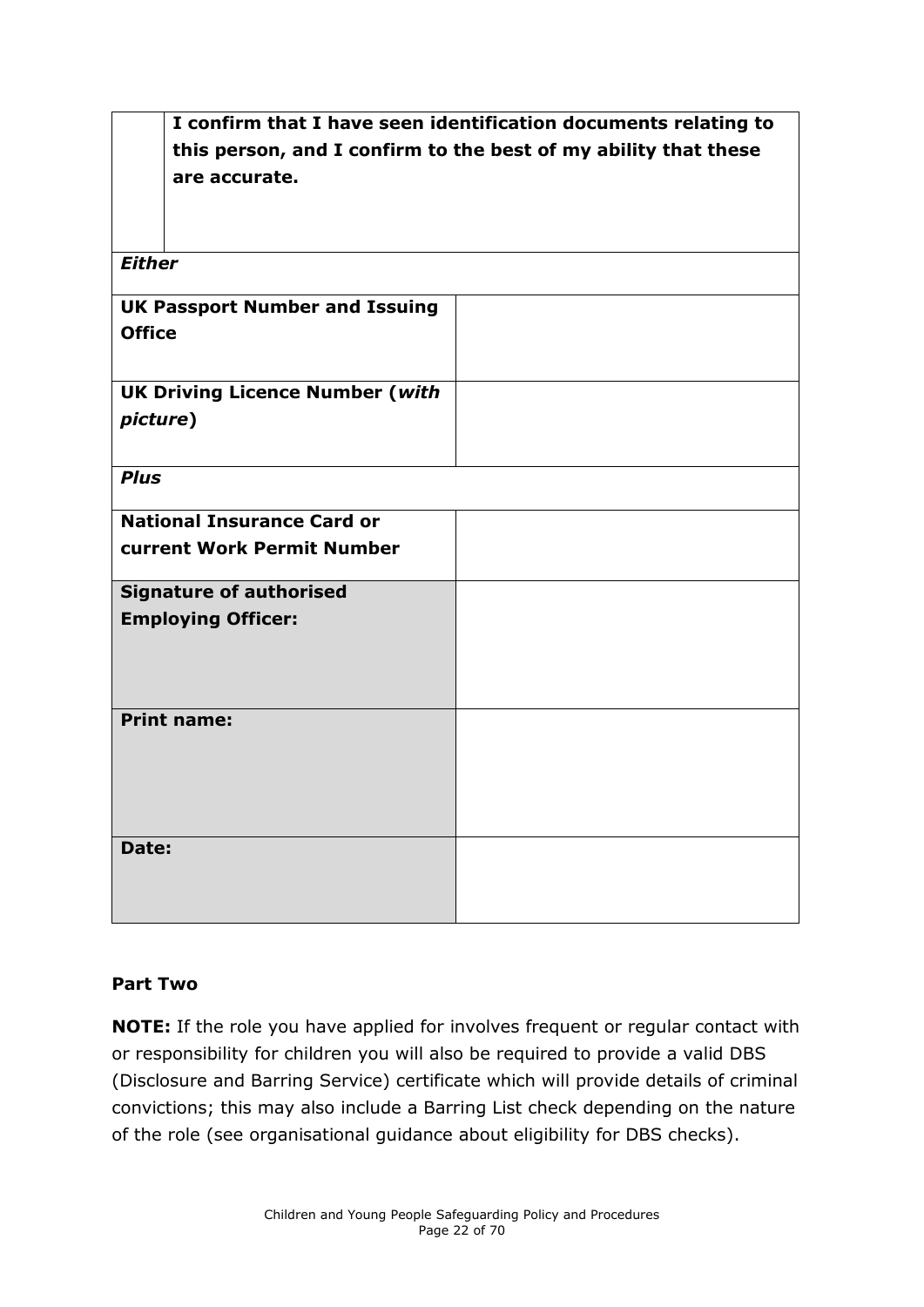| For completion by the individual (named in Part one):                                                                                                                                                                                                                                           |                                                                                      |  |  |
|-------------------------------------------------------------------------------------------------------------------------------------------------------------------------------------------------------------------------------------------------------------------------------------------------|--------------------------------------------------------------------------------------|--|--|
| Have you ever been known to any Children's Services<br>department as being a risk or potential risk to children?                                                                                                                                                                                | <b>YES</b><br><b>NO</b><br>(if Yes, please provide<br>further information<br>below): |  |  |
| Have you been the subject of any disciplinary investigation<br>and/or sanction by any organisation due to concerns about<br>your behaviour towards children?                                                                                                                                    | <b>YES</b><br><b>NO</b><br>(if Yes, please provide<br>further information)           |  |  |
| Confirmation of Declaration (tick box below)                                                                                                                                                                                                                                                    |                                                                                      |  |  |
| I agree that the information provided here may be processed in connection with<br>recruitment purposes and I understand that an offer of employment may be<br>withdrawn or dismissal may result if information is not disclosed by me and<br>subsequently come to the organisation's attention. |                                                                                      |  |  |
| In accordance with the organisation's procedures if required I agree to provide a<br>valid DBS certificate and consent to the organisation clarifying any information<br>provided on the disclosure with the agencies providing it.                                                             |                                                                                      |  |  |
| I agree to inform the organisation within 24 hours if I am subsequently<br>investigated by any agency or organisation in relation to concerns about my<br>behaviour towards children or young people.                                                                                           |                                                                                      |  |  |
| I understand that the information contained on this form, the results of the DBS<br>check and information supplied by third parties may be supplied by the                                                                                                                                      |                                                                                      |  |  |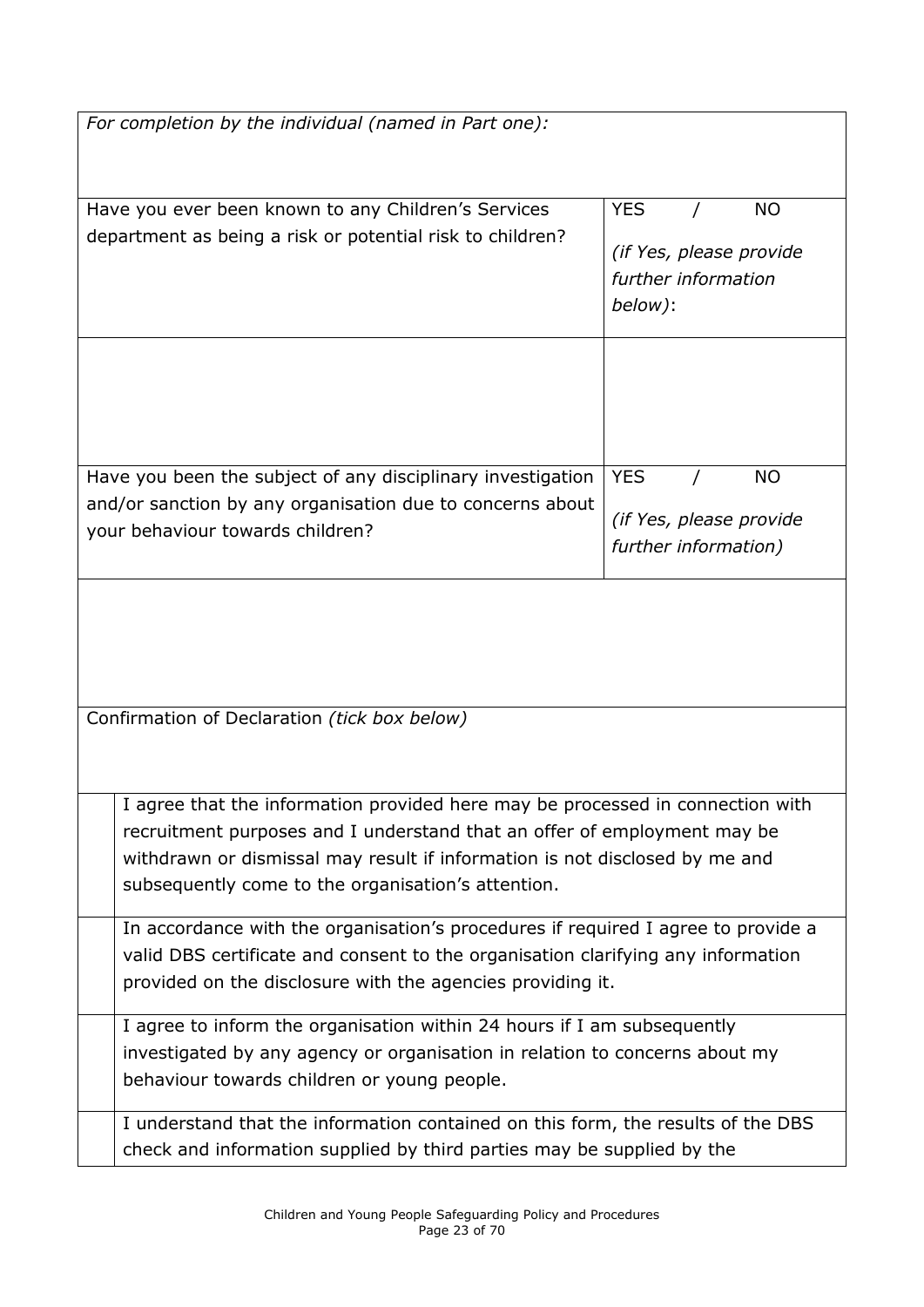|       | organisation to other persons or organisations in circumstances where this is<br>considered necessary to safeguard other children. |  |  |
|-------|------------------------------------------------------------------------------------------------------------------------------------|--|--|
|       | Signature:                                                                                                                         |  |  |
|       |                                                                                                                                    |  |  |
|       |                                                                                                                                    |  |  |
|       |                                                                                                                                    |  |  |
|       |                                                                                                                                    |  |  |
|       |                                                                                                                                    |  |  |
|       | Print name:                                                                                                                        |  |  |
|       |                                                                                                                                    |  |  |
|       |                                                                                                                                    |  |  |
|       |                                                                                                                                    |  |  |
|       |                                                                                                                                    |  |  |
|       |                                                                                                                                    |  |  |
| Date: |                                                                                                                                    |  |  |
|       |                                                                                                                                    |  |  |
|       |                                                                                                                                    |  |  |

|--|--|

**I have seen and checked the above responses, if any of the boxes above are ticked YES, I have referred this form to England Golf Governance Department for a risk assessment and advice.**

**Signed: date:**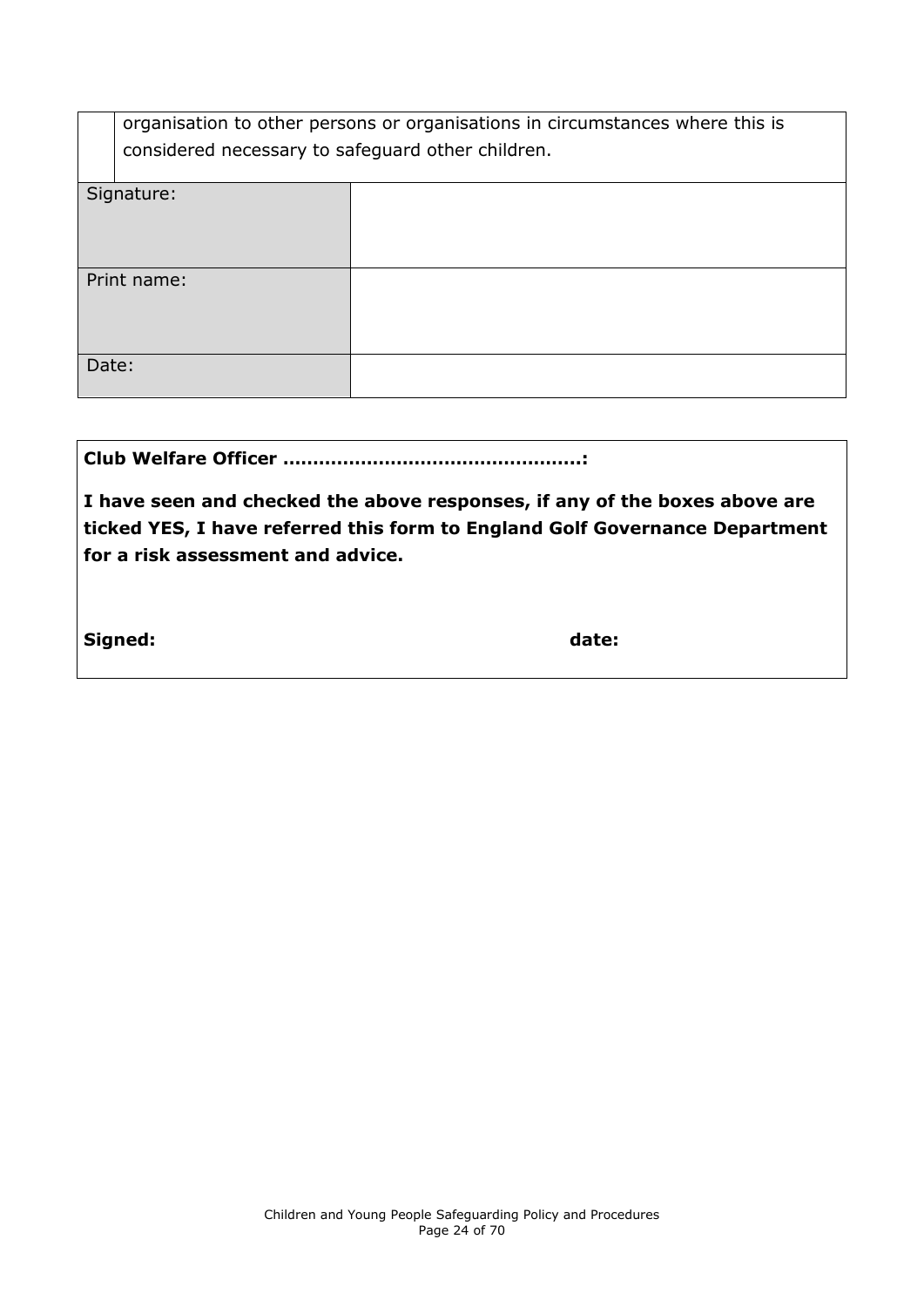<span id="page-24-0"></span>Reference form - Bridlington GC

#### (Name)

has expressed an interest in becoming a club member of staff, volunteer / coach\* (\*delete as appropriate) and has given your name as a referee.

As this post involves substantial access to children and as an organisation committed to safeguarding children, it is important that if you have any reason to be concerned about this applicant that you do not complete the following form, but please contact me on:

Telephone:

Name:

Organisation:

Any information disclosed in this reference will be treated in confidence and in accordance with relevant legislation and guidance, and will only be shared with the person conducting the assessment of a candidate's suitability for a post, if he or she is offered the position in question.

- How long have you known the person?
- In what capacity?
- What attributes does this person have which would make him/her suited to a role working with children?
- How would you describe his/her personality?

Signed:

Date: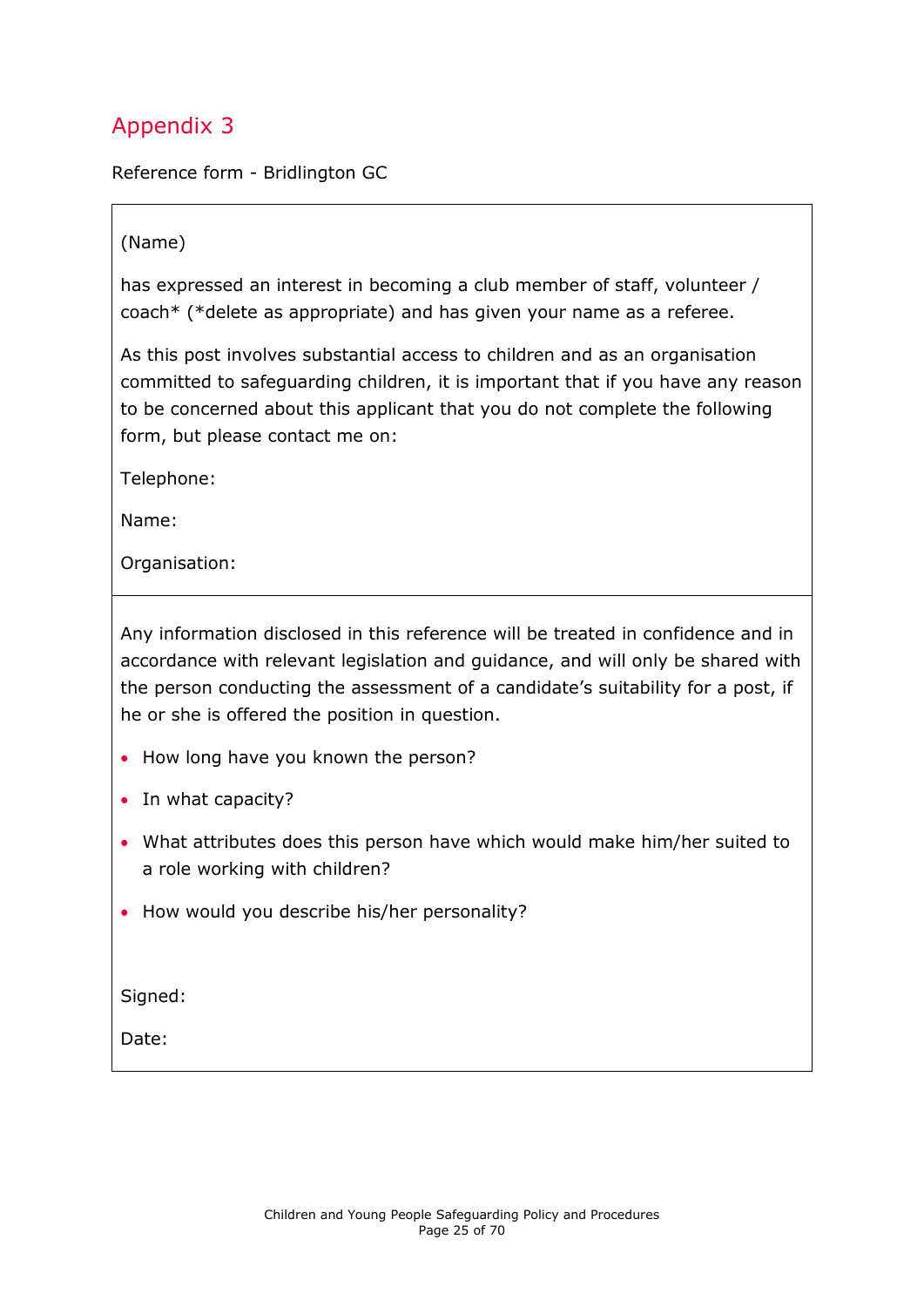<span id="page-25-0"></span>

#### **Bridlington GC**

#### **Code of Conduct for staff, coaches & volunteers**

- Respect the rights, dignity and worth of every person within the context of golf
- Treat everyone equally and do not discriminate on the grounds of age, gender, race, religion or belief, sexual orientation or disability
- If you see any form of discrimination, do not condone it or allow it to go unchallenged
- Place the well-being and safety of the young person above the development of performance
- Develop an appropriate working relationship with young people, based on mutual trust and respect
- Ensure that physical contact is appropriate and necessary and is carried out within recommended guidelines with the young person's full consent and approval
- Always work in an open environment (e.g. avoid private or unobserved situations and encourage an open environment)
- Do not engage in any form of sexually related contact with a young player. This is strictly forbidden as is sexual innuendo, flirting or inappropriate gestures and terms
- You should not have regular contact outside your club role with the juniors and should not engage in regular communication through text, email or social network sites
- Know and understand the Bridlington GC Child Safeguarding Policies and **Procedures**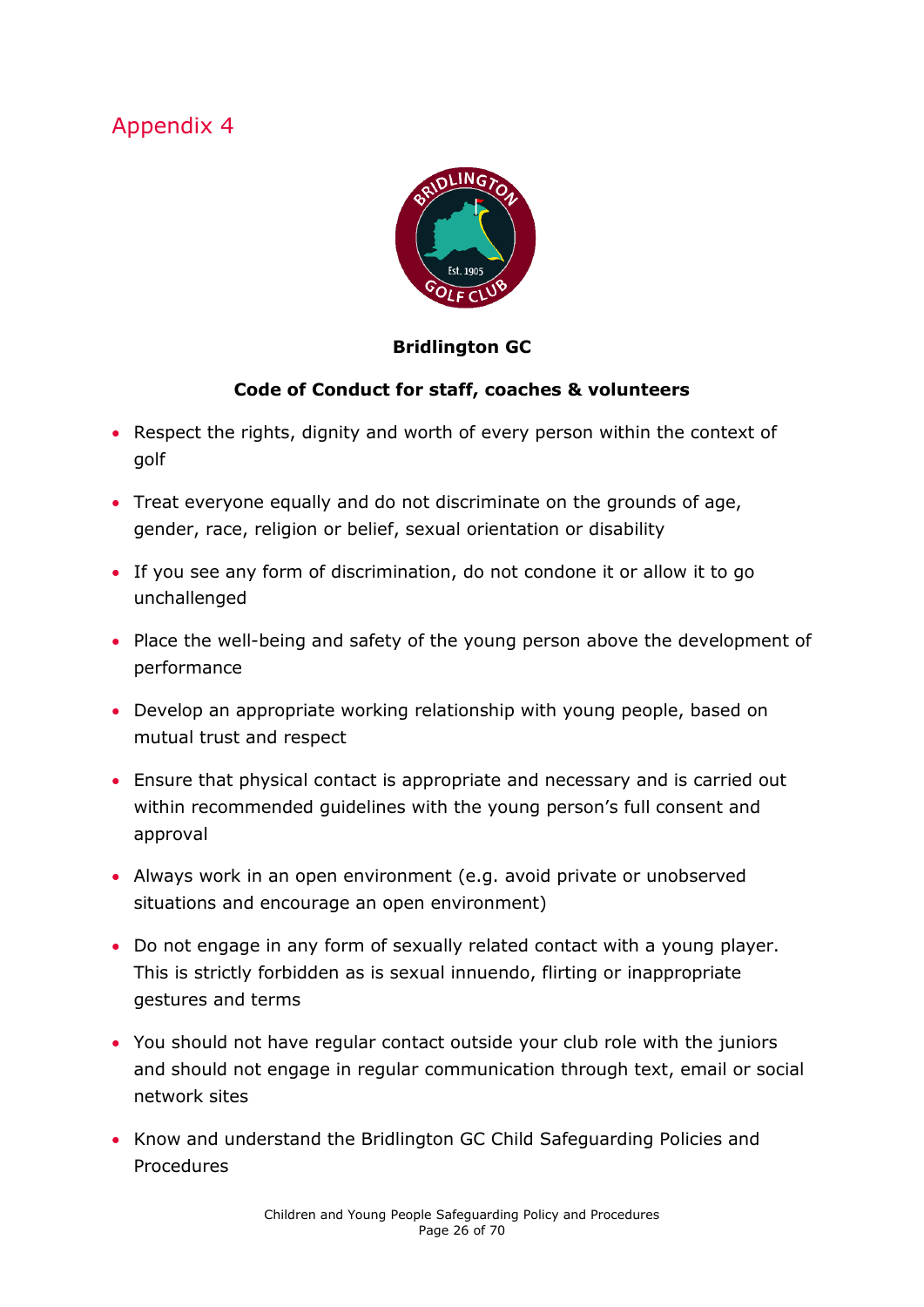- Respect young people's opinions when making decisions about their participation in golf
- Inform players and parents of the requirements of golf
- Be aware of and report any conflict of interest as soon as it becomes apparent
- Display high standards of language, manner, punctuality, preparation and presentation
- Do not smoke, drink or use recreational drugs while actively working with young people in the club. This reflects a negative image and could compromise the safety of the young people
- Do not give young people alcohol when they are under the care of the club
- Hold relevant qualifications and insurance cover. All Staff, Volunteers & Coaches who work regularly with children must have current DBS clearance, approved by England Golf Governance Department
- Ensure the activities are appropriate for the age, maturity, experience and ability of the individual
- Promote the positive aspects of golf e.g. fair play
- Display high standards of behaviour and appearance
- Follow Club Procedures & good practice quidelines
- Ensure that you attend appropriate training to keep up to date with your role and the welfare of young people
- Report any concerns you may have in relation to a child or the behaviour of an adult, following reporting procedures laid down by the Bridlington GC

| Signed:            | Date: |
|--------------------|-------|
| <b>PRINT NAME:</b> |       |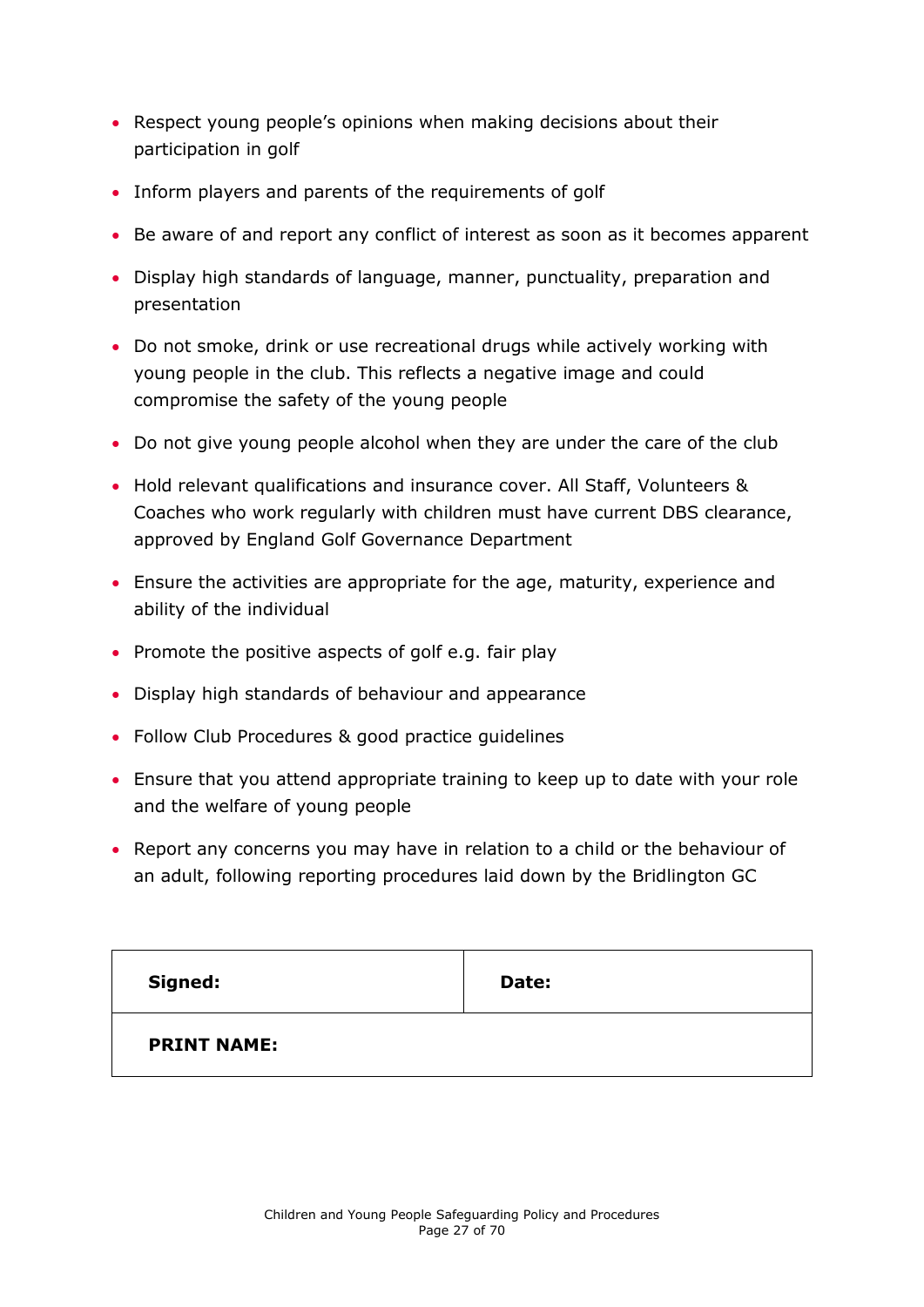<span id="page-27-0"></span>

#### **Bridlington GC**

#### **Code of Conduct for Young Golfers**

As a young golfer taking part in a Bridlington GC activity, you should:

- Help create and maintain an environment free of fear and harassment
- Demonstrate fair play and apply golf's standards both on and off the course
- Understand that you have the right to be treated as an individual
- Respect the advice that you receive
- Treat others as you would wish to be treated yourself
- Respect other people and their differences
- Look out for yourself and for the welfare of others
- Speak out (to your parents or a club representative) if you consider that you or others have been poorly treated
- Be organised and on time
- Tell someone in authority if you are leaving the venue
- Accept that these guidelines are in place for the well-being of all concerned
- Treat organisers and coaches with respect
- Observe instructions or restrictions requested by the adults looking after you

You should not take part in any irresponsible, abusive, inappropriate or illegal behaviour which includes:

- Smoking
- Using foul language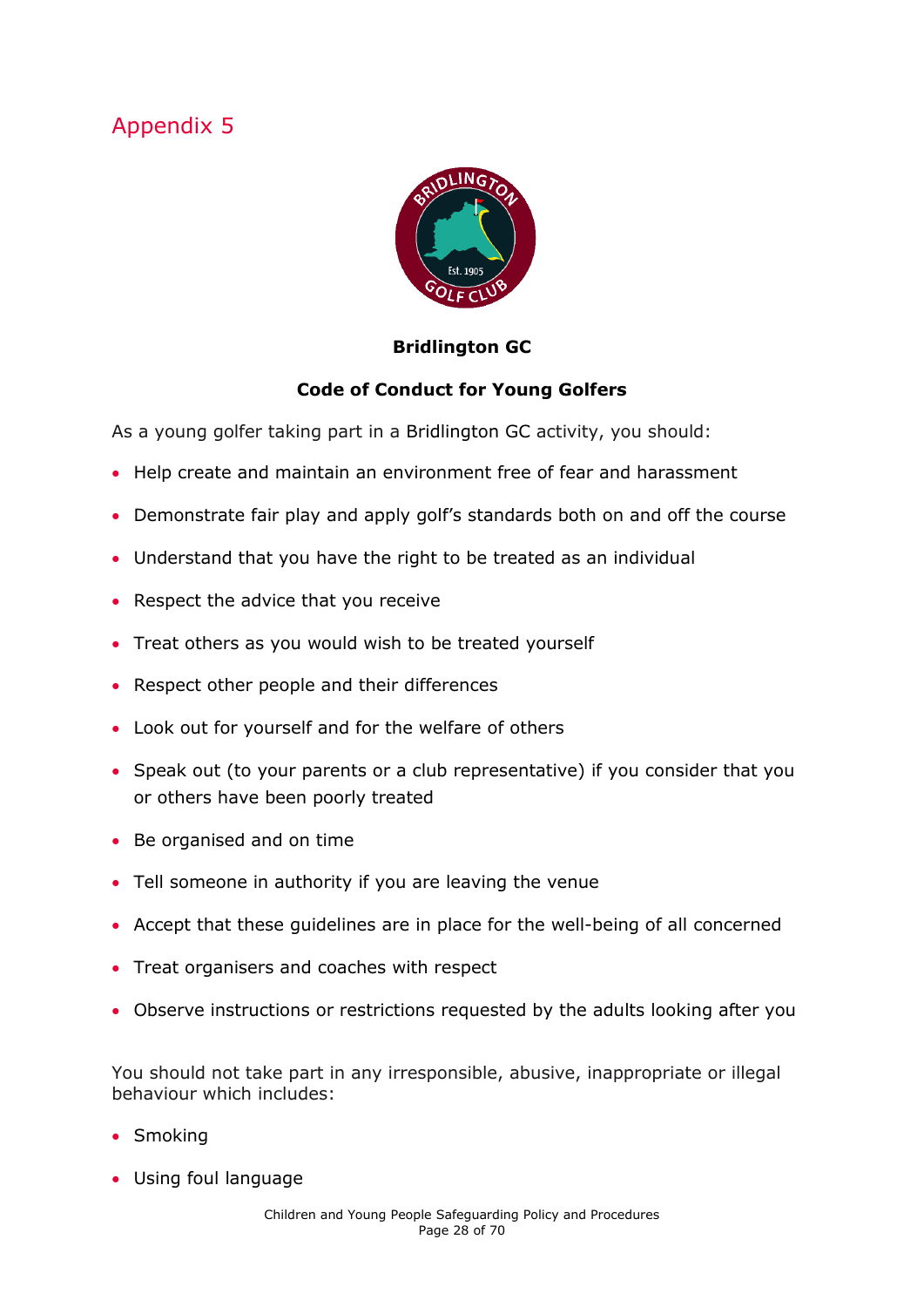- Publicly using critical or disrespectful descriptions of others either in person or through text, email or social network sites
- Consuming alcohol, illegal performance-enhancing drugs or stimulants

| Child Signature        | Print Name        |
|------------------------|-------------------|
| Parent/Carer Signature | <b>Print Name</b> |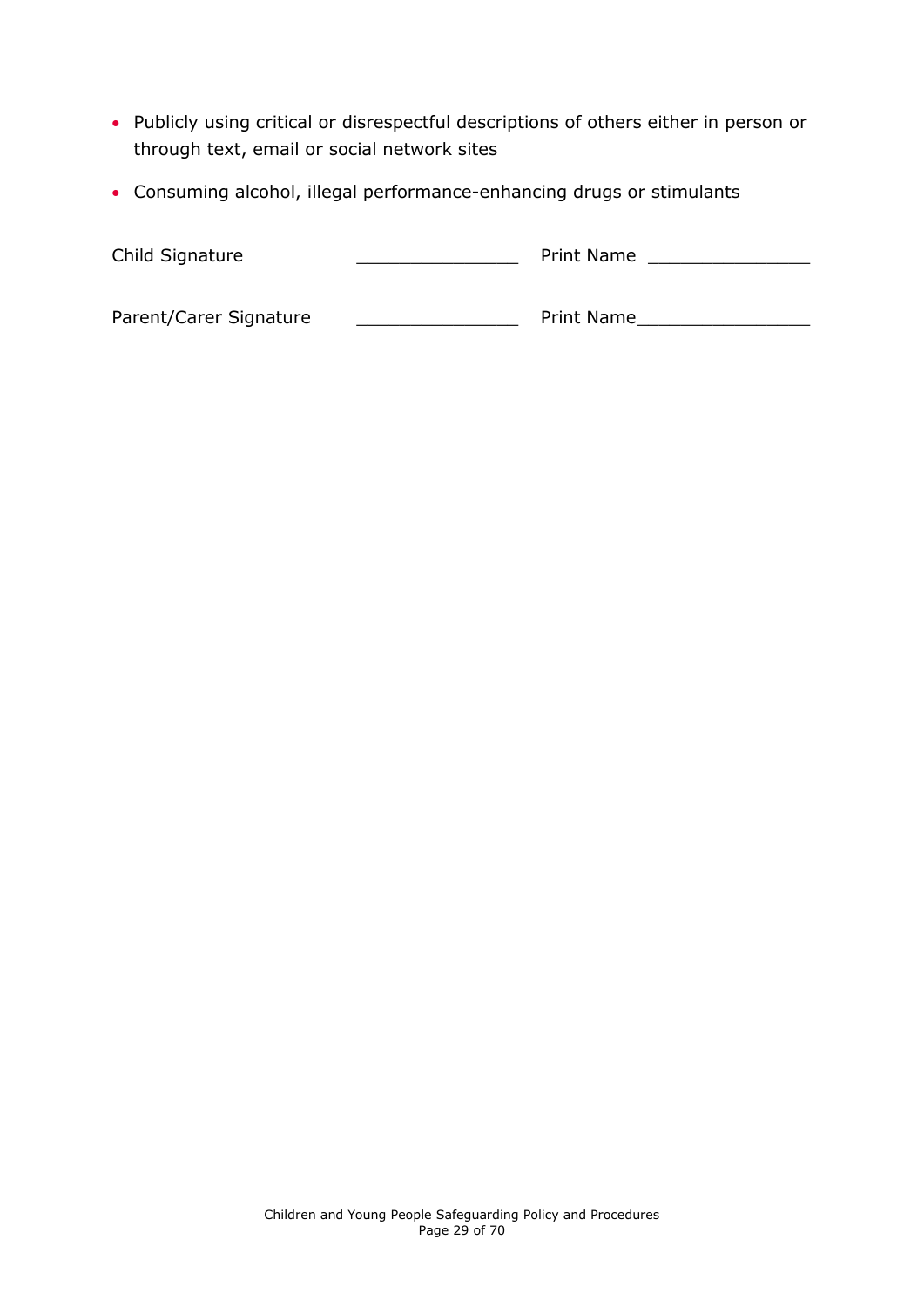<span id="page-29-0"></span>

#### **Bridlington GC**

#### **Code of Conduct for Parents/Carers of Young Golfers**

As parents you are expected to:

- Positively reinforce your child and show an interest in their chosen activity
- Do not place your child under pressure or push them in to activities they do not want to do
- Be realistic and supportive
- Promote your child's participation in playing sport for fun
- Complete and return the Player Profile Form and Consents pertaining to your child's participation in activities at Bridlington GC
- Report and update Bridlington GC with any changes relevant to your child's health and wellbeing
- Deliver and collect your child punctually before and after coaching sessions/competitions
- Ensure your child has clothing and kit appropriate to the weather conditions
- Ensure you child has appropriate equipment, plus adequate food and drink
- Ensure that you child understands the rules of Golf
- Teach your child that they can only do their best
- Ensure that your child understands their Code of Conduct
- Behave responsibly at Bridlington GC and on the golf course; do not embarrass your child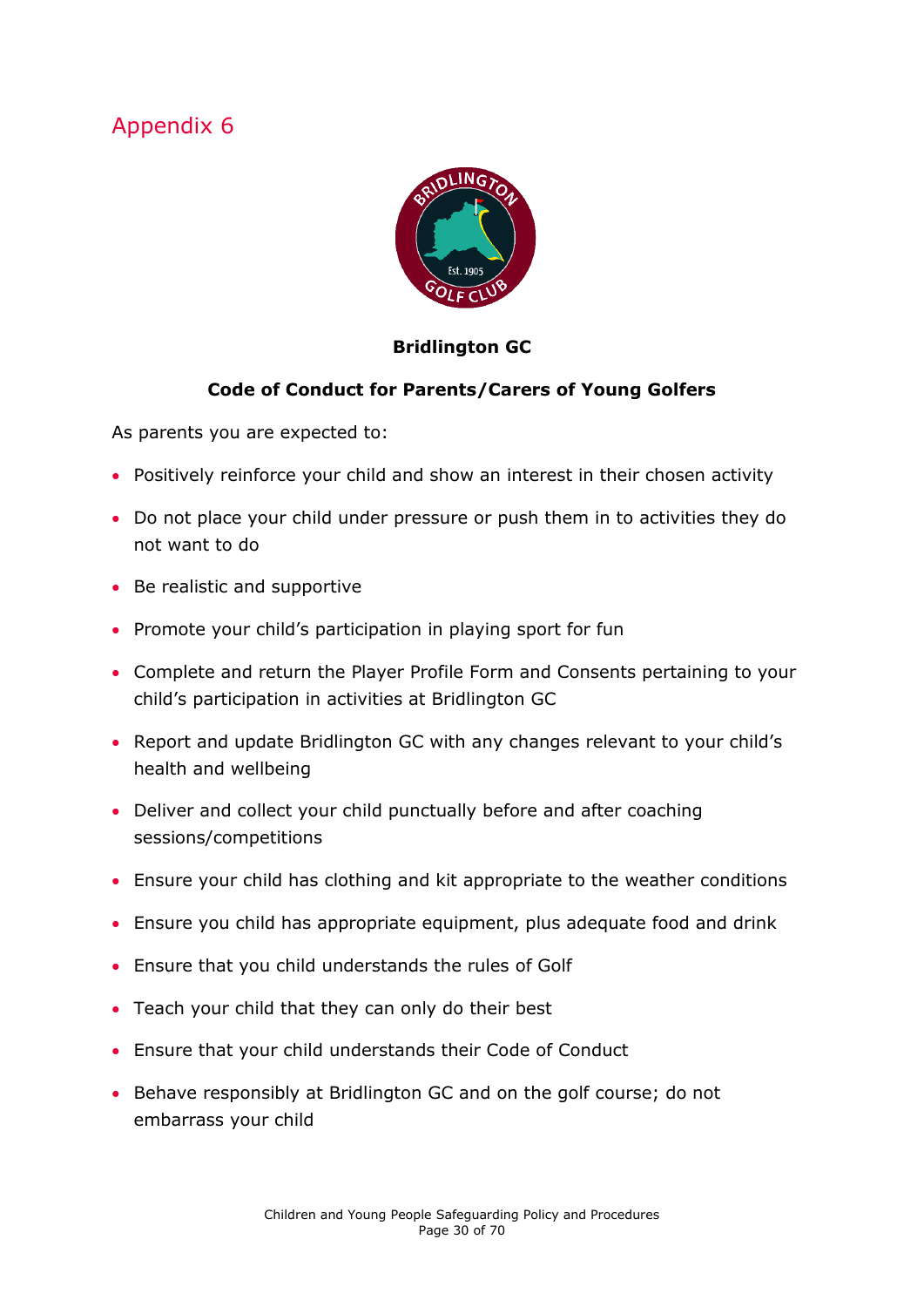- Show appreciation and support the coaches, volunteers and staff at Bridlington GC
- Accept the decision and judgement of the officials during events and competition

 $\bullet$ 

As a parents/carer you have the right to:

- Be assured that your child is safeguarded during their participation in the sport
- Be informed of problems or concerns relating to your child
- Be informed if your child is injured
- Have consent sought for issues such as trips and photography
- Contribute to the decisions of the club
- Have any concerns about any aspect of your child's welfare listened to and responded to

Any breaches of this code of conduct will be dealt with immediately by Anthony Howarth or Kim Brompton at Bridlington GC. Persistent concerns or breaches may result in you being asked not to attend games if your attendance is considered detrimental to the welfare of young participants.

The ultimate action should a parent/carer continue to breach the code of conduct may be the Bridlington GC regrettably asking your child to leave the session, event or club.

| Signed:     | Date: |
|-------------|-------|
| PRINT NAME: |       |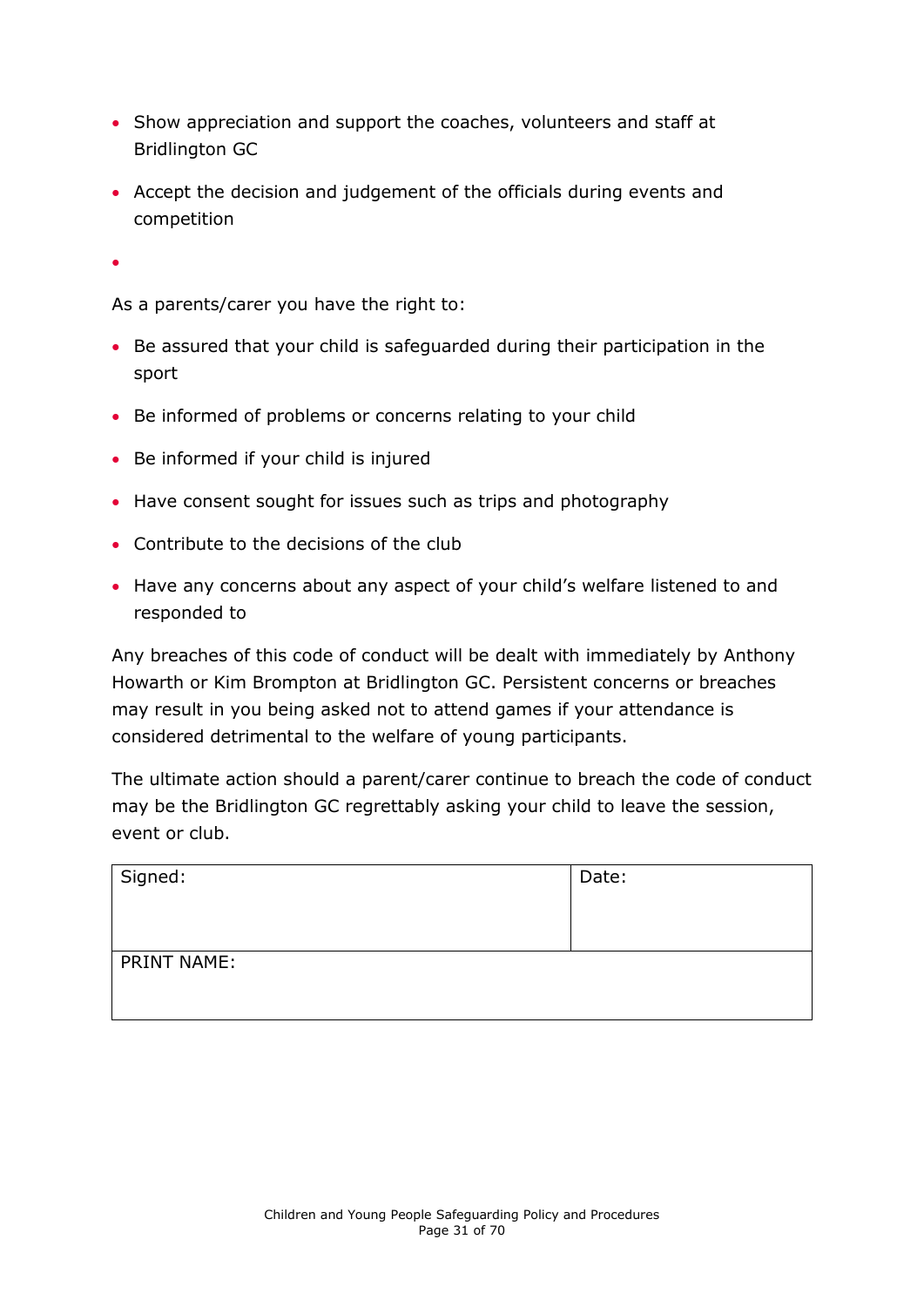

#### **Bridlington GC**

#### **Managing Challenging Behaviour**

Staff/volunteers who deliver sports activities to children may, on occasions, be required to deal with a child's challenging behaviour.

These guidelines aim to promote good practice and are based on the following principles:

- The welfare of the child is the paramount consideration.
- Children must never be subject to any form of treatment that is harmful, abusive, humiliating or degrading.
- The specific needs a child may have (e.g. communication, behaviour management, comprehension and so on) should be discussed with their parent/carer and where appropriate the child, before activities start. Where appropriate it may be helpful to record the details of any agreed plan or approach and provide copies to all parties.
- Every child should be supported to participate. Consideration to exclude a child from activities should apply only as a last resort and after all efforts to address any challenge have been exhausted, in exceptional circumstances where the safety of that child or of other children cannot be maintained.

#### **Planning Activities**

Planning for activities should include consideration of whether any child involved may need additional support or supervision to participate safely. This should address:

- Assessment of additional risk associated with the child's behaviour
- Appropriate supervision ratios and whether numbers of adults should be increased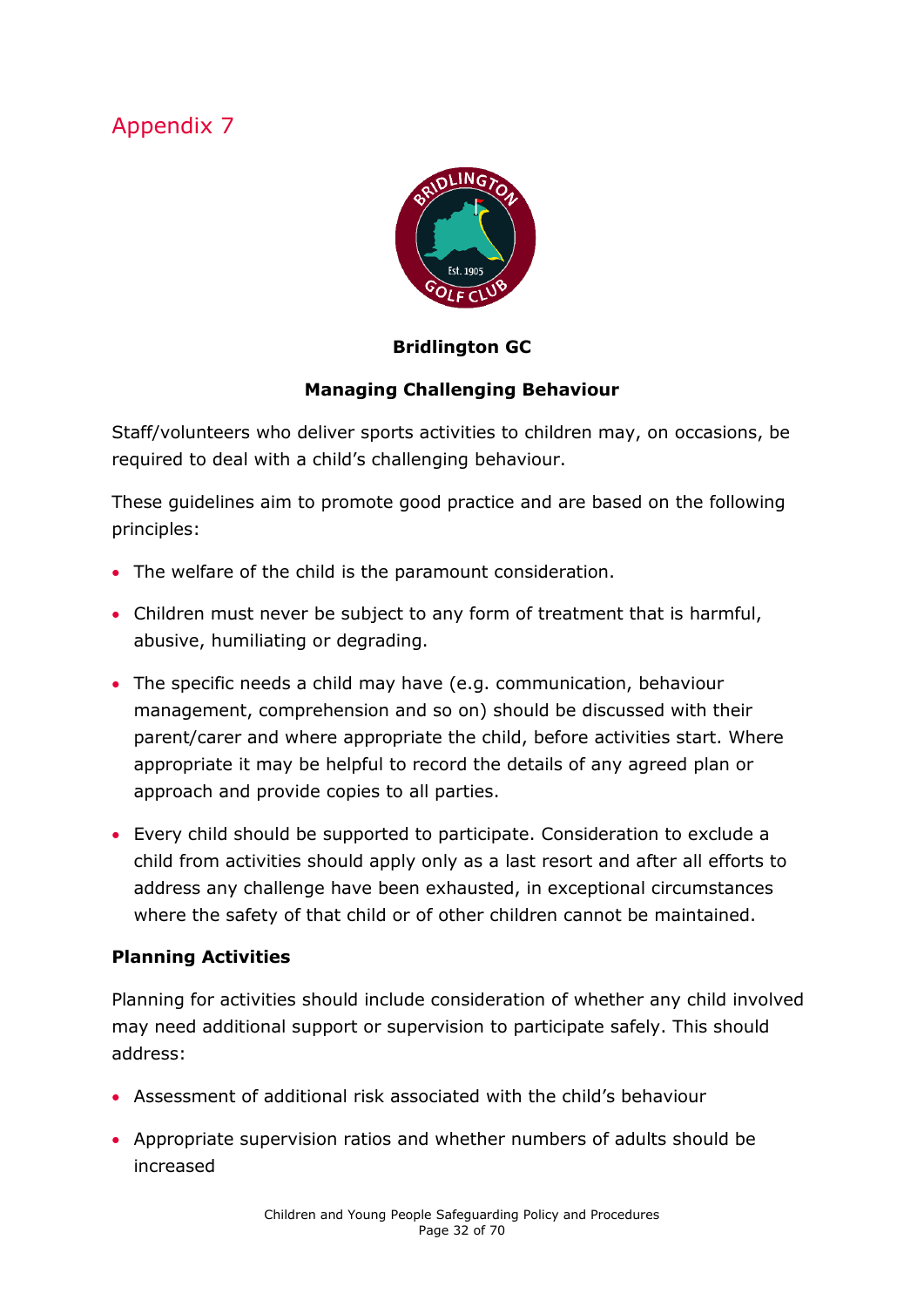- Information sharing for all/volunteers on managing any challenging behaviour to ensure a consistent approach
- Specialist expertise or support that may be needed from carers or outside agencies. This is particularly relevant where it is identified that a child may need a level of physical intervention to participate safely (see below).

#### **Agreeing Acceptable and Unacceptable Behaviours**

Staff, volunteers, children, young people and parents/carers should be involved in developing an agreement about:

- what constitutes acceptable and unacceptable behaviour (code of conduct)
- the range of sanctions which may be applied in response to unacceptable behaviour.

This can be done at the start of the season, in advance of a trip away from home or as part of a welcome session at a residential camp. It should involve the views of children and young people to encourage better buy in and understanding.

Where challenges are anticipated in light, for example of a child's impairment or other medical condition, a clear plan/agreement should be established and written down.

Ensure that parents/carers understand the expectations on their children and ask them to reinforce this ahead of any trip or activity.

#### **Managing Challenging Behaviour**

In responding to challenging behaviour the response should always be:

- Proportionate to the actions you are managing.
- Imposed as soon as is practicable.
- Fully explained to the child and their parents/carers.

In dealing with children who display negative or challenging behaviours, staff and volunteers might consider the following options:

- Time out from the activity, group or individual work.
- Reparation the act or process of making amends.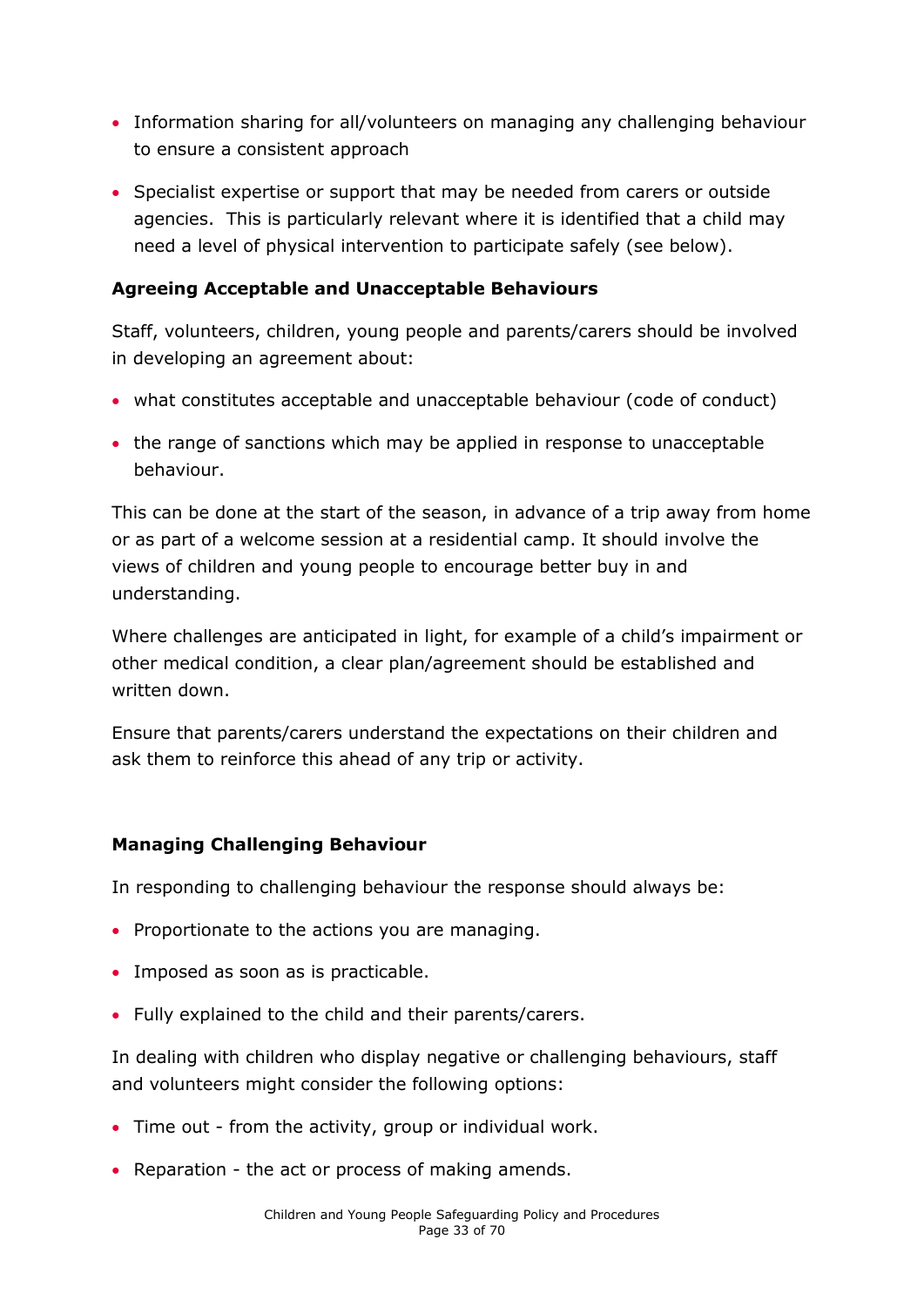- Restitution the act of giving something back.
- Behavioural reinforcement rewards for good behaviour, consequences for negative behaviour.
- De-escalation of the situation talking with the child and distracting them from challenging behaviour.
- Increased supervision by staff/volunteers.
- Use of individual 'contracts' or agreements for the child's future or continued participation.
- Sanctions or consequences e.g. missing an outing or match
- Seeking additional/specialist support through working in partnership with other agencies.
- Temporary or permanent exclusion.

The following should never be permitted as a means of managing a child's behaviour:

- Physical punishment or the threat of such.
- Refusal to speak to or interact with the child.
- Being deprived of food, water, access to changing facilities or toilets or other essential facilities.
- Verbal intimidation, ridicule or humiliation.

Staff/volunteers should consider the risks associated with employing physical intervention compared with the risks of not employing physical intervention.

The use of physical intervention should always:

- Be avoided unless it is absolutely necessary to prevent a child injuring themselves or others, or causing serious damage to property.
- Aim to achieve an outcome that is in the best interests of the child whose behaviour is of immediate concern.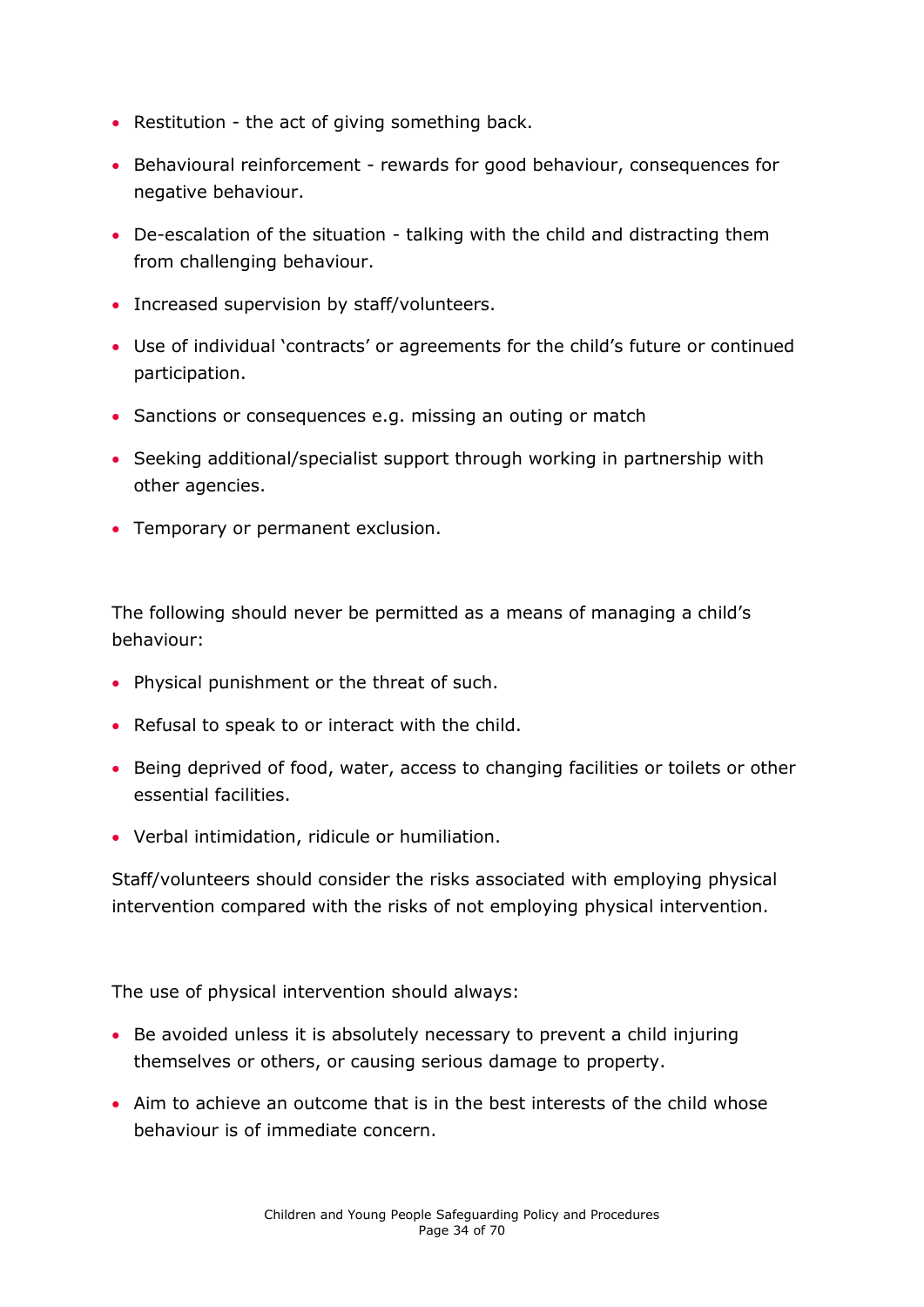- Form part of a broader approach to the management of challenging behaviour.
- Be the result of conscious decision-making and not a reaction to an adult's frustration.
- Employ the minimum force needed to avert injury to a person or serious damage to property - applied for the shortest period of time.
- Used only after all other strategies have been exhausted.
- Be recorded as soon as possible using the appropriate organisational reporting form and procedure.

Parents should always be informed following an incident where a coach/volunteer has had to physically intervene with their particular child.

Physical intervention must not:

- Involve contact with buttocks, genitals and breasts.
- Be used as a form of punishment.
- Involve inflicting pain.

#### **Views of the child**

A timely de-brief for staff/volunteers, the child and parents should always take place in a calm environment following an incident where physical intervention has been used. Even children who haven't directly been involved in the situation may need to talk about what they have witnessed.

There should also be a discussion with the child and parents about the child's needs and continued safe participation in the group or activity.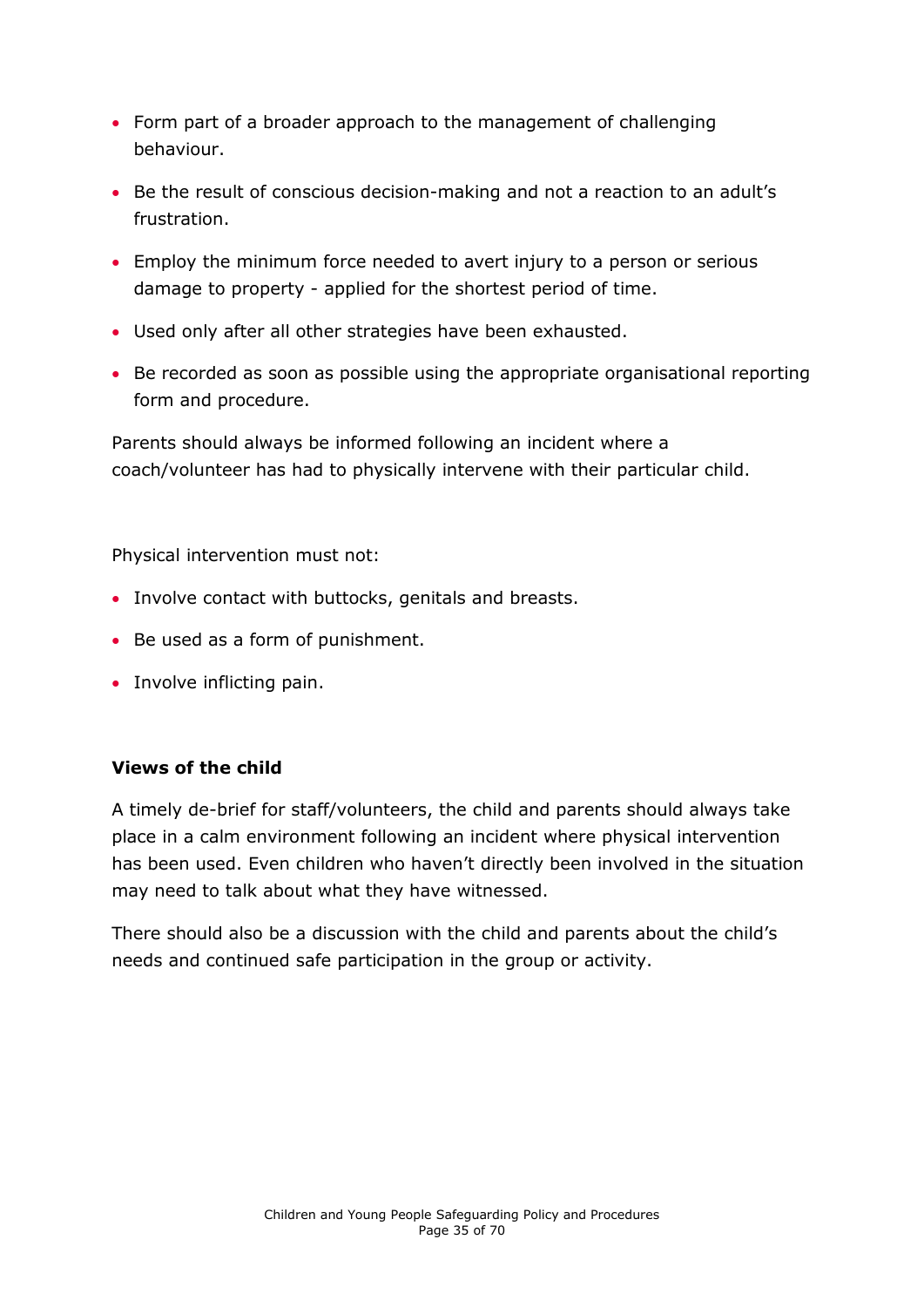#### <span id="page-35-0"></span>**Incident Report Form - Bridlington GC**

| Recorder's Name: |               |
|------------------|---------------|
| Address:         |               |
| Post Code:       | Telephone No: |

| Child's Name: |               |
|---------------|---------------|
| Address:      |               |
| Post Code:    | Telephone No: |

| <b>Complainant's Name:</b> |               |
|----------------------------|---------------|
| Address:                   |               |
| Post Code:                 | Telephone No: |

|  | Details of the allegations: [include: date; time; location; and nature of the incident] |
|--|-----------------------------------------------------------------------------------------|
|  |                                                                                         |
|  |                                                                                         |
|  |                                                                                         |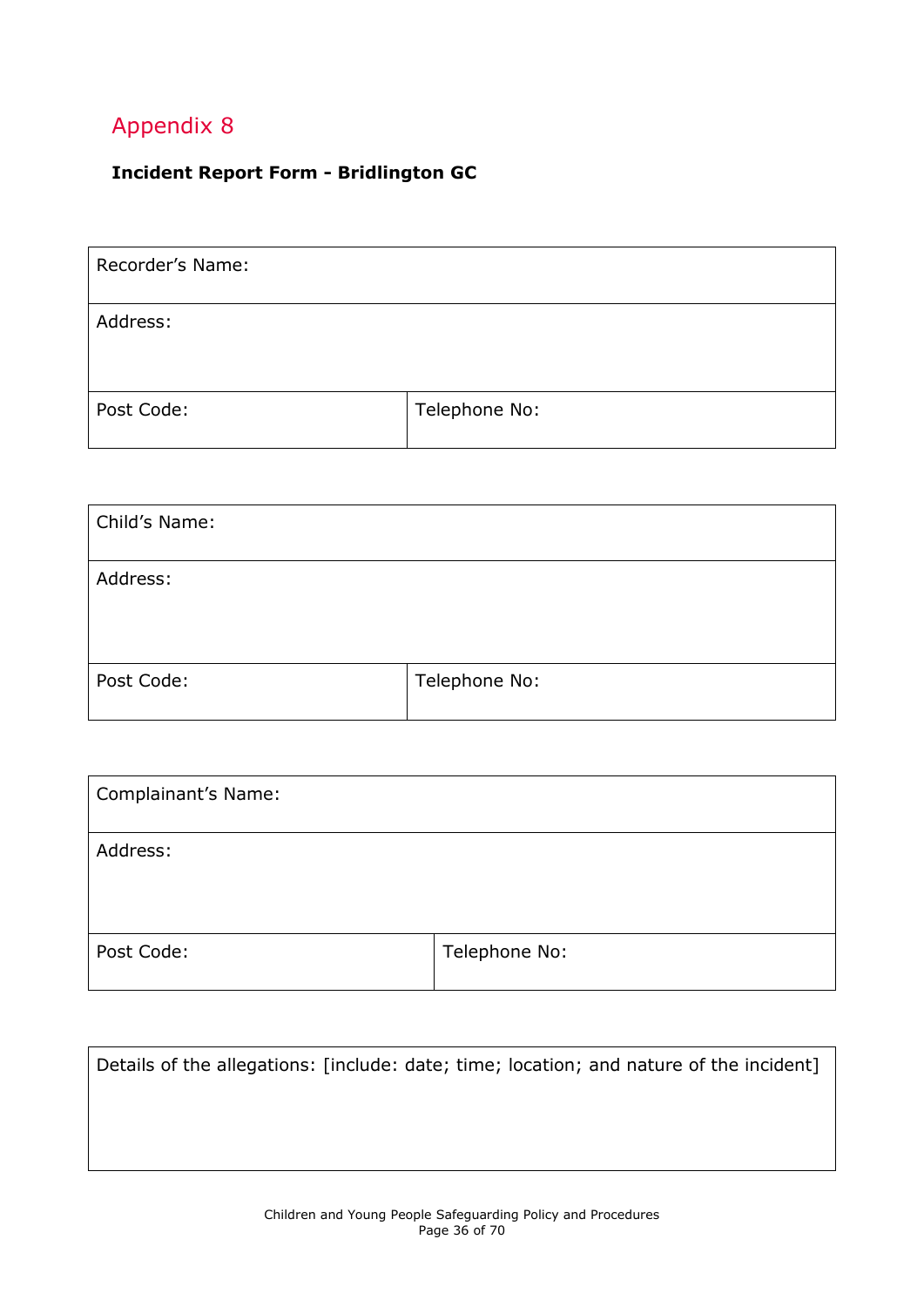| Additional information: [include: witnesses; corroborative statements; etc.] |       |
|------------------------------------------------------------------------------|-------|
|                                                                              |       |
| England Golf Governance department notified (01526 351824)                   |       |
| Case Number (if allocated):                                                  |       |
| Name of person spoken to:                                                    |       |
| Date:                                                                        | Time: |
|                                                                              |       |
| Action taken:                                                                |       |
| Date:                                                                        | Time: |
| Signature of Recorder:                                                       |       |
| Signature of Complainant:                                                    |       |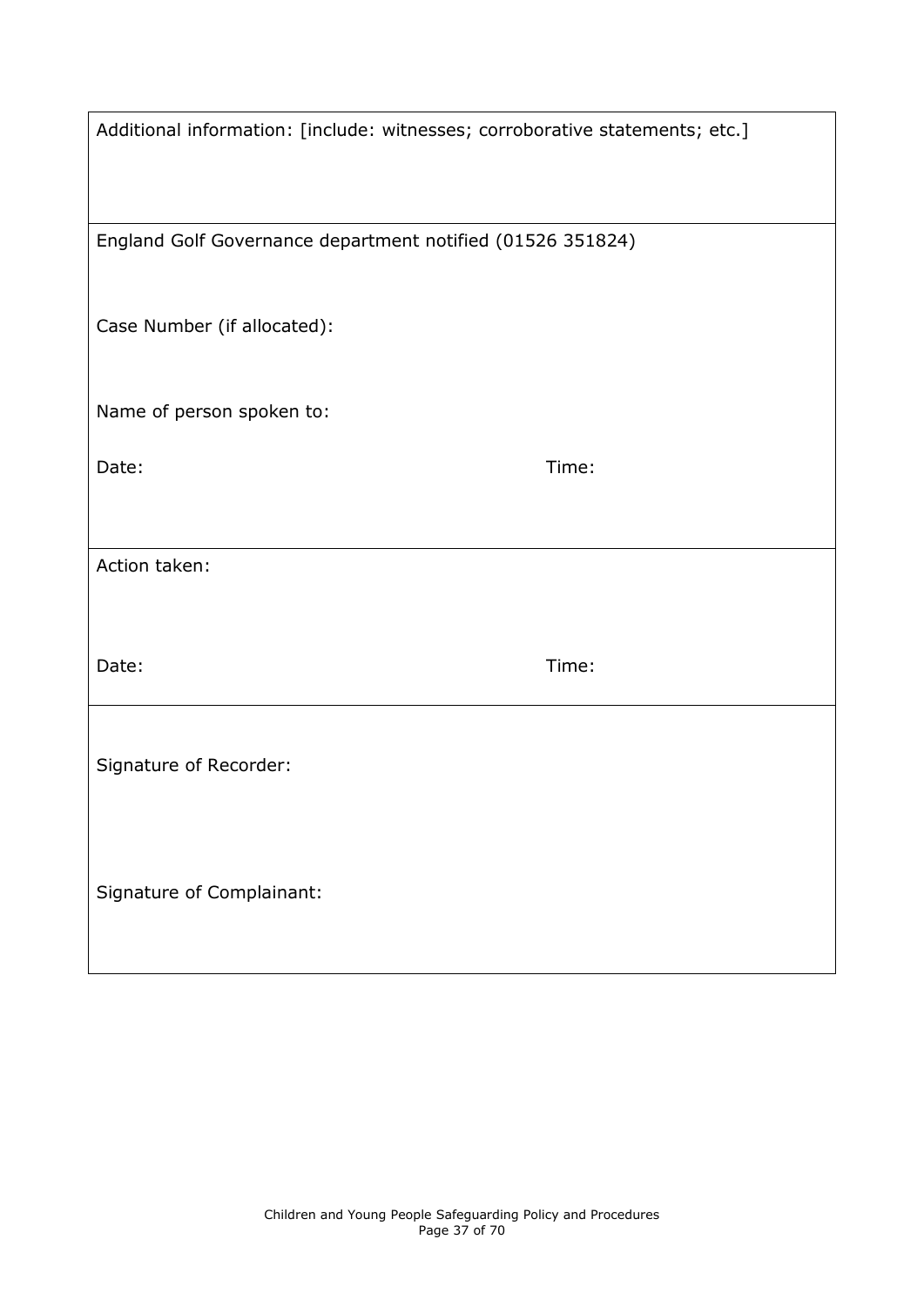#### **Data protection:**

Bridlington GC and England Golf Governance Department may use the information in this form (together with other information they obtain as a result of any investigation) to investigate the alleged incident and to take whatever action is deemed appropriate, in accordance with their Children and Young People Safeguarding Policy and Procedures.

<span id="page-37-0"></span>Strict confidentiality will be maintained and information will only be shared on a "need to know" basis in the interests of safeguarding and in accordance with the company's data protection policy. This may involve disclosing certain information to a number of organisations and individuals including relevant clubs and County bodies, individuals that are the subject of an investigation and/or Statutory agencies such as the Police and Children's Social Care.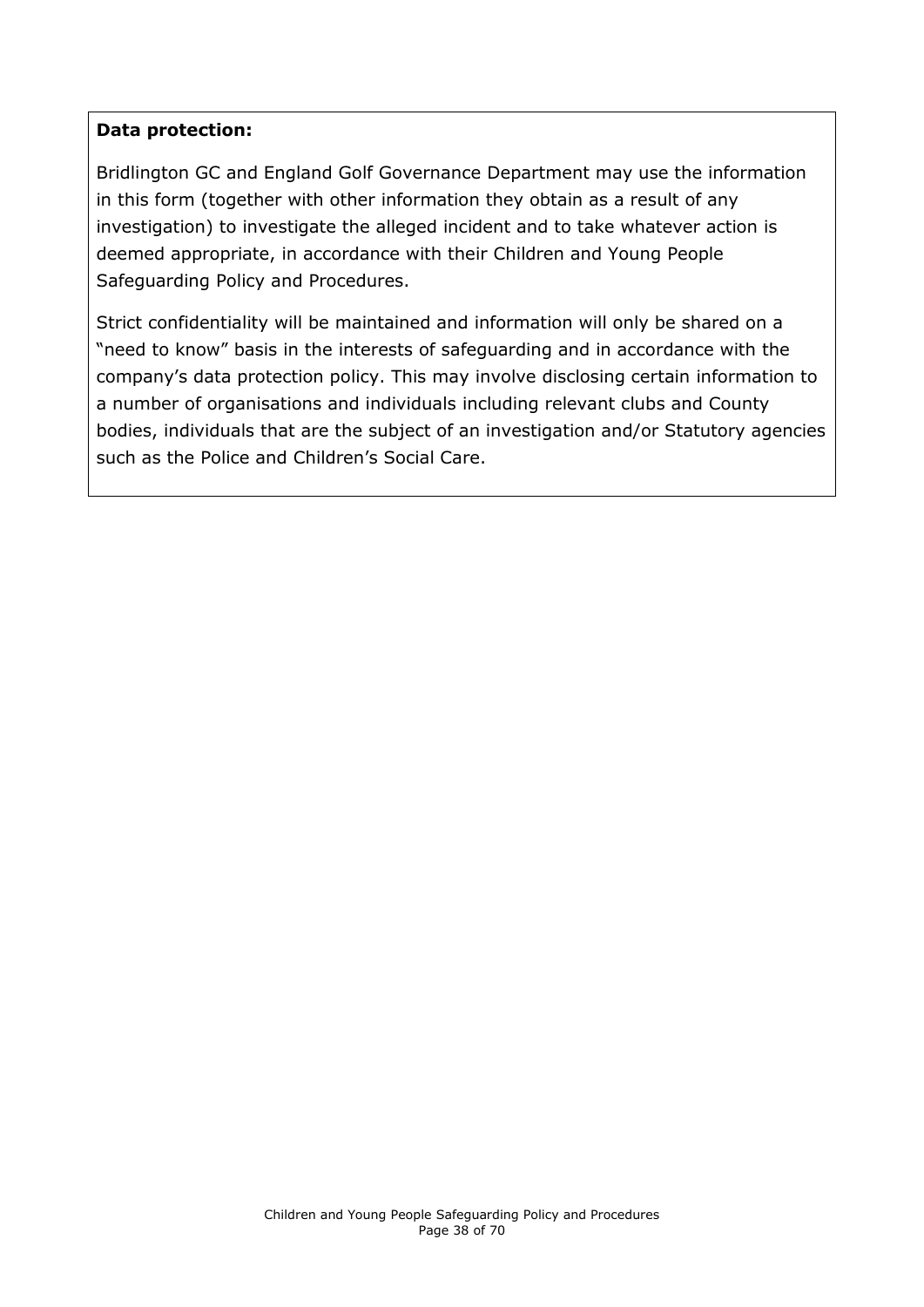#### **Accident Report Form – Bridlington GC**

| Recorder's Name:                                                                             |               |  |
|----------------------------------------------------------------------------------------------|---------------|--|
| Address:                                                                                     |               |  |
|                                                                                              |               |  |
| Post Code:                                                                                   | Telephone No: |  |
| Name of Injured Person [s]:                                                                  |               |  |
| Address:                                                                                     |               |  |
|                                                                                              |               |  |
| Post Code:                                                                                   | Telephone No: |  |
| Nature of Injury Sustained:                                                                  |               |  |
| Where did the Accident occur: [include: date; time; location; and nature of the<br>accident] |               |  |
| How did the Accident occur: [include: names; telephone numbers; etc.]                        |               |  |
| Were there any witnesses to the Accident: [include: names; statements, etc.]                 |               |  |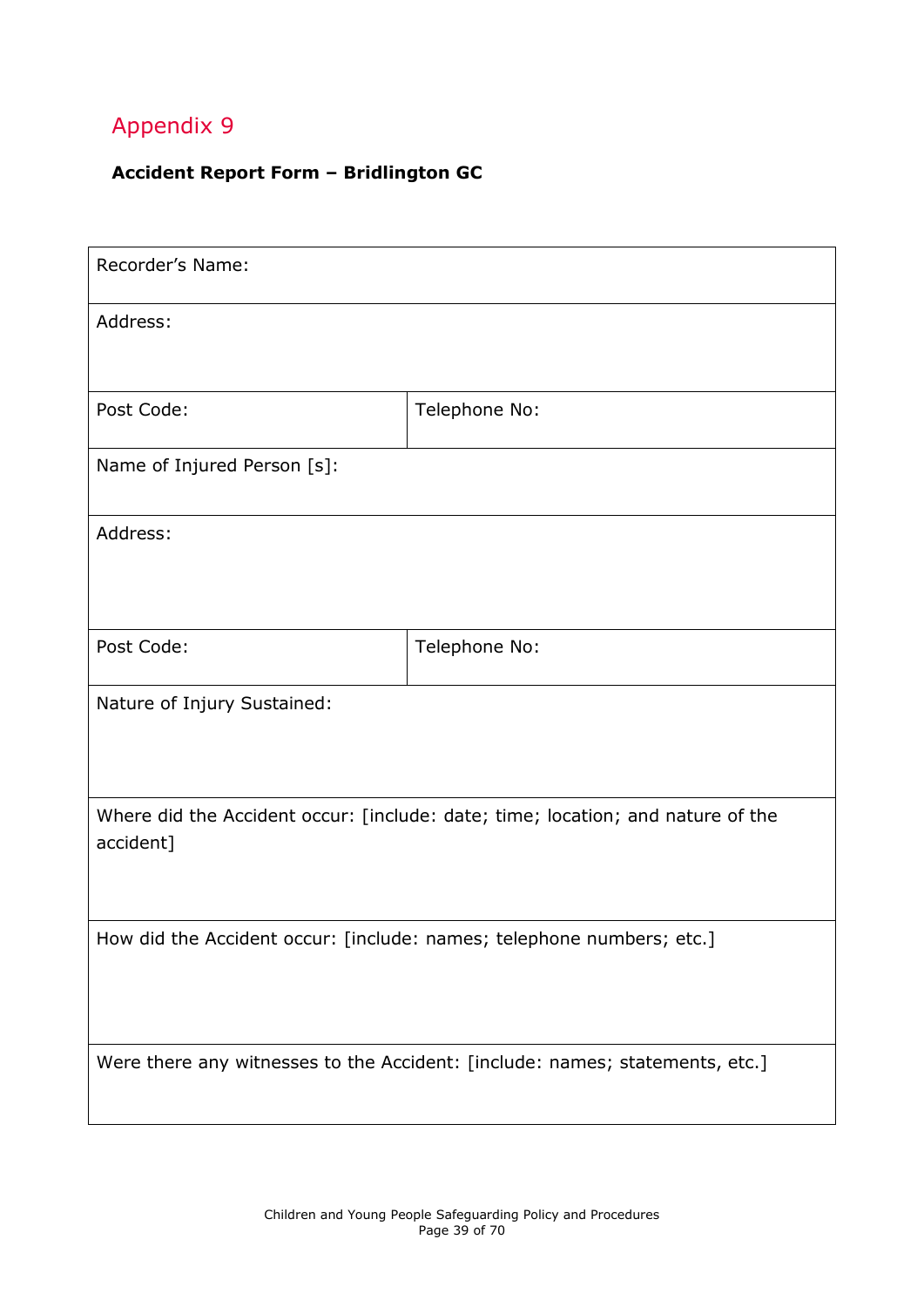What action was taken: [include: treatment administered, by whom, etc.]

Were any other Agencies involved?: [e.g. Ambulance service]

Have the Parents / Carers been contacted? YES NO [Please circle.]

Does the accident need to be referred to England Golf Governance Dept? YES NO

Date: Time:

Signature of Recorder:

#### **Data protection:**

Bridlington GC and England Golf Governance Department may use the information in this form (together with other information they obtain as a result of any investigation) to investigate the alleged incident and to take whatever action is deemed appropriate, in accordance with their Children and Young People Safeguarding Policy and Procedures.

Strict confidentiality will be maintained and information will only be shared on a "need to know" basis in the interests of safeguarding and in accordance with the company's data protection policy. This may involve disclosing certain information to a number of organisations and individuals including relevant clubs and County bodies, individuals that are the subject of an investigation and/or Statutory agencies such as the Police and Children's Social Care.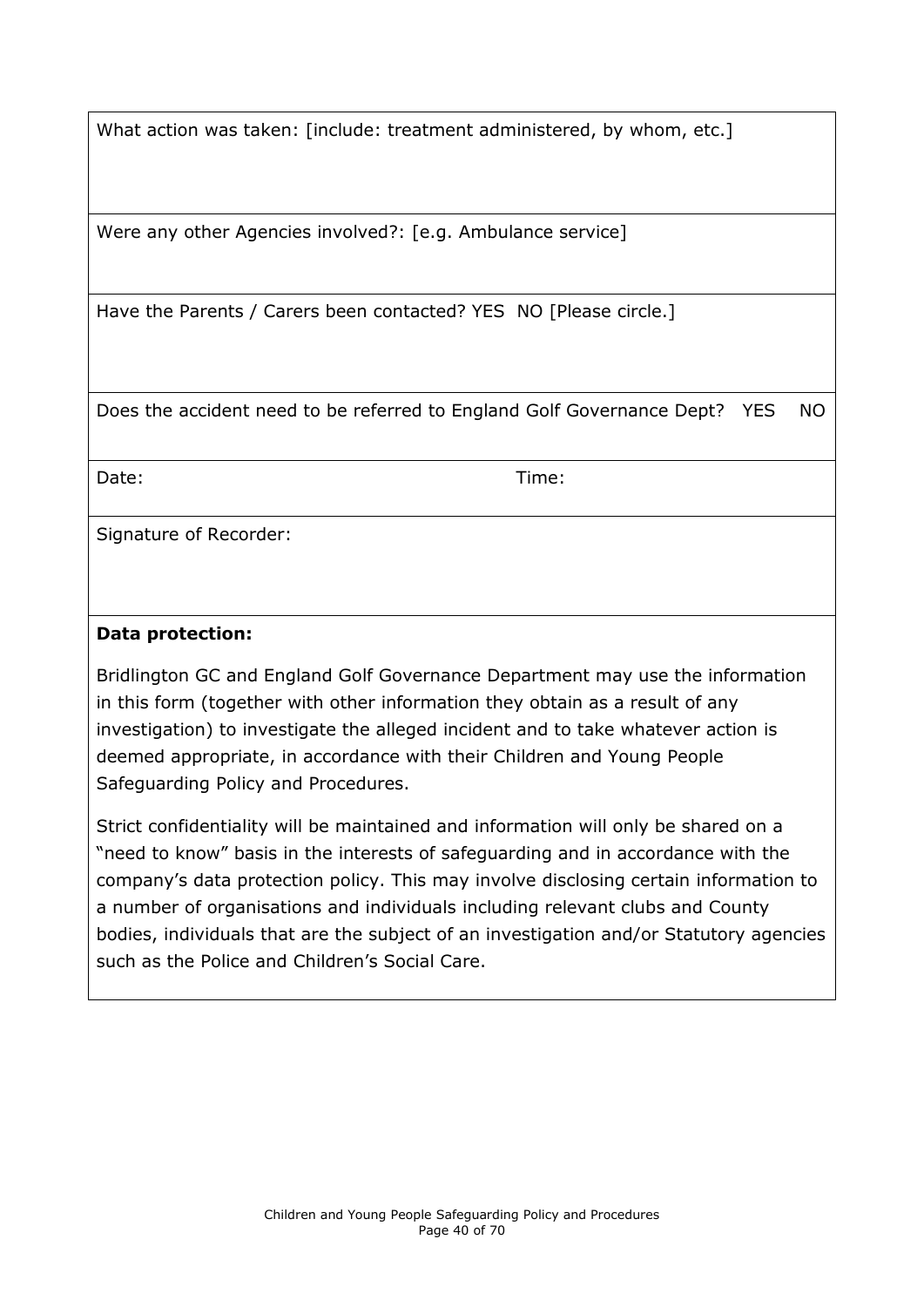#### <span id="page-40-0"></span>**Junior Profile and Parental Consent Forms - Bridlington GC**

(For Players Under the age of 18)

The safety and welfare of juniors in our care is paramount, and it is therefore important that we are aware of any illness, medical condition and other relevant health details so that their best interests are addressed.

In compliance with the Data Protection Act 2018, GDPR and all relevant data protection legislation, all efforts will be made to ensure that information is accurate, kept up to date and secure and that it is used only in connection with the purpose and activities of the organisation. Information will not be kept once a person is no longer a member of the organisation. The information will be disclosed only to those members of the organisation for whom it is appropriate and relevant officers of England Golf where necessary.

It is the responsibility of the junior and their parent to notify the Club Welfare Officer (CWO) or Secretary if any of the details change at any time.

| Junior Name               |                |
|---------------------------|----------------|
| Date of Birth             |                |
| <b>Address</b>            |                |
|                           |                |
| Telephone Number          |                |
| <b>Parents' Names</b>     |                |
| Address                   | (If different) |
|                           |                |
| Home Telephone No         |                |
| Mobile Telephone No       |                |
| Work Telephone No         |                |
| <b>Emergency Contacts</b> |                |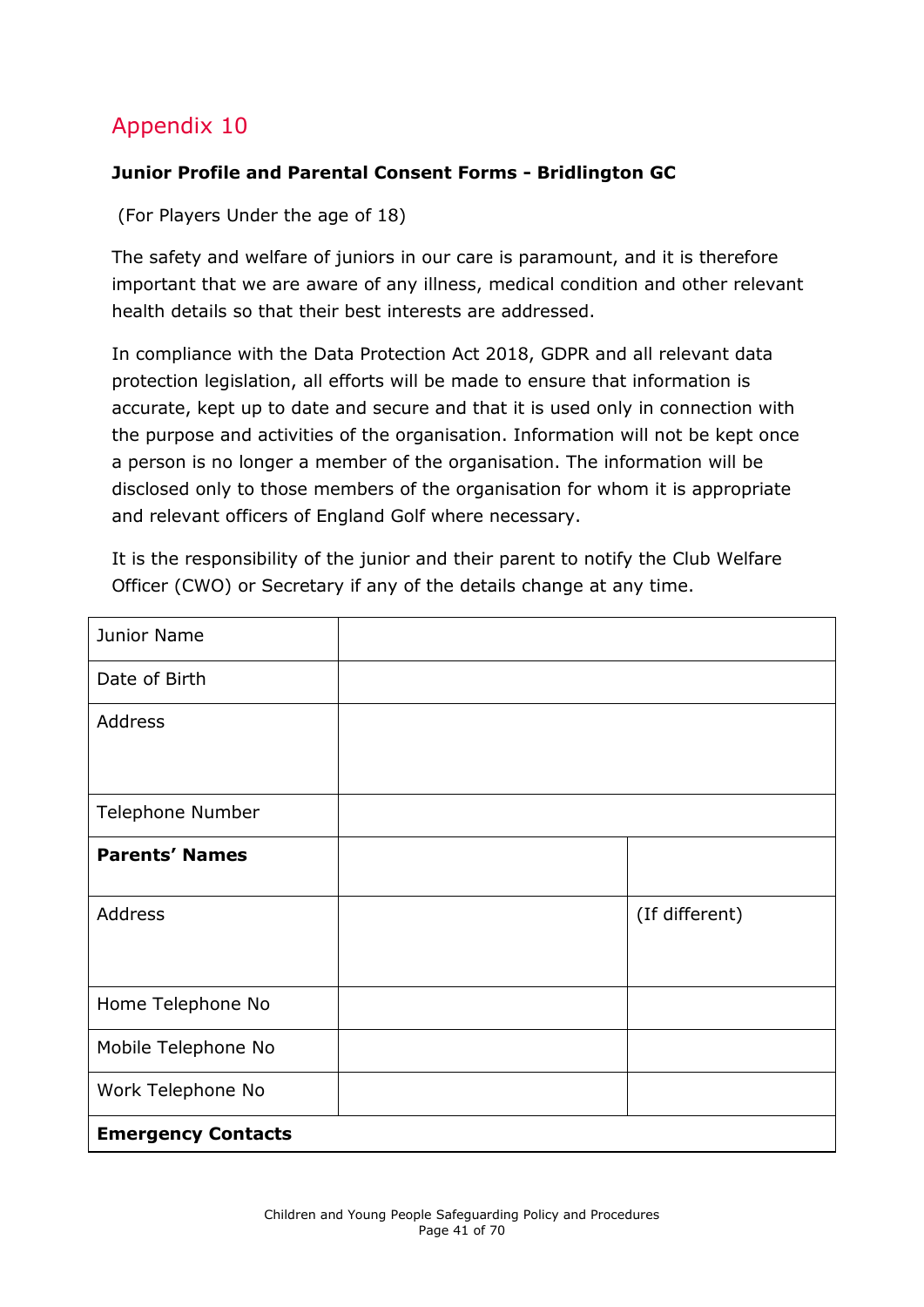| <b>Contact 1 Name</b>   |  |
|-------------------------|--|
| Relationship to child   |  |
| Home Telephone Number   |  |
| Mobile Telephone Number |  |
| Work Telephone Number   |  |
| <b>Contact 2 Name</b>   |  |
| Relationship to child   |  |
| Home Telephone Number   |  |
| Mobile Telephone Number |  |
| Work Telephone Number   |  |

| Please confirm details of all |  |
|-------------------------------|--|
| those with Parental           |  |
| Responsibility for the Child. |  |
|                               |  |

#### **Medical Information**

| Child's Doctor's name    |  |
|--------------------------|--|
| Doctor's Surgery Address |  |
| Telephone Number         |  |

Does your child experience any conditions requiring medical treatment and/or medication? **YES □ NO □**

\*If yes please give details, including medication, dose and frequency.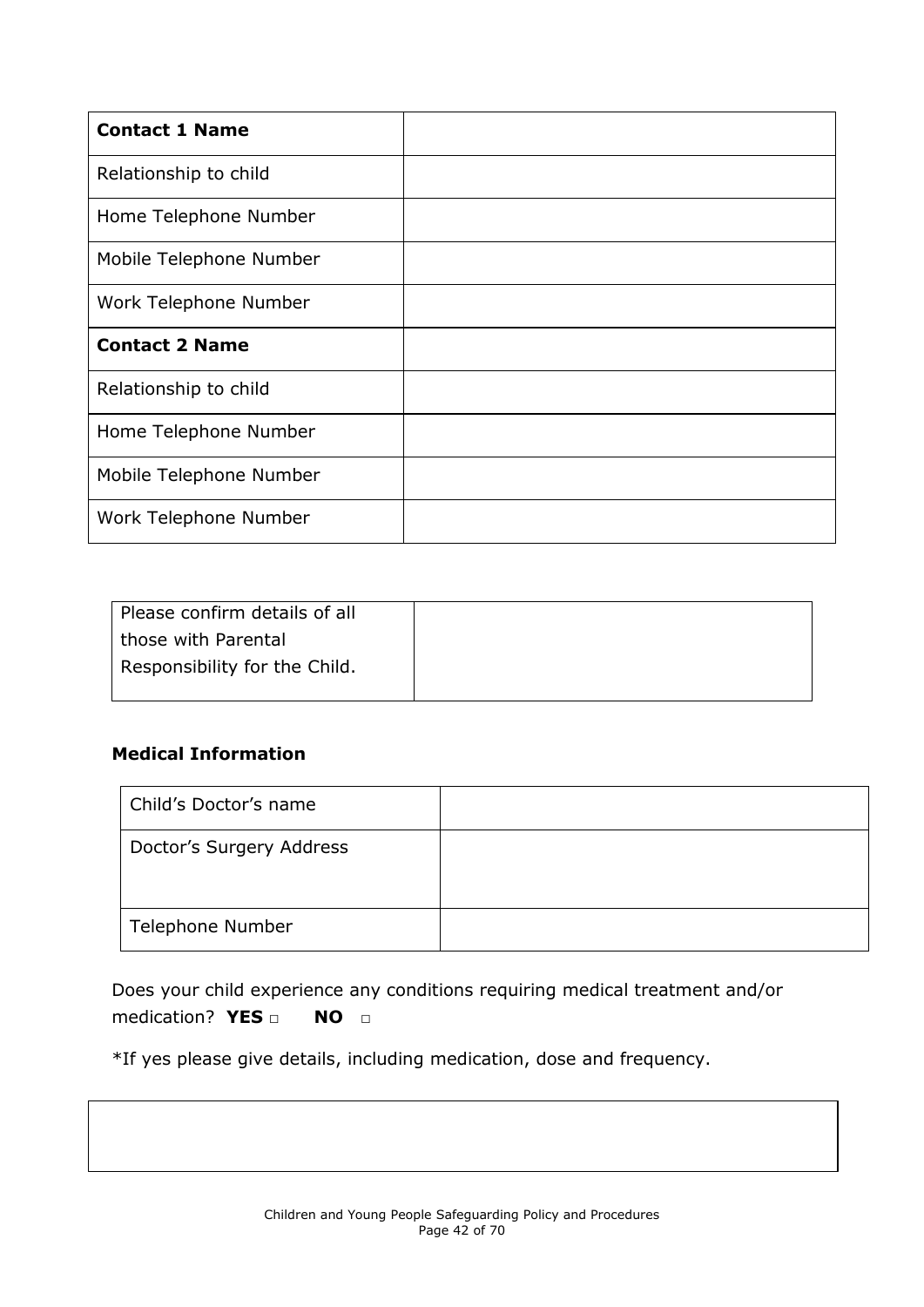Does your child have any allergies? **YES** □ **NO** □

\*If yes please give details.

Does your child have any specific dietary requirements? YES □ NO □ \*If yes please give details.

What additional needs, if any, does your child have e.g. needs help to administer planned medication, assistance with lifting or access, regular snacks?



#### **Disability**

The Equality Act 2010 defines a disabled person as 'anyone with a physical or mental impairment, which has a substantial and long term adverse effect on his or her ability to carry out normal day to day activities'.

Do you consider your child to have a disability? **YES □ NO □**

\*If yes what is the nature of the disability?

Does your child have any communication needs e.g. non-English speaker/ hearing impairment/ sign language user/ dyslexia? If yes, please tell us what we need to do to enable him/her them to communicate with us fully.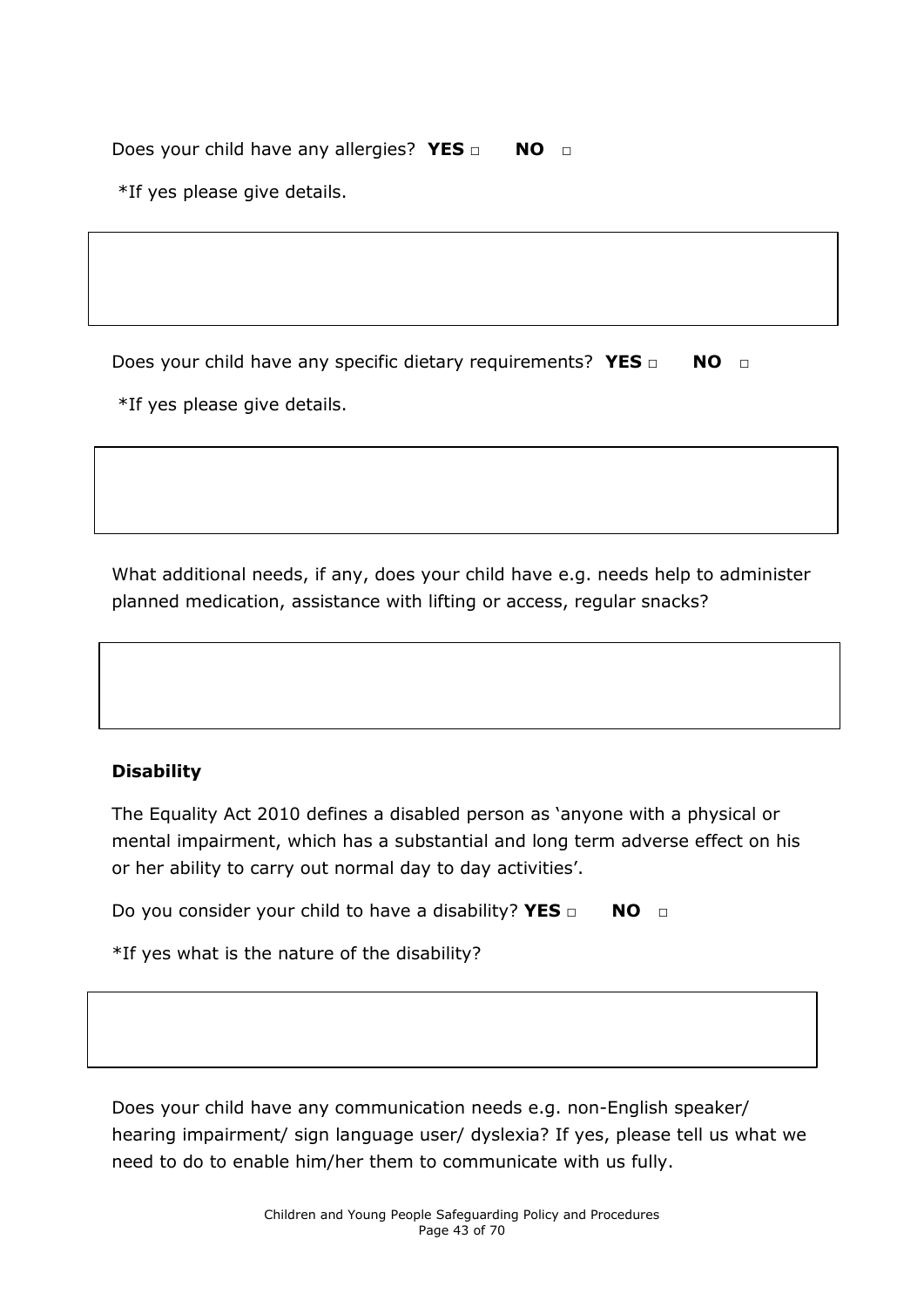#### **Consent from Parent/Legal Carer:**

- I confirm to the best of my knowledge that my child does not suffer from any medical condition other than those detailed above.
- I agree to notify the Club of any changes to this information.
- I give my consent that in an emergency situation, the club may act in my place (loco parentis), if the need arises for the administration of emergency first aid and/or other medical treatment which, in the opinion of a qualified medical practitioner, may be necessary. I also understand that in such an occurrence all reasonable steps will be taken to contact me or the alternative adult named in this form.
- The attached signature will denote that my child has my permission to be on the golf club's premises.
- I acknowledge that the club is not responsible for providing adult supervision for my child, except for formal junior golfing coaching, matches or competition.
- I agree to my child being transported by club representatives to and from venues when he/she is representing the club.

(Please tick the boxes if agreed)

| By signing this document I confirm that I have legal responsibility for |  |  |  |  |
|-------------------------------------------------------------------------|--|--|--|--|
| aware of how the information I have provided may be used.               |  |  |  |  |
| Signed - Parent/Carer                                                   |  |  |  |  |
|                                                                         |  |  |  |  |
| <b>Print name</b>                                                       |  |  |  |  |
| <b>Date</b>                                                             |  |  |  |  |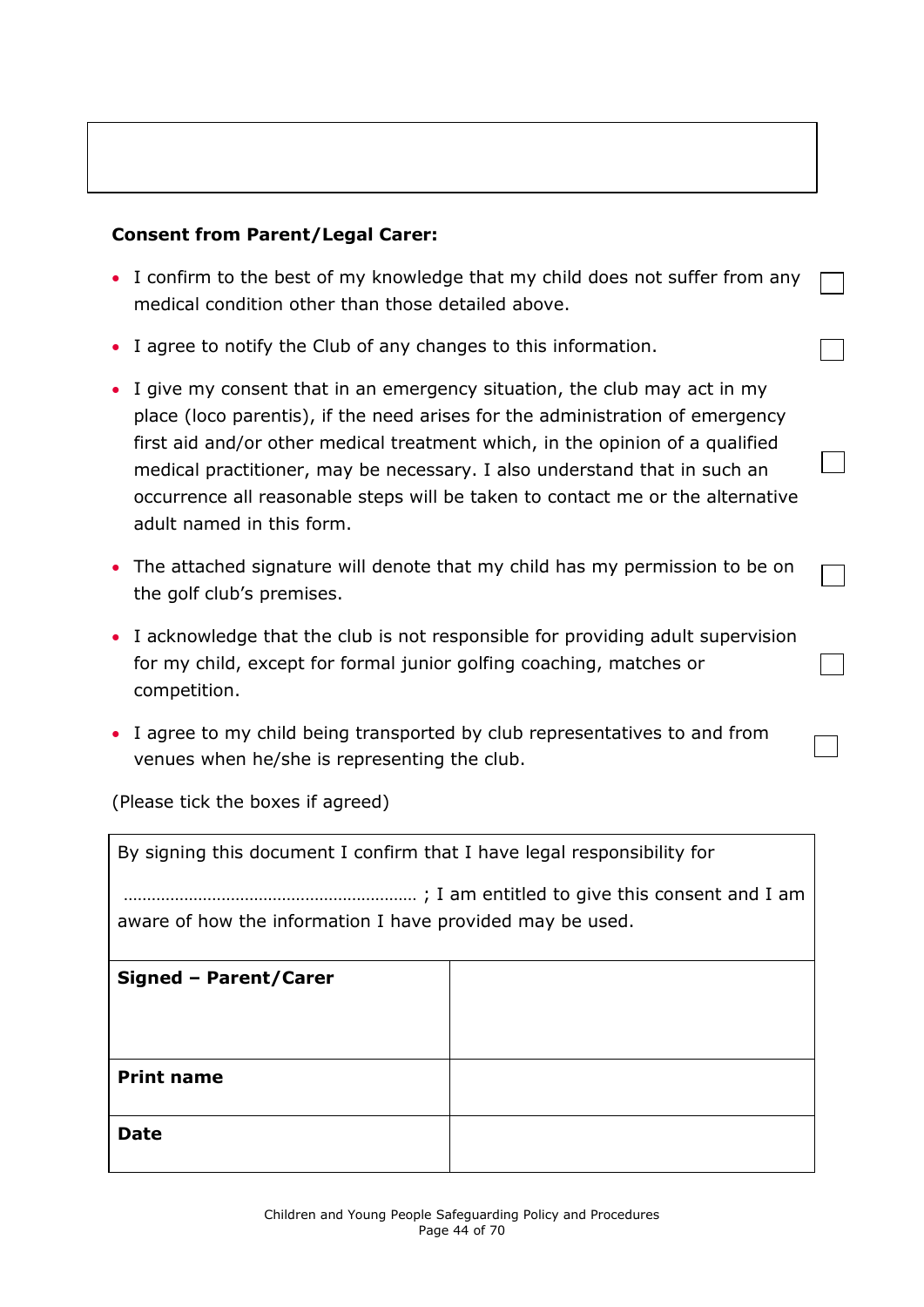#### <span id="page-44-0"></span>**Photography Consent**

This form is to be signed by the legal carer of a child under the age of 18, together with the child. Please note that if you have more than one child registered you will need to complete separate forms for each.

Bridlington GC recognises the need to ensure the welfare and safety of all children in golf. As part of our commitment to ensure their safety we will not permit photographs, video images or other images of your child to be taken (except where some incidental inclusion may not be possible to avoid) or used without your consent.

Bridlington GC will ensure that any image of a child where consent has not been obtained will not be published.

Bridlington GC will follow the guidance for the use of images of children as detailed within the Club's Safeguarding Children and Young People Policy.

Bridlington GC will take steps to ensure these images are used solely for the purposes for which they are intended i.e. the promotion and celebration of the activities of the club.

If you become aware that these images are being used inappropriately you should inform the Club Welfare Officer immediately.

The photographs may be available on the website <https://www.bridlingtongolfclub.co.uk/> for the golf season 2020-21. If at any time either the parent/ carer or the child wishes the data to be removed from the website, 7 days' notice must be given to the Club Welfare Officer after which the data will be removed.

#### **To be completed by parent/carer**

I <del>conserve and all conserve and all conserved and all conserved and all conserved and all conserved and all conserved and all conserved and all conserved and all conserved and all conserved and all conserved and all conse</del>

\_\_\_\_\_\_\_\_\_\_\_\_\_\_\_\_\_ (name of organisation) photographing or videoing \_\_\_\_\_\_\_\_\_\_\_\_\_\_\_\_\_\_ (name of child) under the stated rules and conditions, and I confirm I have legal parental responsibility for this child and am entitled to give this consent.

| <b>.</b><br>$\sim$ $\sim$ $\sim$<br>510 | $\sim$ |  |
|-----------------------------------------|--------|--|
|                                         |        |  |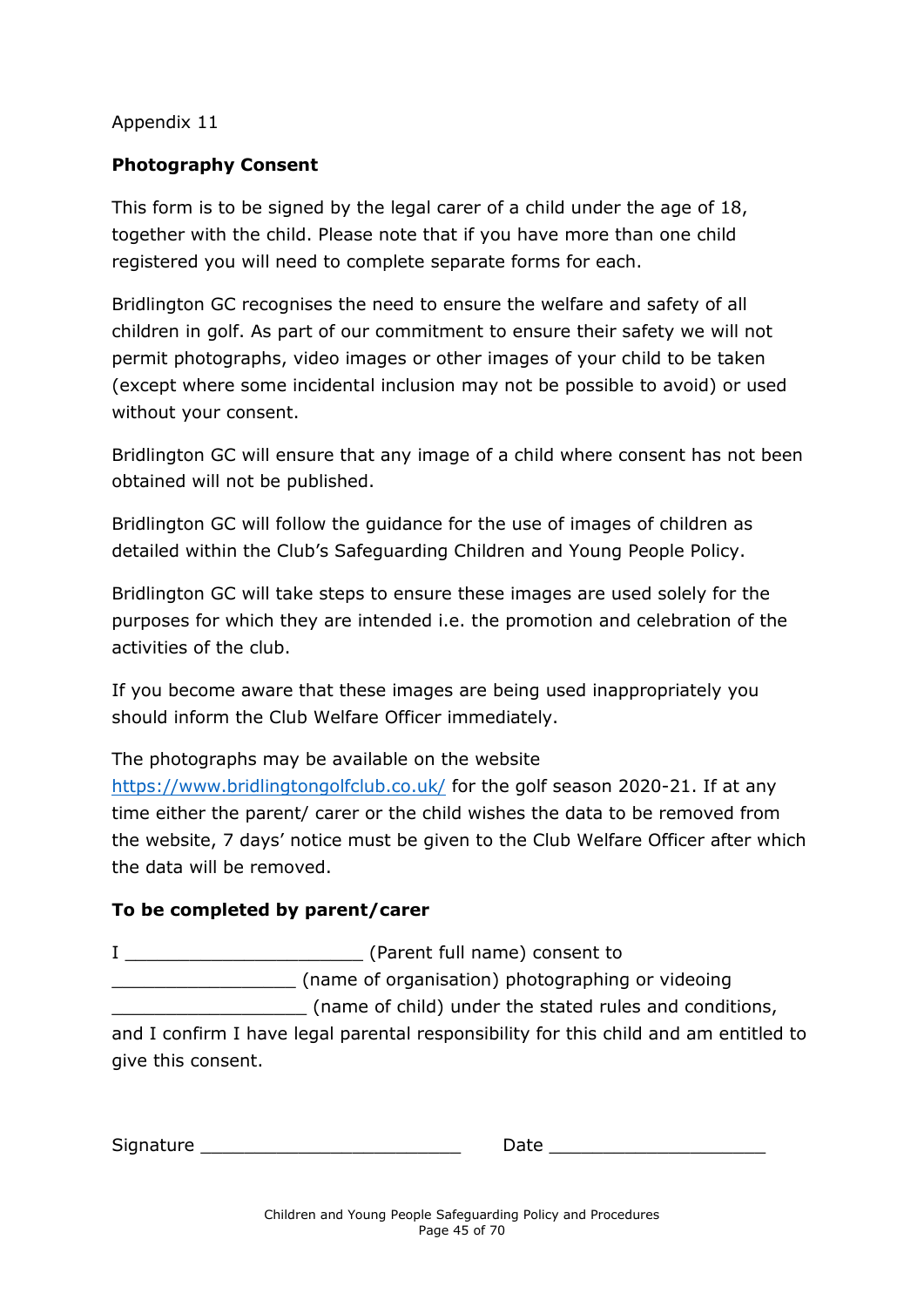#### **To be completed by child**

I \_\_\_\_\_\_\_\_\_\_\_\_\_\_\_\_\_\_\_\_\_\_ (Child full name) consent to \_\_\_\_\_\_\_\_\_\_\_\_\_\_\_\_\_ (name of organisation) photographing or videoing child under the stated rules and conditions.

<span id="page-45-0"></span>

| Signat<br>. | __ |
|-------------|----|
|-------------|----|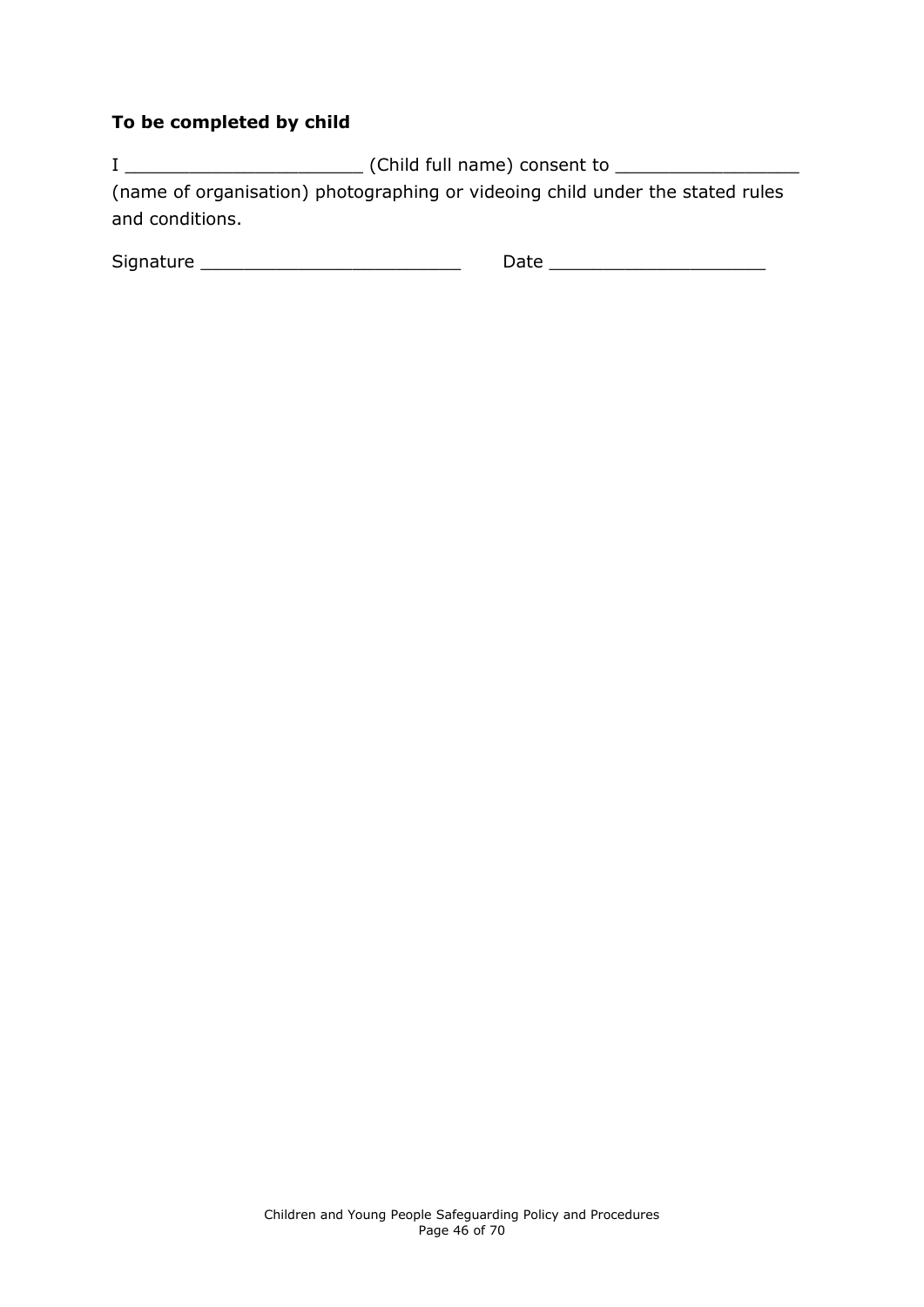#### **Guidance for parents**

The Bridlington GC is delighted to welcome you and your child to what we hope is the first of many events that you will be taking part in.

The positive effect of your support, as a parent, can't be overstated. Your behaviour has a real influence on the way your child experiences golf.

First things first – why is your child showing an interest in the sport? Is it to learn a new game? To hang out with their friends? Because they did it in school and liked it? Or because you play?

Make sure they're playing for their own reasons, not yours.

To enable us to provide the best possible experience for you and your child, we kindly request that you read through the following guidance and complete the attached forms.

- Take an interest in your child's activity and progress and be supportive.
- Familiarise yourself with the Bridlington GC Safeguarding Policy (attached).
- Familiarise yourself with
	- A. Codes of Conduct for parents, coaches, children and young people.
	- B. Transport Policy.
	- C. Changing Room Policy.

D. Photography, Videoing and the use of Social Media Policies.

- Complete the attached Parental Consent Form which will enable event organisers to cater for any particular needs that your child may have (e.g. medical conditions and medications, allergies, learning difficulties etc.), as well as contact you in the unlikely event of an emergency.
- Go through the attached Code of Conduct **with** your child and return a signed copy to the club/event organiser.
- Be punctual when dropping off and picking up your child from coaching/ events. It is important to communicate with the club if collecting your child after an event/coaching session may cause a problem.
- Introduce yourself to the adults involved in the supervision of your child.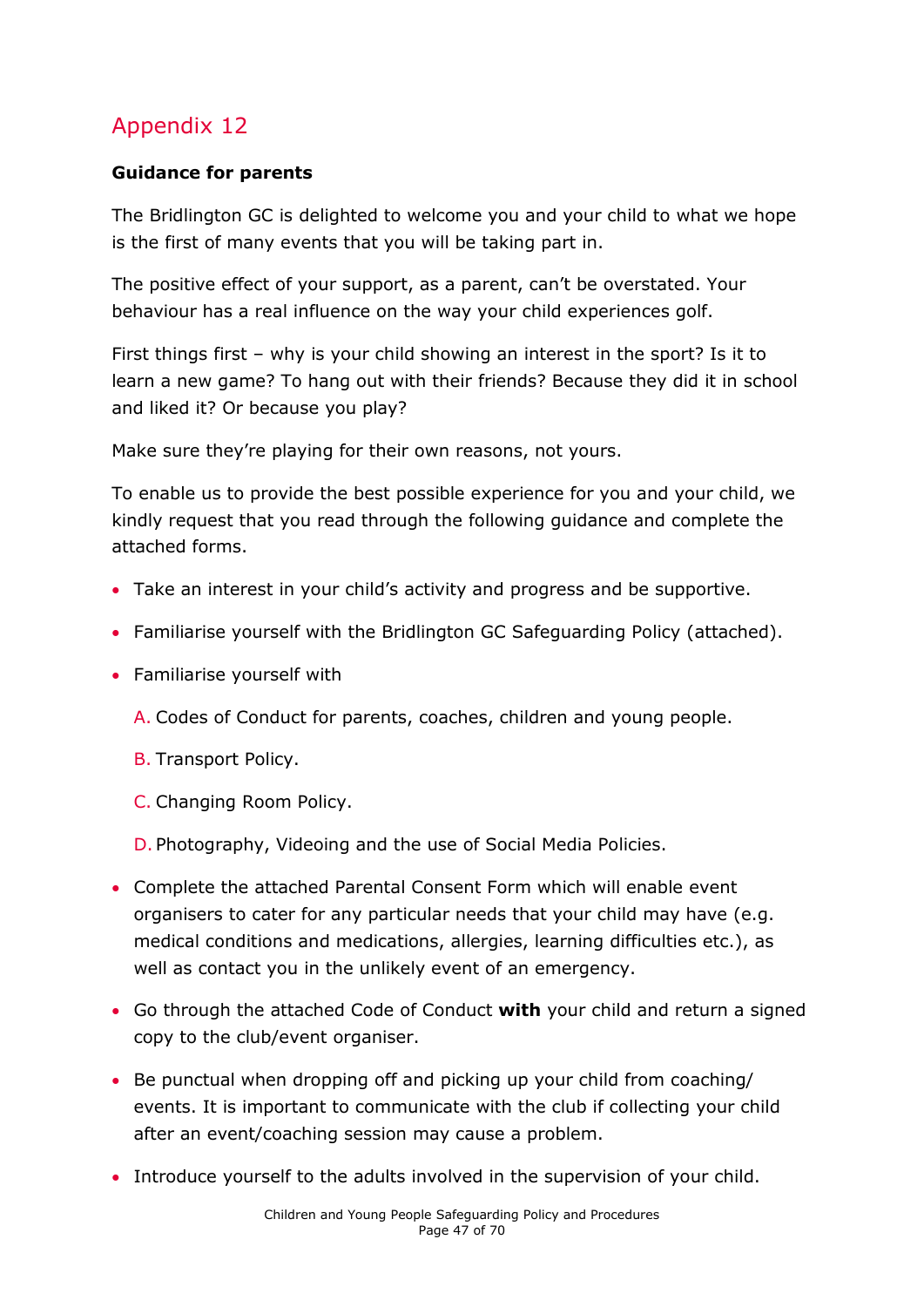- When leaving your child, make sure they have the necessary provisions for the day, including the ability to meet the requirements of changing weather conditions. Please ensure that your mobile is switched on when you are away from the club, so that you can be contacted in an emergency.
- Encourage your child to take part and support club activities such as coaching & competitions.
- Help your child to arrange golf with other juniors away from club organised activities so they have someone to play golf with.

As a parent/carer you are encouraged to:

- Discuss any concerns regarding the organisation of activities or the behaviour of adults towards your child with the Club Welfare Officer, who will treat any concerns you or your child may have in the strictest confidence
- England Golf Lead Safeguarding Officer is also available for advice: 01526 351824

#### **Club Welfare Officer**

<span id="page-47-0"></span>Andrew Wright and Kim Brompton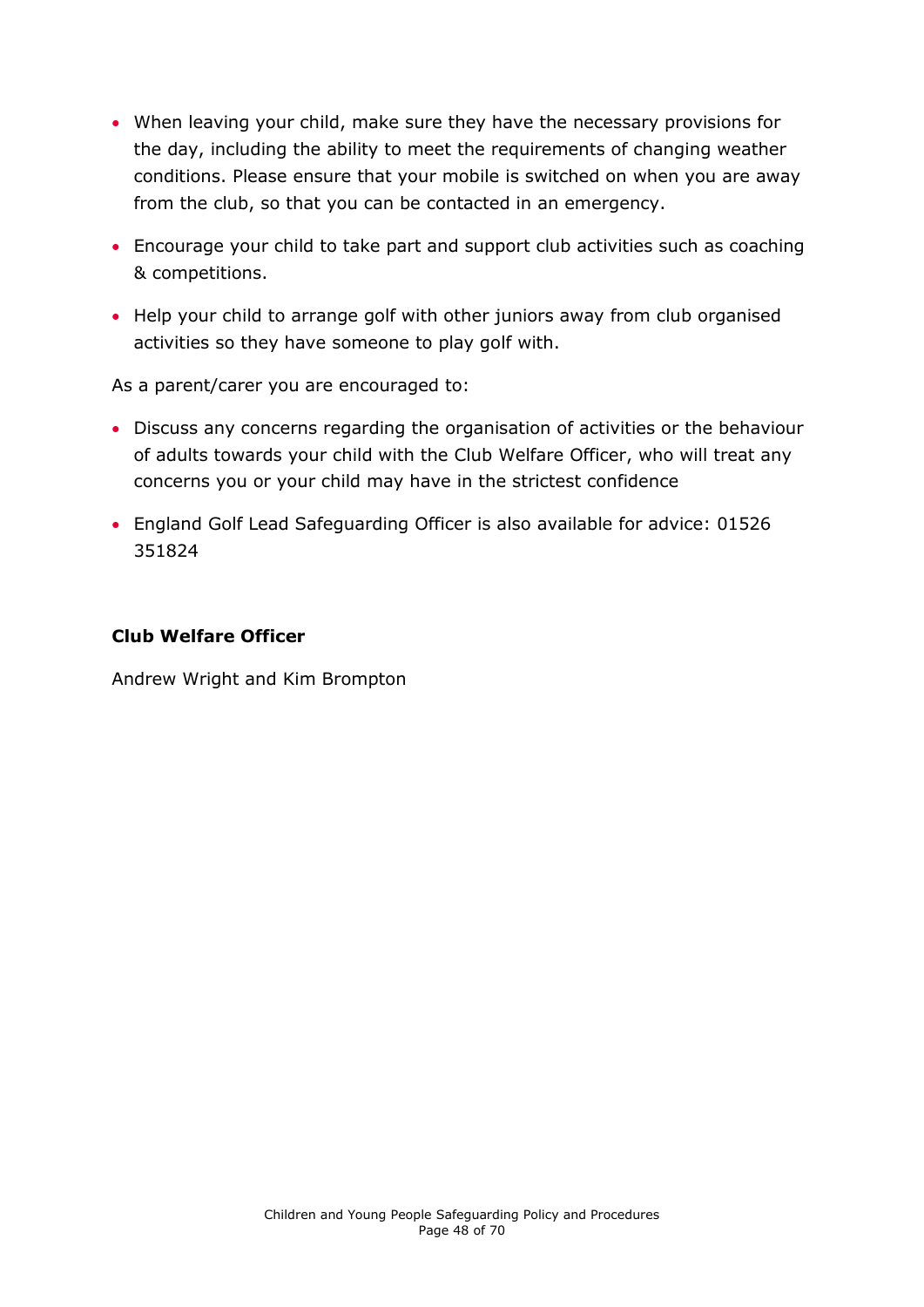#### **Managing Young People on Away Trips – Bridlington GC**

The following provides good practice guidance for taking teams on an away fixture for a day (not overnight)

- appoint a team manager with clear roles and responsibilities
- appoint a designated safeguarding lead contact (not the team manager) who is appropriately trained and competent for the role and responsibilities
- establish well in advance where the fixture is
- ensure you have sufficient staff to manage and look after the young people
- obtain written permission from the parents/carers or carers for participation, transporting and supervising. An up to date photograph of each child must be attached to the child's consent form (for use in the event of any child going missing)
- ensure that a welfare plan has been written and communicated to staff, participants and carers
- ensure all staff responsible for the young people have been DBS checked to the appropriate level and staff have had appropriate safeguarding training
- ensure that a risk assessment has been conducted
- ensure that there is a contact available e.g a staff member who is not travelling away, who will act as the key contact point if required.

#### **Accommodation**

Whatever the accommodation, the team manager should ensure that the children are safe. Discuss your code of conduct and discipline policy with the staff at the accommodation. All children must know which rooms staff are in and how to contact them if required.

If rooms are equipped with satellite TV, inappropriate programmes may be available. It may be possible to have these programmes disconnected. If rooms have fridges, all alcohol must be removed.

Check the accommodation policy for extras on bills, breakages and lost keys. All accommodation must be clean and with access to sufficient toilet and bathing facilities.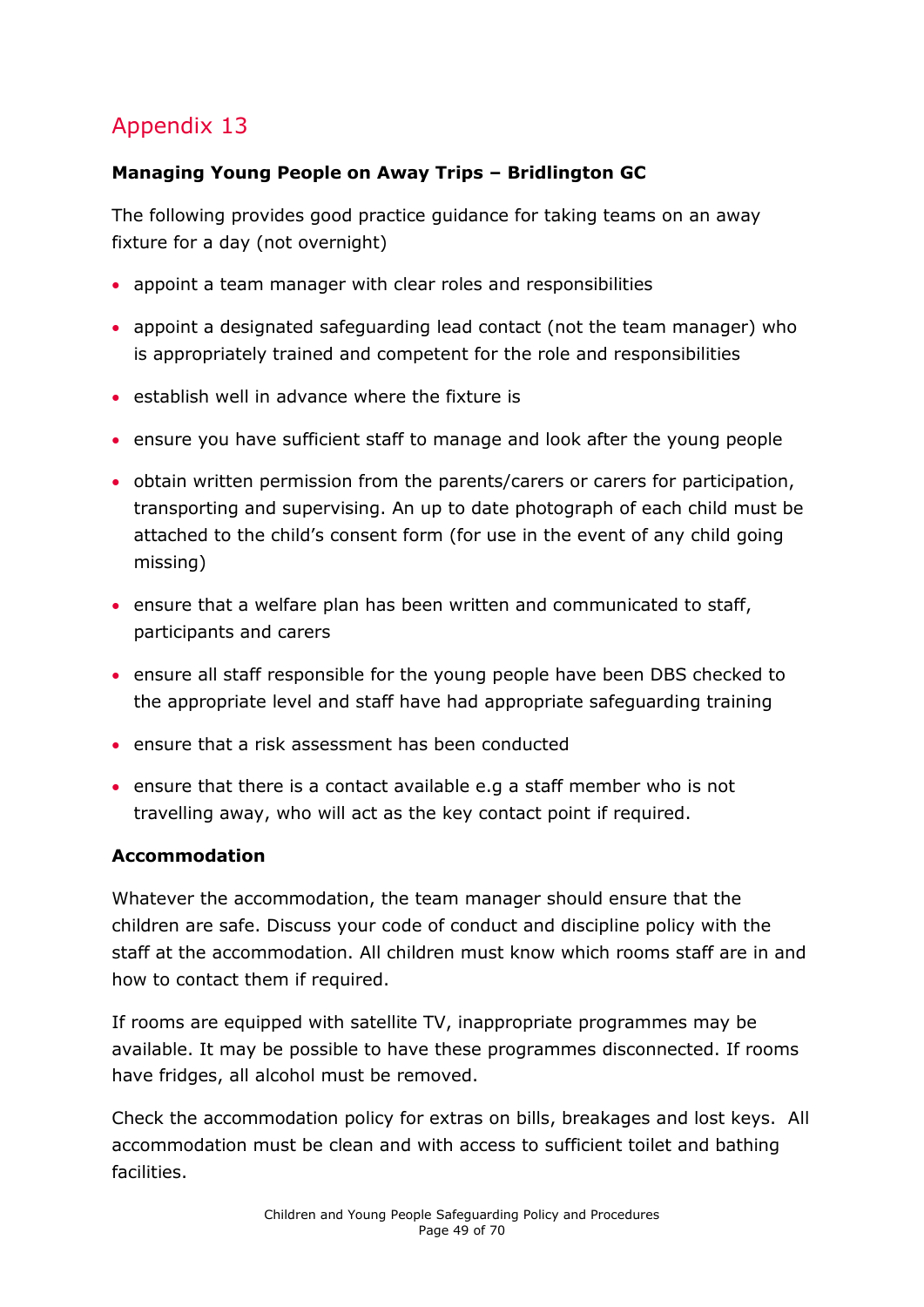It is not acceptable:

- For children to share a bed
- For male and female children to share a room
- For staff to share a room with children

Checks must be made to ensure that the needs of children with disabilities are met. For wheelchair users, it is important to check access to the building, room and bathroom facilities

#### **Overnight Stays**

Those responsible for organising overnight stays should establish the purpose of the trip, confirm the dates, location, and duration. You should also conduct a risk assessment, identify suitable venues and facilities for both fixtures and accommodation and consider the following:

- Purpose of the trip.
- Who will be going, children? Staff?
- How much will it cost? How much spending money is required?
- What insurance cover is required?
- Supervision of children, both playing and non-playing time.
- Catering for all food requirements.
- Communication with parents (see above)
- Ensure a list of the team and staff is left, with contact number and address of the accommodation
- Ensure that there are emergency contact numbers for all the team and staff.
- An itinerary giving as much detail as possible.
- Emergency procedures and telephone contacts.
- Codes of contact for both staff and children.
- <span id="page-49-0"></span>Welfare and child protection procedures.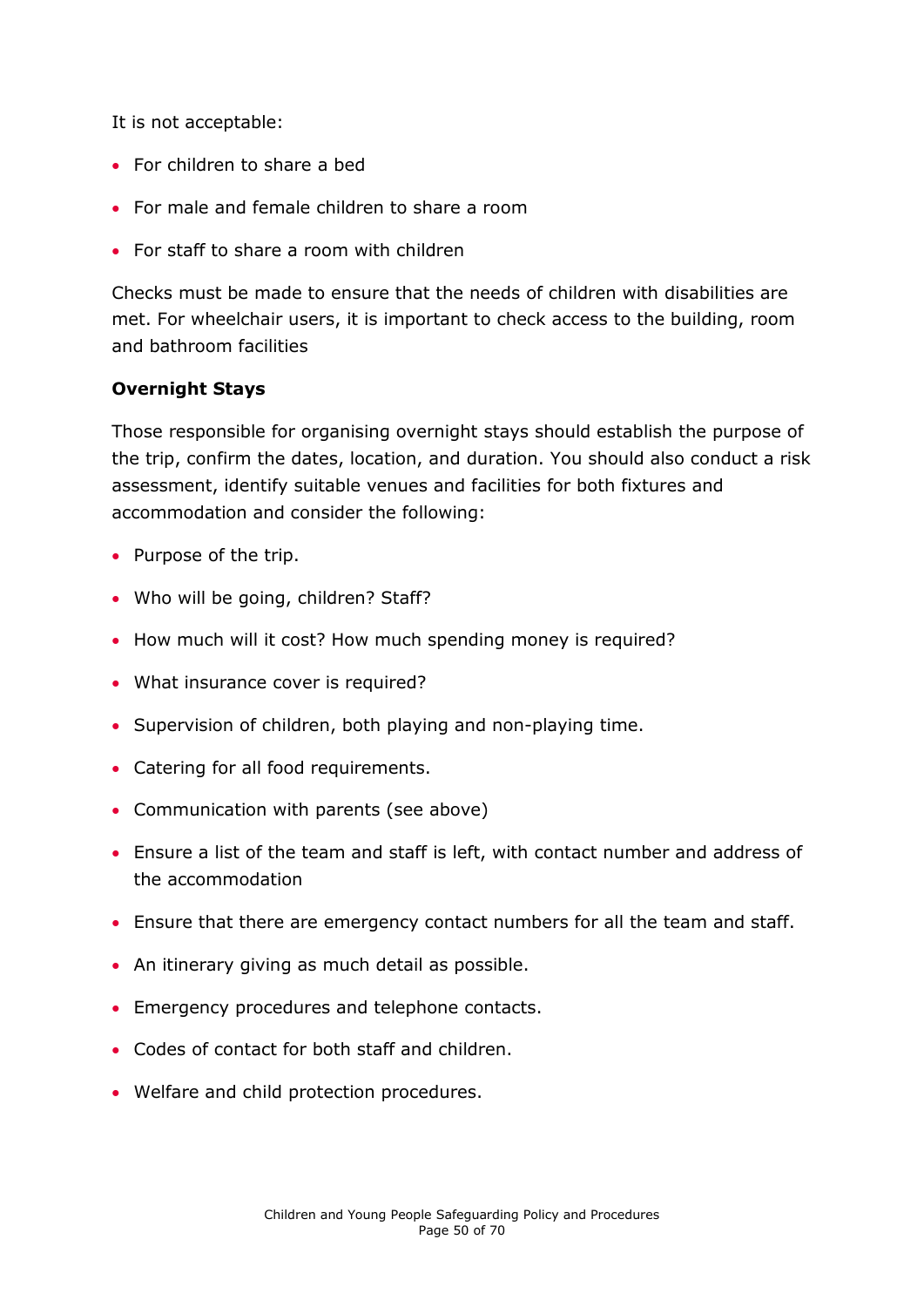#### **Social Media Guidance - Bridlington GC**

This guidance gives procedures that will support and underpin the use of social networking and other online services within **Bridlington GC**. It is important that all members, staff, volunteers, coaches, officials/referees, board members, or anyone working on behalf of **Bridlington GC** are aware of this policy and agree to the following terms.

#### **Advice for Individual**

- Do not accept children as contacts on social networking sites if you hold a position of trust with children/young people.
- Where contact through social networking sites is used for professional reasons, restrict the communication to professional content and obtain written consent from parents prior to establishing contact.
- Include a third party in any communications to children, e.g. copy parents into communications.
- Use the privacy settings on the various sites to ensure that your content will only be viewed by appropriate people.
- Ensure that any content you place on a social networking site is ageappropriate. Do not use the site to criticise or abuse others.
- Know where to direct junior members and their parents for information.
- Know how to report concerns.
- Know how to keep data safe and secure. This should include the personal contact data of individuals, such as mobile numbers, email addresses and social networking profiles.

#### **Advice for Children**

 Consider carefully who you invite to be your friend online and make sure they are who you actually think they are.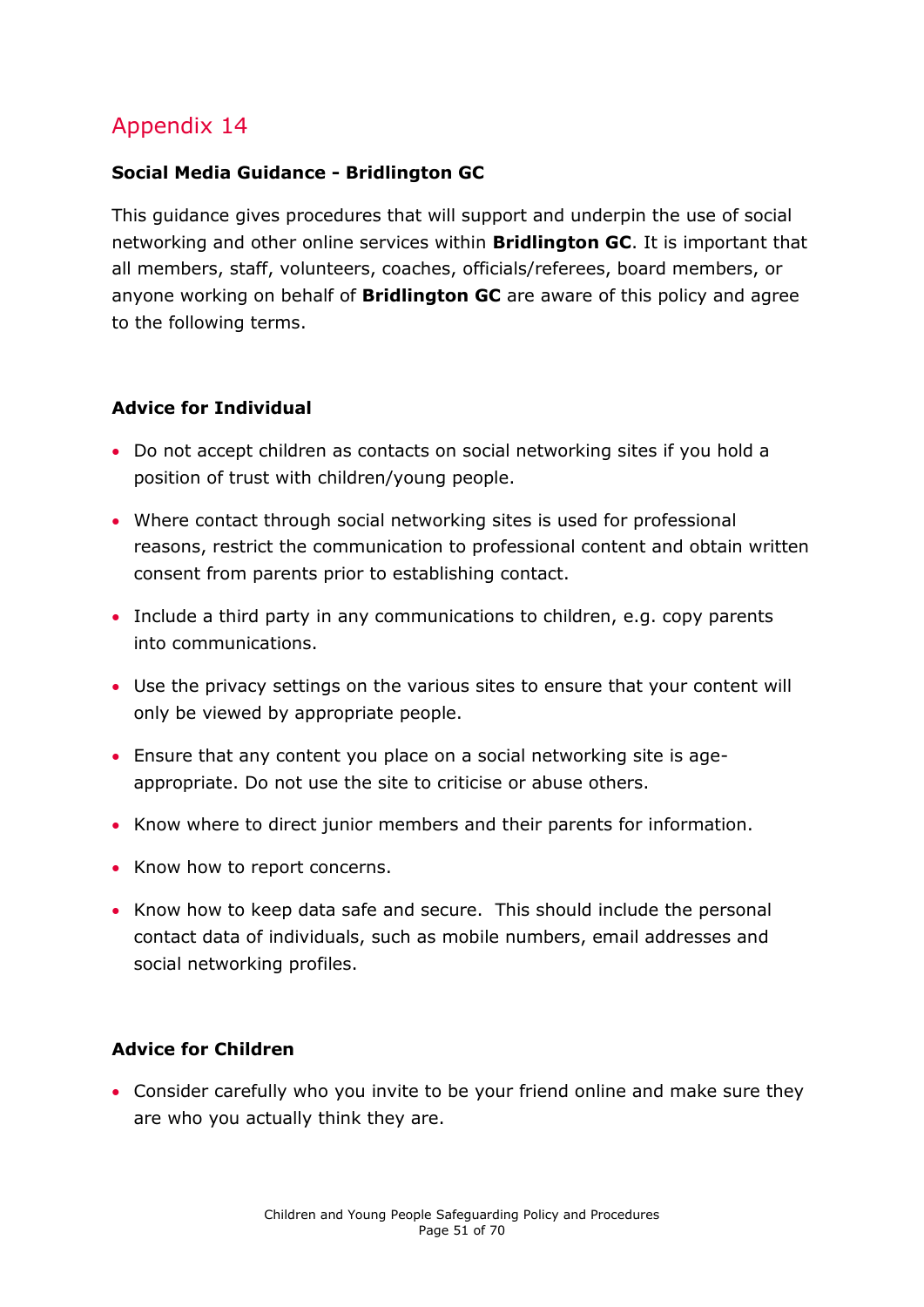- There are websites that offer advice about protecting yourself online, such as [www.ceop.gov.uk](http://www.ceop.gov.uk/) and [www.childnet.com](http://www.childnet.com/)
- Make sure you use privacy settings so that only friends can view your profile.
- Remember that anything you post on websites may be shared with people you don't know.
- Never post comments, photos, videos, etc., that may upset someone, that are untrue or that are hurtful. Think about whether you may regret posting the content at a later date.
- If you are worried or upset about something that's been posted about you, or by texts you receive from other juniors or adults involved with the club, raise this with your Club Welfare Officer. Alternatively contact your National Governing Body Lead Safeguarding Officer (England Golf 01526 351824). Do not suffer alone. You will be listened to and your concerns will be taken seriously.
- If you want to talk to someone anonymously, call Childline on 0800 1111, or contact them on the web at [www.childline.org.uk.](http://www.childline.org.uk/) You can also call the NSPCC on 0808 800 5000.

#### **Advice for Parents**

- Make yourself knowledgeable about social networking platforms and how they work.
- Go on the internet with your child and agree what sites are acceptable to visit. Regularly check that they are staying within the agreed limits.
- Encourage your child to talk to you about what they have been doing on the internet.
- Make sure they feel able to speak to you if they ever feel uncomfortable, upset or threatened by anything they see online.
- Encourage children to look out for each other when they're online. Explain that it's all part of staying safe and having fun together.
- Explain to children that it's not safe to reveal personal information, such as their name, address or phone number on the internet. Encourage them to use a cool nickname rather than their own name.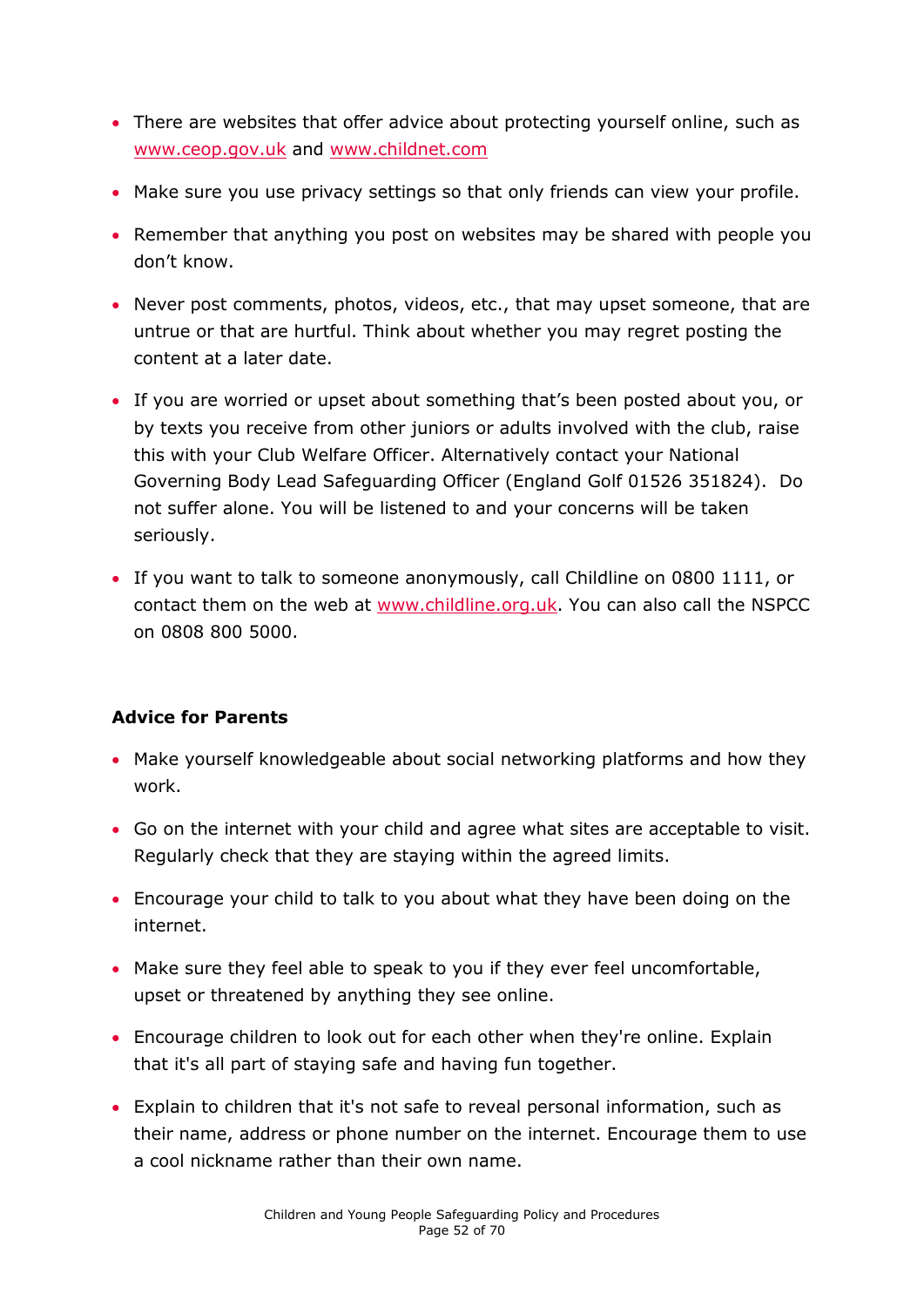Attachments and links in emails can contain viruses and may expose children and young people to inappropriate material. Teach children to only open attachments or click on links from people they know.

#### **Further Advice for Parents of Young Golfers**

- If you are concerned about any texts, social networking posts or any other use of communication technology by members of the golf club, volunteers or members of staff, raise this with the Club Welfare Officer. They will look into the matter and take appropriate action. Alternatively contact England Golf Lead Safeguarding Officer Tel 01526 351824.
- In addition to reporting concerns to England Golf (National Governing Body), you should immediately report possible online abuse to the Child Exploitation and Online Protection Centre (CEOP) or the police. Law enforcement agencies and the internet service provider may need to take urgent steps to locate a child and/or remove the content from the internet. Where a young person may be in immediate danger, dial 999.
- Do not post/send negative or critical comments or messages about other children in the club, staff or volunteers. If you have concerns about a person, these should be raised using appropriate channels within the club and not using social media.
- <span id="page-52-0"></span> If you wish to speak to an external organisation for advice, you can contact the NSPCC helpline on 0808 800 5000.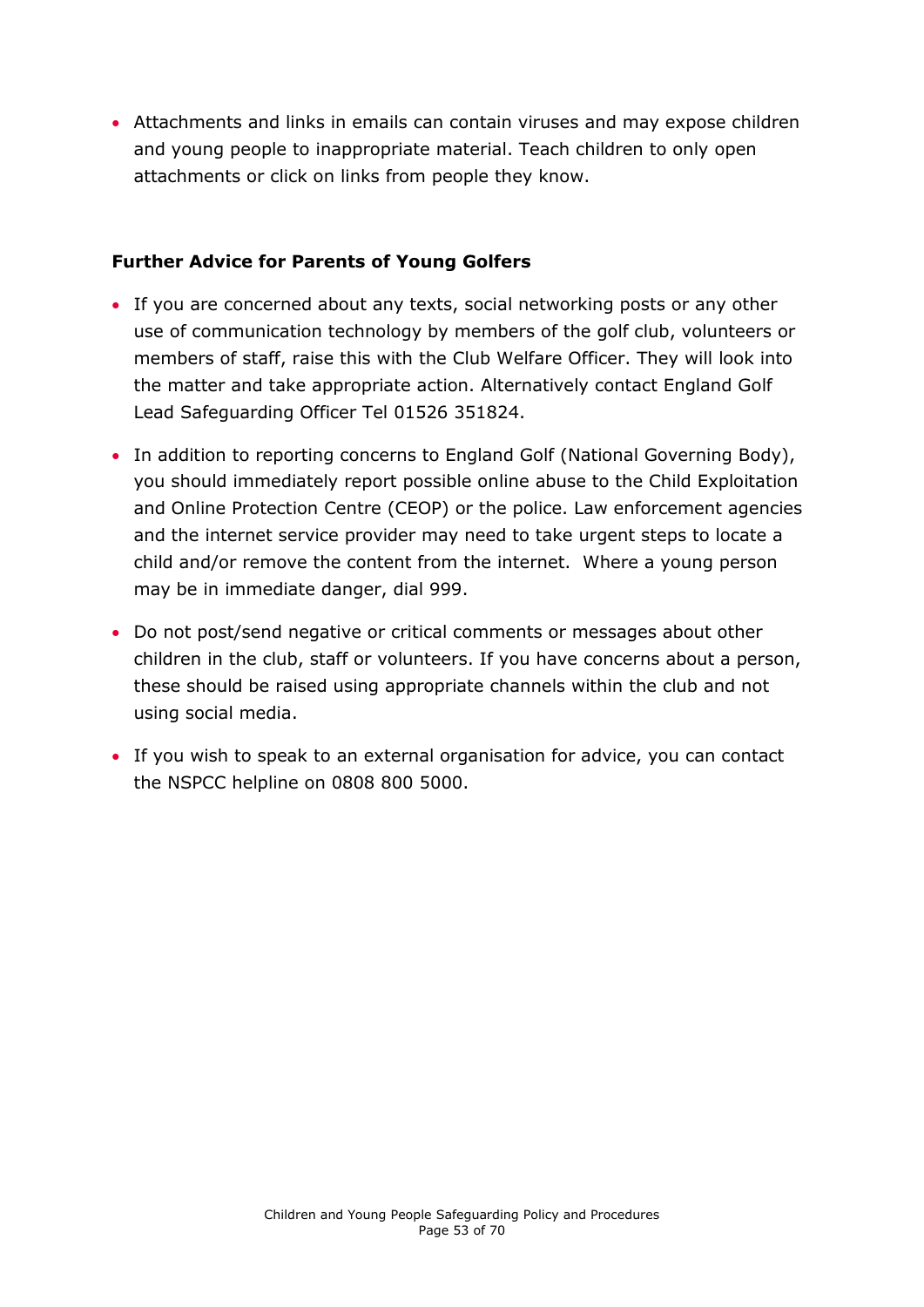#### **Whistleblowing Policy - Bridlington GC**

Safeguarding children, young people and adults at risk requires everyone to be committed to the highest possible standards of openness, integrity and accountability.

As a club, we are committed to encouraging and maintaining a culture where people feel able to raise a genuine safeguarding concern and are confident that it will be taken seriously.

You may be the first to recognise that something is wrong but feel that you cannot express your concerns as this may be disloyal to your colleagues or you may that you will be the victim of harassment or victimisation as a result.

Children, Young People and Adults at risk need someone like you to safeguard their welfare.

#### **What is whistle blowing?**

In the context of safeguarding, "whistle blowing" is when someone raises a concern about the well-being of a child or an adult at risk.

A whistle blower may be:

- a player;
- a volunteer;
- a coach;
- other member of staff;
- an official;
- a parent;
- a member of the public.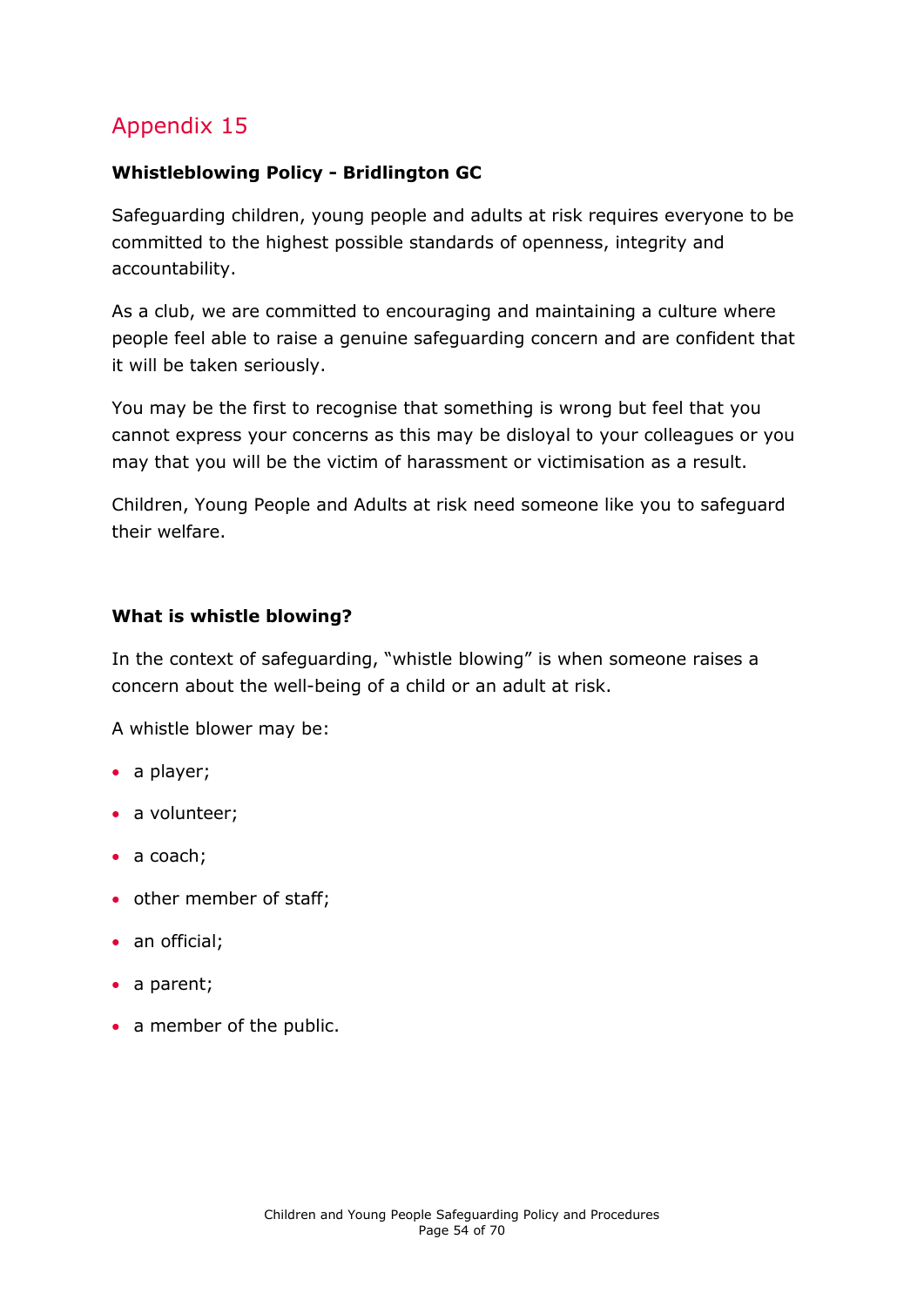#### **Reasons for whistle blowing:**

Those involved in sport must acknowledge their individual responsibilities and bring matters of concern to the attention of the relevant people and/or agencies. Although this can be difficult it is particularly important where the welfare of children may be at risk.

Each individual has a responsibility for raising concerns about unacceptable practice or behaviour:

- To protect or reduce risk to others
- To prevent a problem from becoming worse or more widespread
- To prevent becoming implicated yourself

#### **What prevents those individuals from whistle blowing:**

- Starting a chain of events that they have no control of
- Disrupting work or training
- Fear of getting it wrong or making a mistake
- Fear of repercussions
- Fear of damaging careers
- Fear of not being believed.

If a child or an adult at risk is in immediate danger or risk of harm, the police should be contacted by calling 999.

Where a child or an adult at risk is not in immediate danger the first person you should report your suspicion or allegation to is your Club Welfare Officer. If for any reason you cannot, or do not wish to report the matter to your Club Welfare Officer please contact Ash Wilson England Golf Lead Safeguarding Officer on 01526 351824 or email [safeguarding@englandgolf.org](mailto:safeguarding@englandgolf.org)

Alternatively you can contact the Local Authority Designated Officer (LADO) or the NSPCC on 0808 800 5000.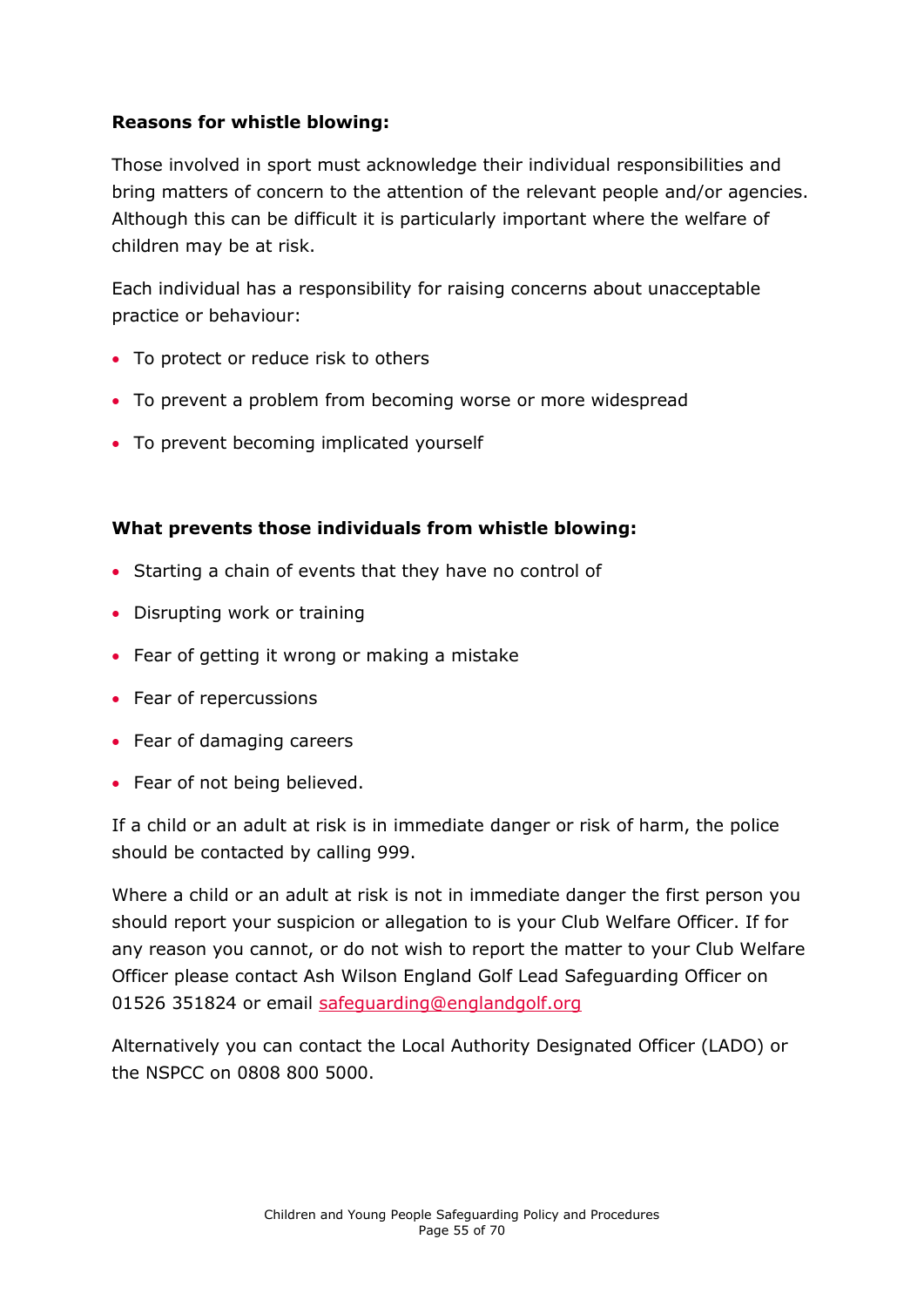#### **Information to include when raising a concern**

The whistle blower should provide as much information as possible regarding the incident or circumstance which has given rise to the concern, including:

- their name and contact details (unless they wish to remain anonymous);
- names of individuals involved;
- date, time and location of incident/circumstance; and
- whether any witnesses were present.

Bridlington GC assures that all involved will be treated fairly and that all concerns will be properly considered. In cases where suspicions prove to be unfounded, no action will be taken against those who report their concerns, provided they acted in good faith and without malicious intent.

#### **What happens next?**

- You should be given information on the nature and progress of any enquiries – this may vary depending on the nature and result of the investigations.
- All concerns will be treated in confidence. During the process of investigating the matter, every effort will be made to keep the identity of those raising the concern to the minimum number of individuals practicable.
- Your Club has a responsibility to protect you from harassment or victimisation
- No action will be taken against you if the concern proves to be unfounded and was raised in good faith
- Malicious allegations may be considered a disciplinary offence

The Public Interest Disclosure Act 1998 protects whistle blowers from victimisation, discipline or dismissal where they raise genuine concerns of misconduct or malpractice.

If the whistle blower does not believe that the concern has been dealt with appropriately and wishes to speak to someone outside the club or the England Golf Governance Department the NSPCC Whistleblowing advice line should be contacted on 0800 028 0285 or by emailing [help@nspcc.org.uk.](mailto:help@nspcc.org.uk)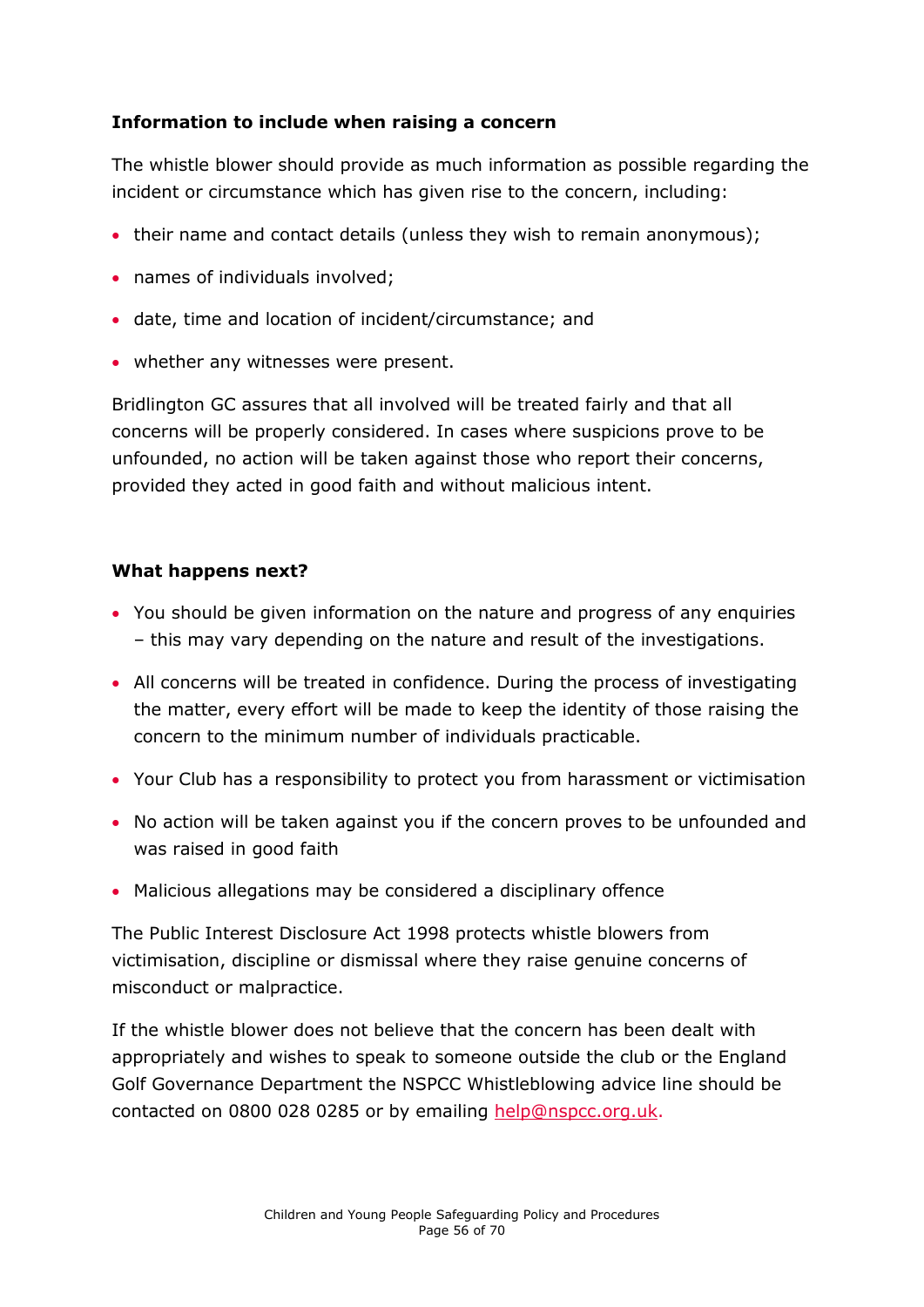## <span id="page-56-0"></span>England Golf DBS Flowchart



\* Regular is open to definition - it is suggested that annually would be insufficient but an argument for eligibility could be made if the individual does an acitivity once a month or a number of times over the summer period, for example.

\*\*Supervision must be 'reasonable in all the circumstances to ensure the protection of children'. It must be 'regular and day to day' (supervision must not be concentrated in first few weeks and then tail off). Supervision must be undertaken by someone who is in Regulated Activity themselves.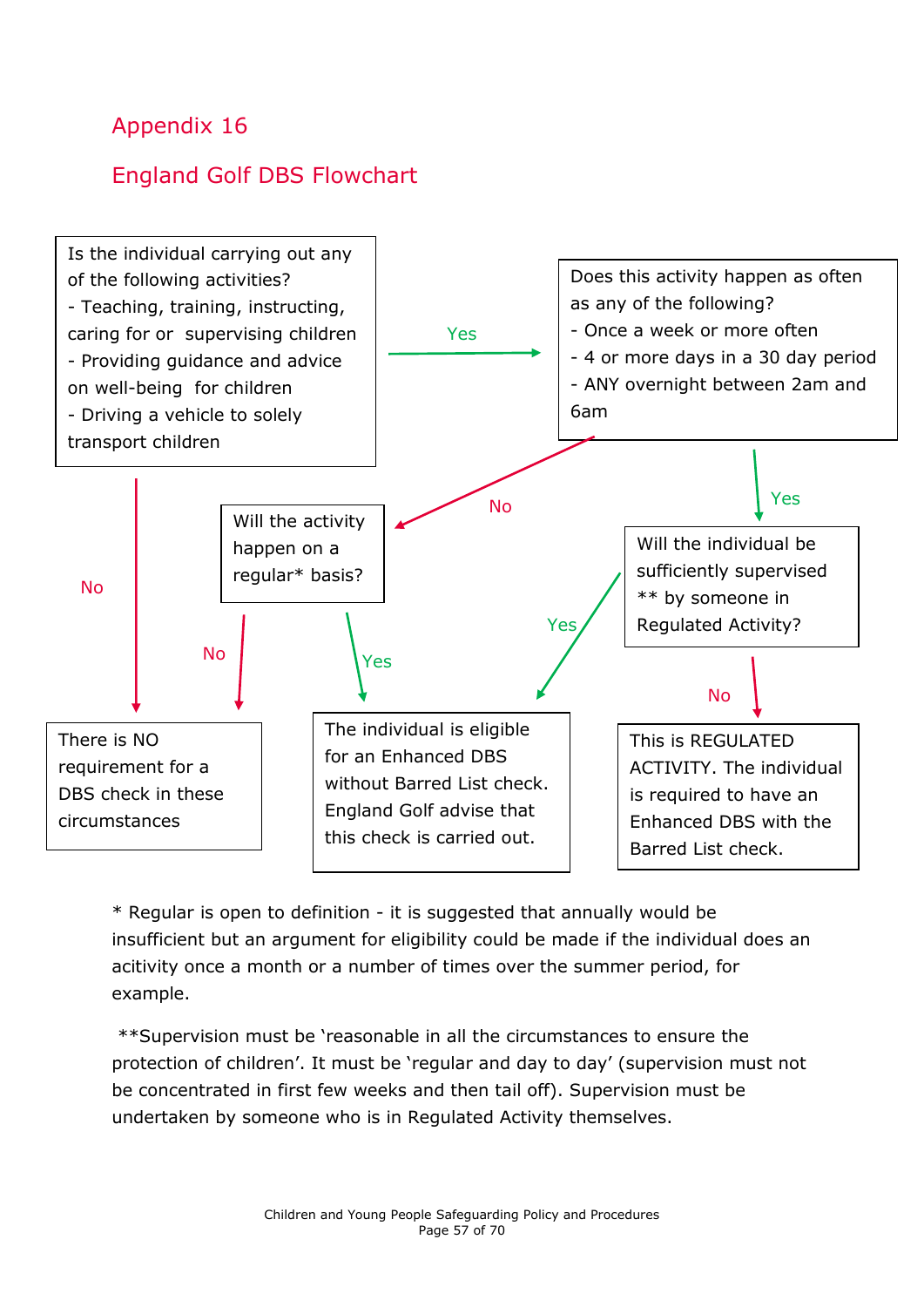#### <span id="page-57-0"></span>**Categories of child abuse**

#### **Abuse can happen on any occasion or in any place where children and young people are present.**

Child abuse is any form of physical, emotional or sexual mistreatment or lack of care that leads to injury or harm. Children may be abused in a family or in an institutional or community setting by those known to them or, more rarely, by a stranger. Children can be abused by adults, either male or female, or by other children.

Safeguarding is defined as:

- Protecting children from maltreatment;
- Preventing impairment of children's health or development;
- Ensuring that children are growing up in circumstances consistent with the provision of safe and effective care; and
- Taking action to enable all children to have the best life chances.

Child Protection is the activity that is undertaken to protect specific children who are suffering or are likely to suffer significant harm.

There are 4 main types of abuse: neglect, physical abuse, sexual abuse and emotional abuse. Children and young people can also be harmed through poor practice and bullying within a sport setting.

**Neglect** is when adults consistently or repeatedly fail to meet a child's basic physical and/or psychological needs which could result in the serious impairment of the child's health or development e.g. failure to provide adequate food, shelter and clothing; failing to protect a child from physical harm or danger; or the failure to ensure access to appropriate medical care or treatment. It may also include refusal to give love, affection and attention.

Examples in sport could include a coach or supervisor repeatedly failing to ensure children are safe, exposing them to undue cold, heat or extreme weather conditions without ensuring adequate clothing or hydration; exposing them to unnecessary risk of injury e.g. by ignoring safe practice guidelines, failing to ensure the use of safety equipment, or by requiring young people to participate when injured or unwell.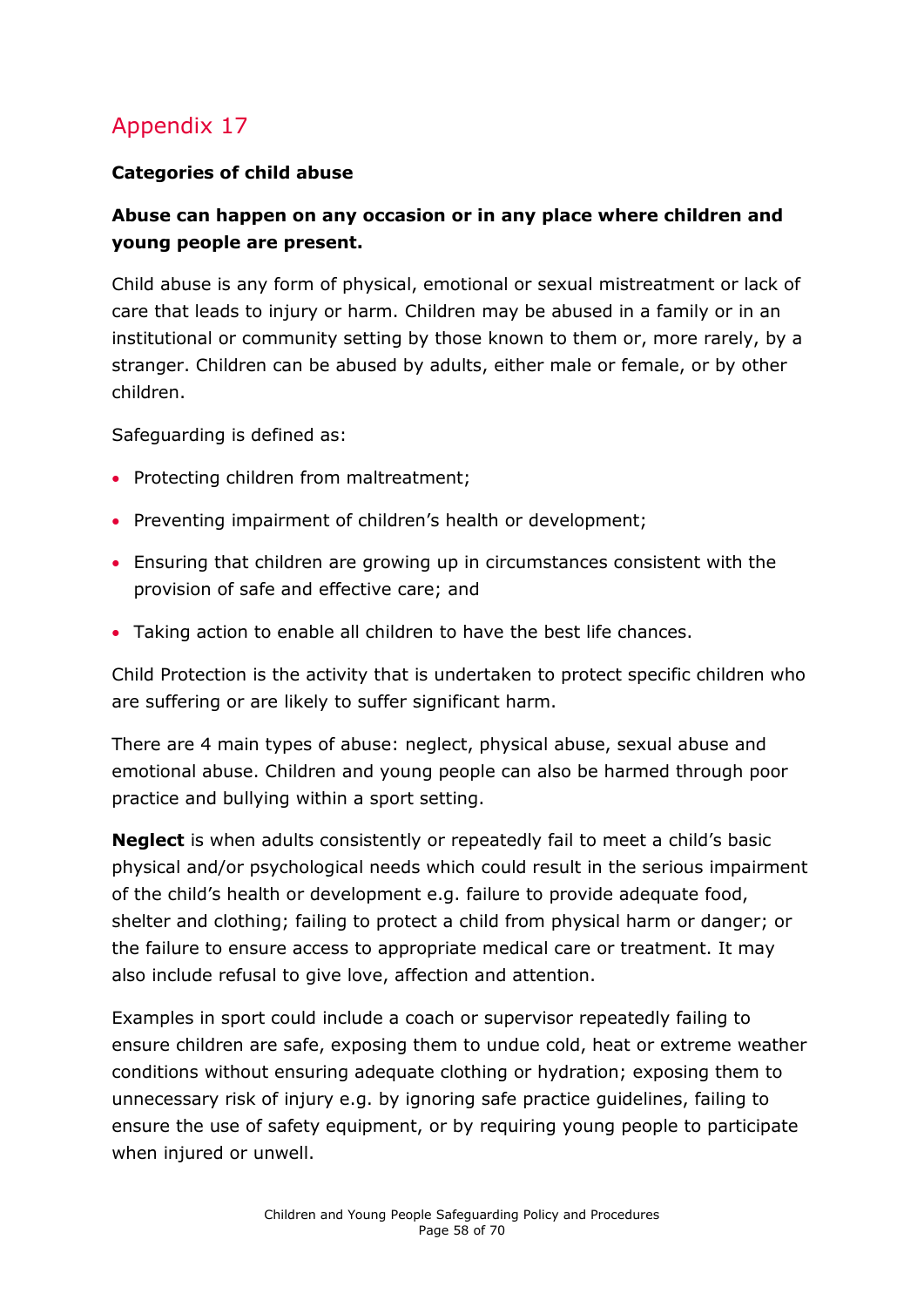**Physical abuse** is when someone physically hurts or injures children by hitting, shaking, throwing, poisoning, burning, biting, scalding, suffocating, drowning or otherwise causing harm. Physical harm may also be caused when a parent or carer feigns the symptoms of, or deliberately causes, ill health to a child whom they are looking after.

Examples in sport may be when the nature and intensity of training or competition exceeds the capacity of the child's immature and growing body; where coaches encourage the use of drugs or harmful substances to enhance performance or delay puberty; if athletes are required to participate when injured; or when sanctions used by coaches imposed involve inflicting pain.

**Sexual abuse** is where children and young people are abused by adults (both male and female) or other children who use them to meet their own sexual needs. This could include full sexual intercourse, masturbation, oral sex, anal intercourse, kissing and sexual fondling. Showing children pornographic material (books, videos, pictures) or taking pornographic images of them are also forms of sexual abuse.

Sexual abusers groom children, protective adults and clubs/organisations in order to create opportunities to abuse and reduce the likelihood of being reported.

Examples in sport may include coaching techniques involving physical contact with children creating situations where sexual abuse can be disguised and may therefore go unnoticed. The power and authority of, or dependence on, the coach if misused, may also lead to abusive situations developing. Contacts made within sport and pursued e.g. through texts, Facebook or Twitter have been used to groom children for abuse.

**Child Sexual Exploitation** is a form of child sexual abuse. It occurs where an individual or group takes advantage of an imbalance of power to coerce, manipulate or deceive a child or young person under the age of 18 into sexual activity

(a) in exchange for something the victim needs or wants, and/or

(b) for the financial advantage or increased status of the perpetrator or facilitator.

The victim may have been sexually exploited even if the sexual activity appears consensual. Child sexual exploitation does not always involve physical contact; it can also occur through the use of technology.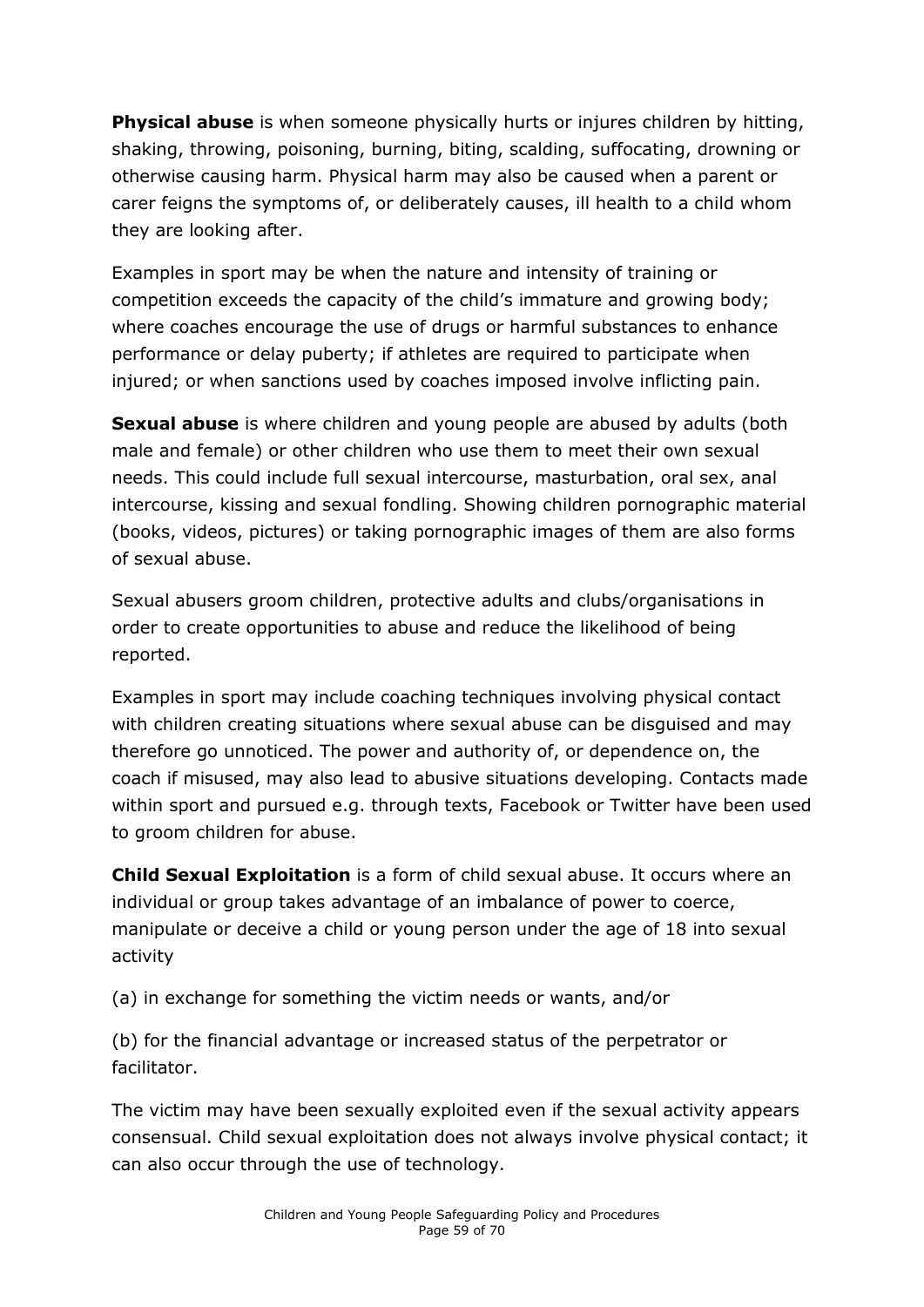**Emotional abuse** is the persistent emotional ill-treatment of a child so as to cause severe and persistent adverse effects on the child's emotional development. It may involve conveying to children that they are worthless or unloved, inadequate, or valued only insofar as they meet the needs of another person.

It may feature age or developmentally inappropriate expectations being imposed on children or even the over protection of a child. It may involve causing children to feel frightened or in danger by being constantly shouted at, threatened or taunted which may make the child very nervous and withdrawn. Some level of emotional abuse is involved in all types of ill-treatment of a child.

Examples in sport may include children who are subjected to constant criticism, name-calling, sarcasm, bullying, racism or pressure to perform to unrealistically high expectations; or when their value or worth is dependent on sporting success or achievement.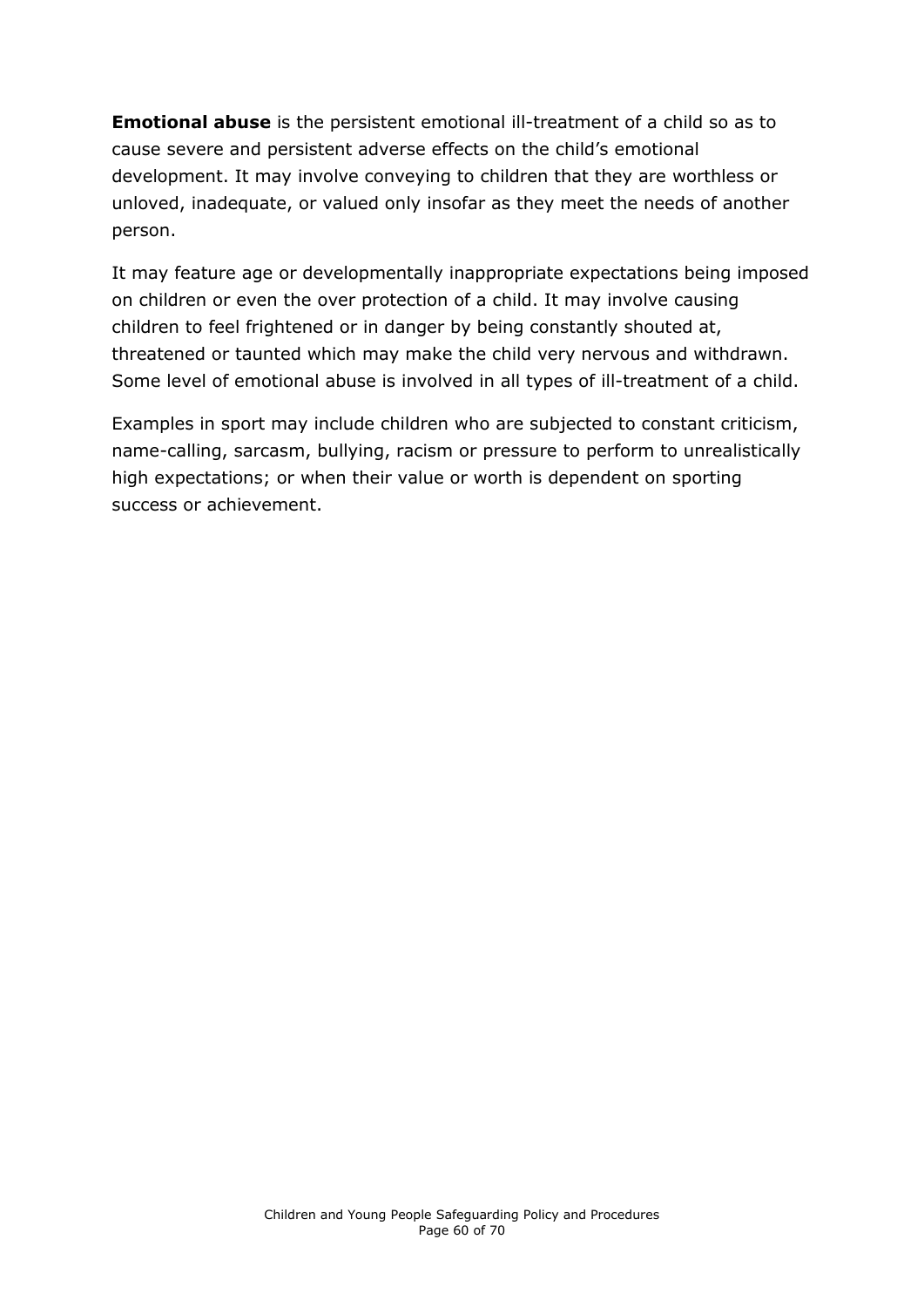# **Golf should be fun!**

# **You should feel safe and enjoy your sport**

Is something worrying you? Do you need someone to talk to?

# **Speak to your club welfare officer**



**Club Welfare Officers Name: Andrew Wright and Kim Brompton**

 **Email address: Andrew [andy.wright@pga.org.uk](mailto:andy.wright@pga.org.uk) Kim – bromptonk@brandesbu rton.eriding.net**

**Telephone Number: Andrew - 01675 410333 Kim - 07900495242**

Alternatively, you can speak to someone at ChildLine 0800 1111 | NSPCC 0808 800 5000 | England Golf 01526 351851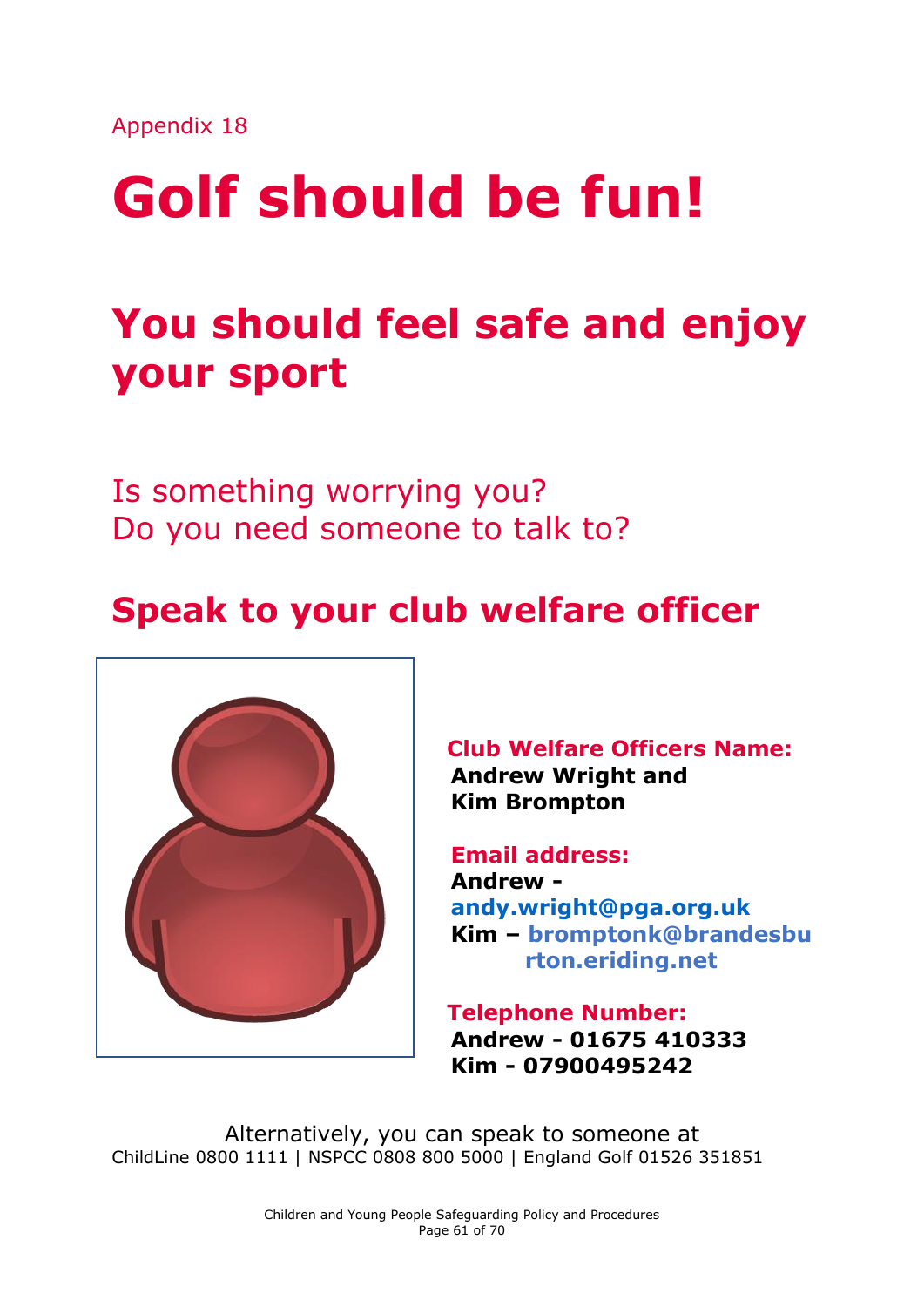

#### **Bridlington GC**

#### <span id="page-61-0"></span>**Safeguarding Children and Young People – A Short Guide for Club Members**

Bridlington GC is committed to ensure that the sport of golf is one within which children and young people involved can thrive and flourish in a safe environment and that all children, young people and adults at risk have a fun, safe and positive experience when playing golf.

Bridlington GC is an affiliated member of England Golf and follows the England Golf Safeguarding Children and Young People Policy and procedures.

You might be thinking "**What has safeguarding got to do with me?"**

Government guidance makes it clear that 'Safeguarding is everyone's responsibility'.

Anyone who has a negative experience of sport at a young age is less likely to become a regular long-term participant. It's important for the future of your club and the sport as a whole that children and young people have an enjoyable experience.

#### **All club members have a part to play in making that happen.**

All adults should contribute to the club meeting its overall duty of care, be aware of our club's safeguarding policy, and know what to do if they are concerned about a young person.

Bridlington GC asks our members to

#### **Familiarise yourself with the Bridlington GC Safeguarding Policy.**

*The full copy of the Bridlington GC Safeguarding Children and Young People Policy is available on our website<https://www.bridlingtongolfclub.co.uk/>*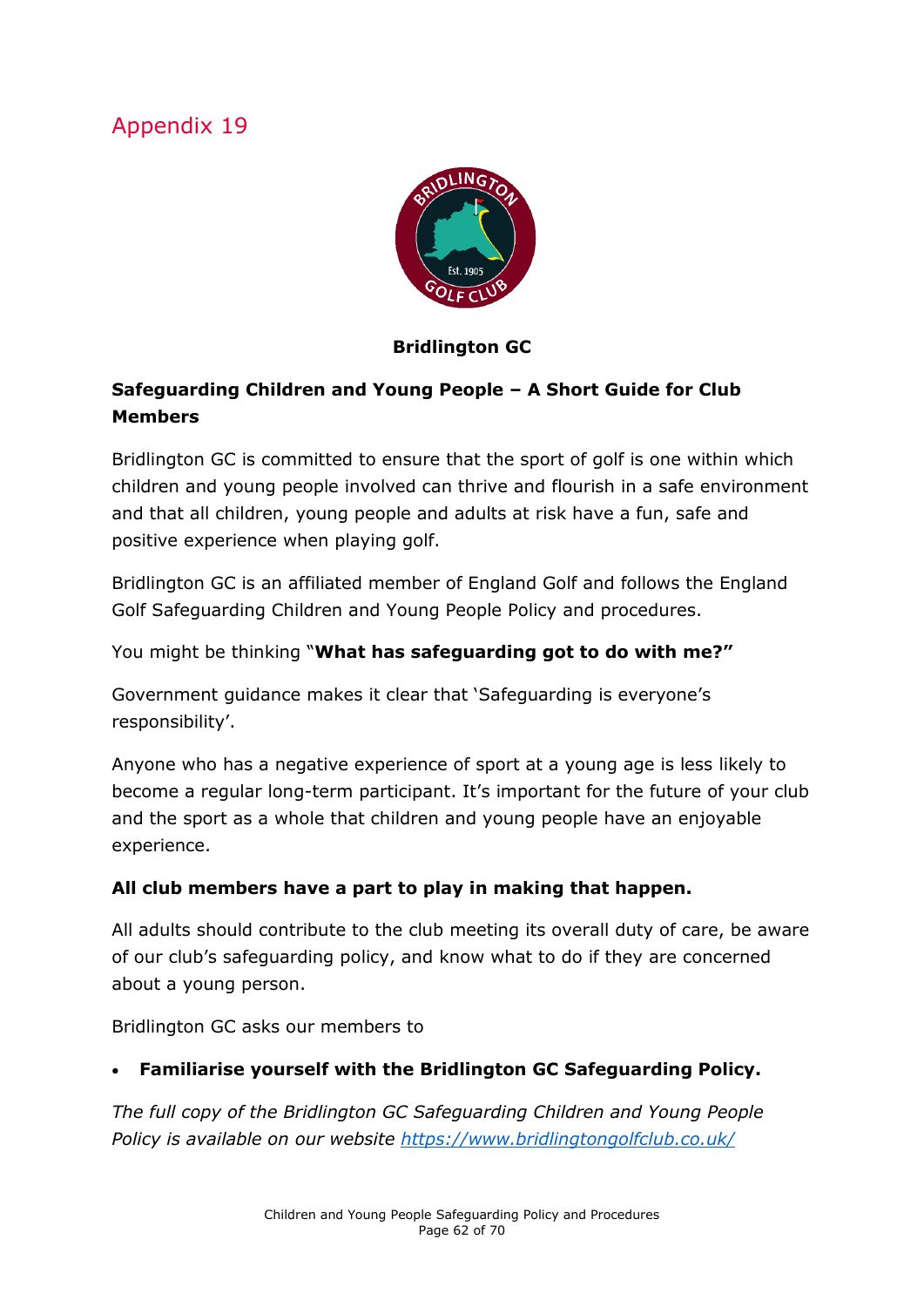In particular familiarise yourself with: *(Golf Clubs can add relevant information from their Safeguarding Policy in each section)*

#### **1. Bridlington GC Codes of Conduct**

Adults should always be aware that age related differences exist and conduct themselves in a manner that both recognises this and prioritises the welfare of children and young people.

#### **2. Anti-Bullying Policy**

Bridlington GC believe that every effort must be made to eradicate bullying in all its forms. The Club will not tolerate bullying in any of its forms during club matches, competitions, coaching or at any other time while at the club.

#### **3. Transport Policy**

The club believes it is primarily the responsibility of parents/carers to transport their child/children to and from events.

#### **4. Changing Room Policy**

The changing rooms are used by all members & visitors. Wherever possible adults will avoid changing or showering at the same time as children but parents will be made aware that with limited changing room space there will be occasions when adults and children may need to share the facilities. Where a parent/carer does not consent to their child accessing the changing rooms, it is their responsibility to either supervise the child while in the changing rooms or ensure that they do not use them.

#### **5. Photography, Videoing and the use of Social Media Policies**

Think very carefully before contacting a young person via mobile phone, e-mail or social media.

Do not accept children as contacts on social networking sites if you hold a position of trust with children/young people.

In general stick to group communications, copy the communication to a parent and only communicate about organisational matters.

#### **What should I do if I'm concerned about a child or young person?**

A concern may involve the behaviour of an adult towards a child at the club, or something that has happened to the child outside the club.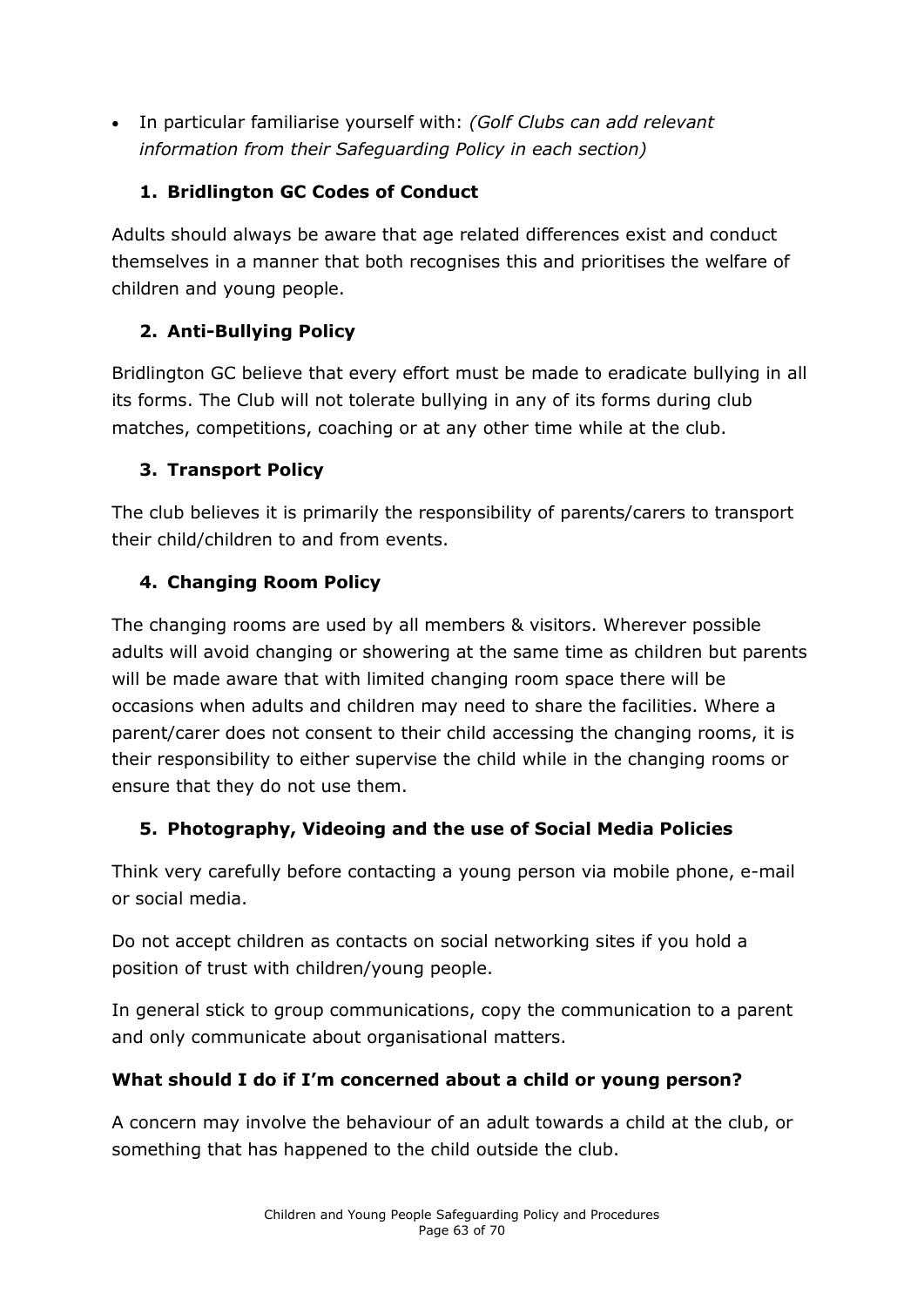Children and young people may confide in adults they trust, in a place where they feel comfortable.

An allegation may range from verbal bullying, to inappropriate contact online, to neglect or emotional abuse, to physical or sexual abuse.

If you are concerned about a child, it is not your responsibility to investigate further, but it is your responsibility to act on your concerns and share them.

Pass the information to Bridlington GC Welfare Officer who will follow the club's Safeguarding procedures.

Andrew Wright & Kim Brompton

- Andrew 01675 410333 Kim 07900495242
- Andrew [andy.wright@pga.org.uk](mailto:andy.wright@pga.org.uk)
- Kim [bromptonk@brandesburton.eriding.net](mailto:bromptonk@brandesburton.eriding.net)

If you believe the child is at immediate risk of harm, call the Police.

Other useful contacts:

NSPCC 24-hour helpline Tel: 0808 800 5000 | England Golf Lead Safeguarding Officer 01526 351824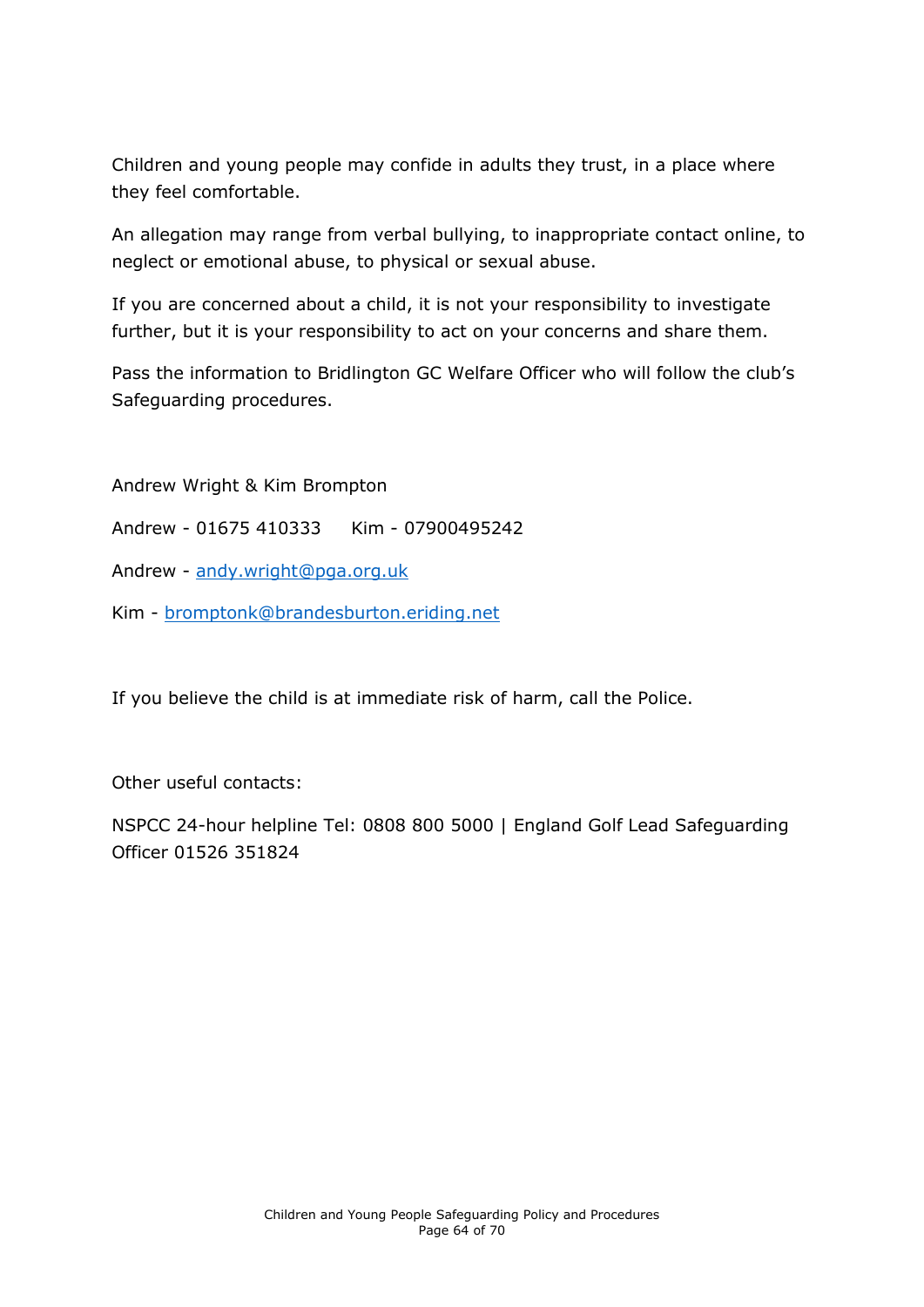#### <span id="page-64-0"></span>**Photography Policy – Bridlington GC**

Whilst the Bridlington GC does not seek to prohibit those with a legitimate interest in filming or photographing children participating in sporting activities it recognises that such activity should take place within an appropriate policy framework.

This policy applies at any Bridlington GC event at which children under the age of 18 are participating.

#### **Policy**

The Bridlington GC policy is as follows;

The welfare of children taking part in golf is paramount.

Children and their parents/carers and/or the Bridlington GC should have control over the images taken of children at Bridlington GC events.

The golfing activity should not be misused purely for the purpose of obtaining images of children.

Images should not be sexual or exploitative in nature or open to misinterpretation and misuse.

The identity of children in a published image should be protected so as not to make the children vulnerable. (If the name of an individual golfer is published with their photograph to celebrate an achievement other personal contact details should never accompany the picture).

#### **Procedure**

#### **Official/professional photographers and those using 'professional' equipment**

The Bridlington GC requires that anyone wishing to take photographic or video images, at any Bridlington GC event at which children under the age of 18 are participating, in an official or professional capacity or using 'professional' camera or video equipment registers their details with the Bridlington GC Championship Office. This must be done before carrying out any such activity on the golf course (including the practice ground) or surrounding area or in the clubhouse.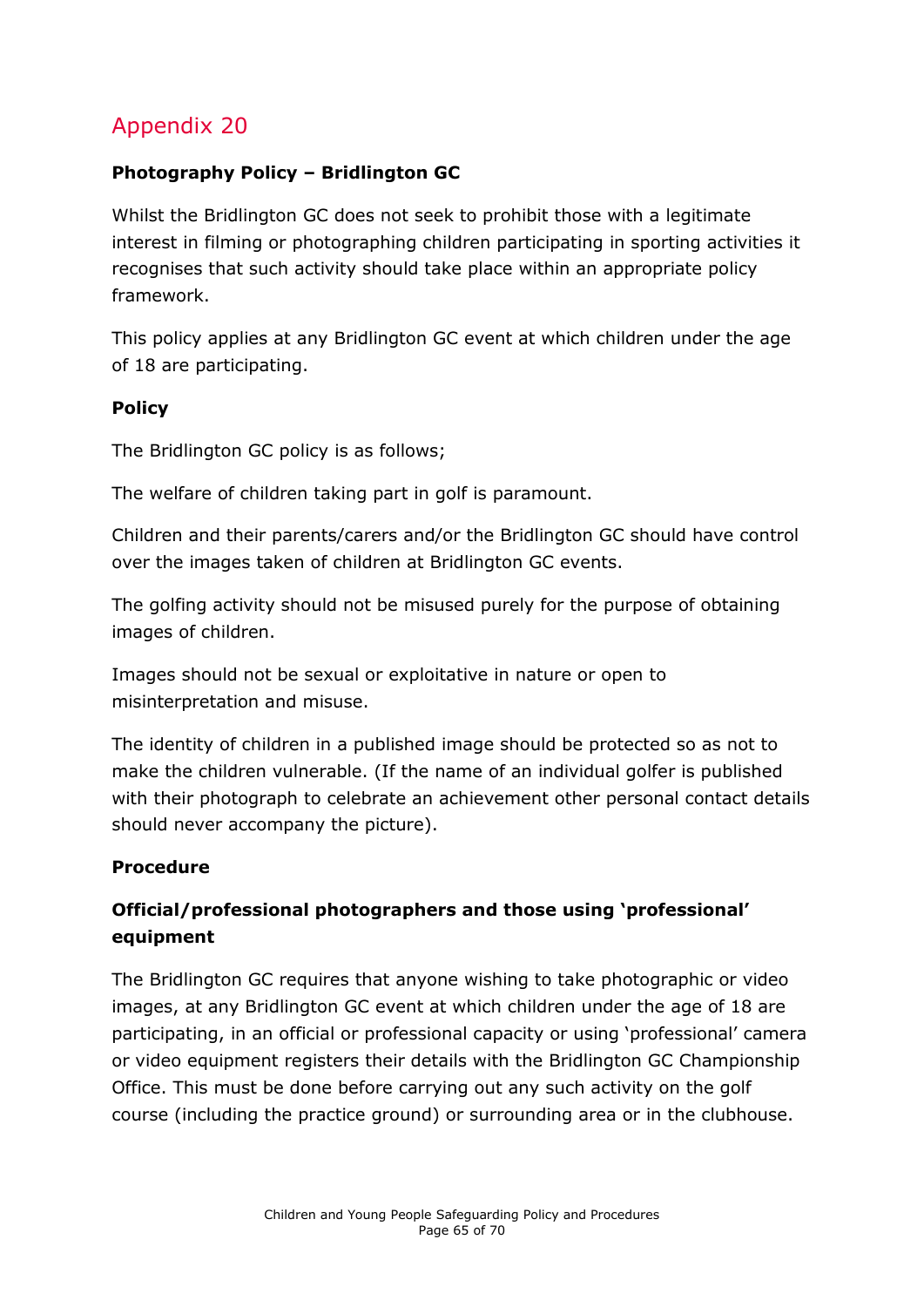Once registered an identification label will be issued as confirmation of registration. Anyone found using photographic or video equipment without an appropriate identification label will be questioned.

The Bridlington GC reserves the right to refuse to grant permission to take photographic or video images if it sees fit.

Photographers must obtain consent from parents to take and use their child's image.

#### **Parents/carers/family members of competitors**

Parents, carers and family members taking occasional informal photographs with mobile devices of their own child, ward or family member at a Bridlington GC event do not need to register their details with the Bridlington GC.

If such photographs include other children (eg at a prize presentation) they should not be publicly displayed or published on social media unless the prior permission of the parents/carers of all the children in the photographs has been obtained.

#### **Concerns**

If competitors or parents have any concerns they should raise them by contacting the Bridlington GC Championship Office immediately.

The Bridlington GC will notify the relevant authorities should it have any doubts as to the authenticity of any individual taking photographs.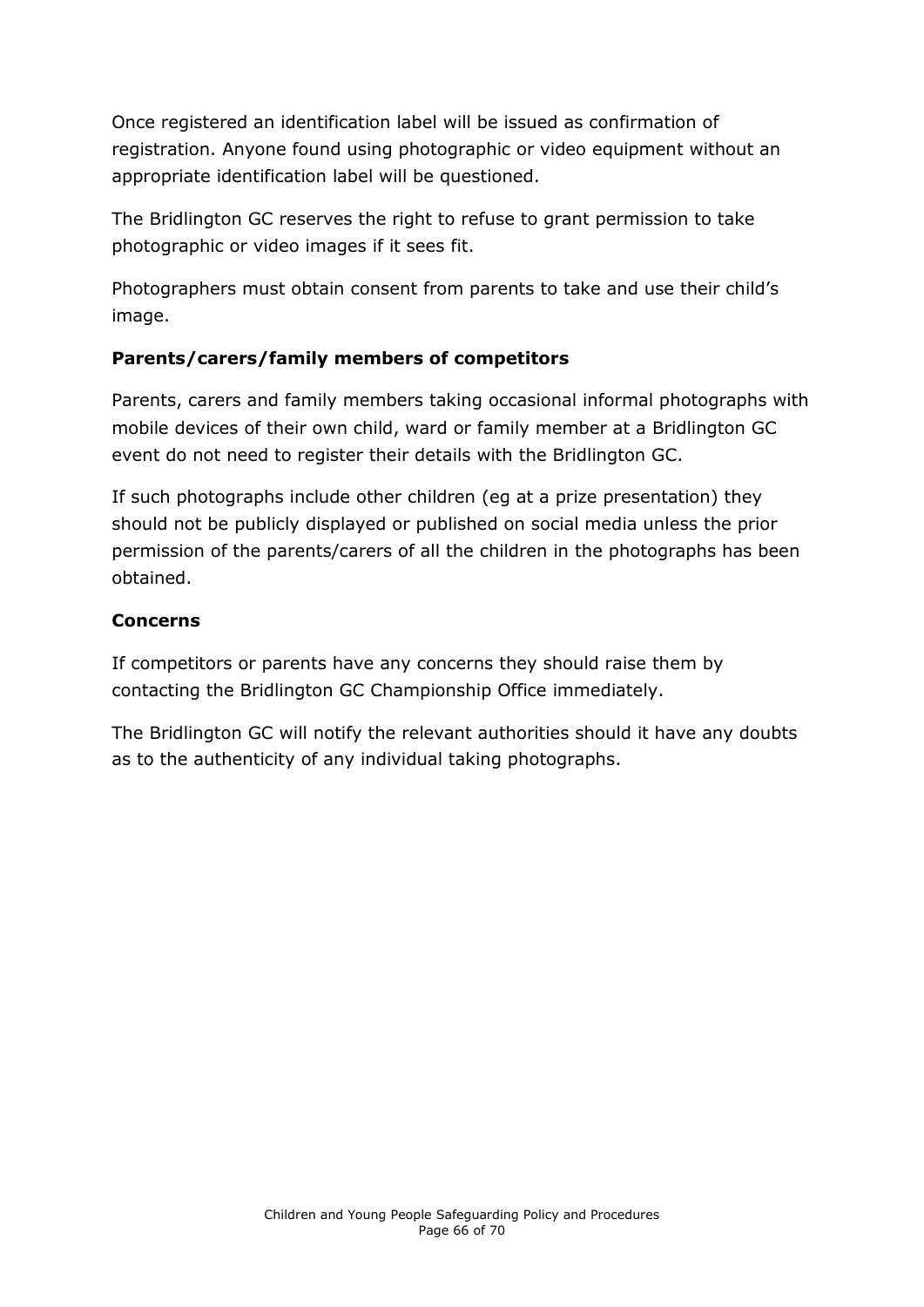#### <span id="page-66-0"></span>**Anti-bullying policy – Bridlington GC**

#### **The Bridlington GC will:**

- recognise its duty of care and responsibility to safeguard all participants from harm
- promote and implement this anti-bullying policy in addition to our safeguarding policy and procedures
- seek to ensure that bullying behaviour is not accepted or condoned
- require all members of the Bridlington GC to be given information about, and sign up to, this policy
- take action to investigate and respond to any alleged incidents of bullying
- encourage and facilitate children and young people to play an active part in developing and adopting a code of conduct to address bullying
- ensure that staff, volunteers and coaches are given access to information, guidance and/or training on bullying.

#### **Each participant, coach, volunteer or official will:**

- respect every child's need for, and rights to, a play environment where safety, security, praise, recognition and opportunity for taking responsibility are available
- respect the feelings and views of others
- recognise that everyone is important and that our differences make each of us special and should be valued
- show appreciation of others by acknowledging individual qualities, contributions and progress
- be committed to the early identification of bullying, and prompt and collective action to deal with it
- ensure safety by having rules and practices carefully explained and displayed for all to see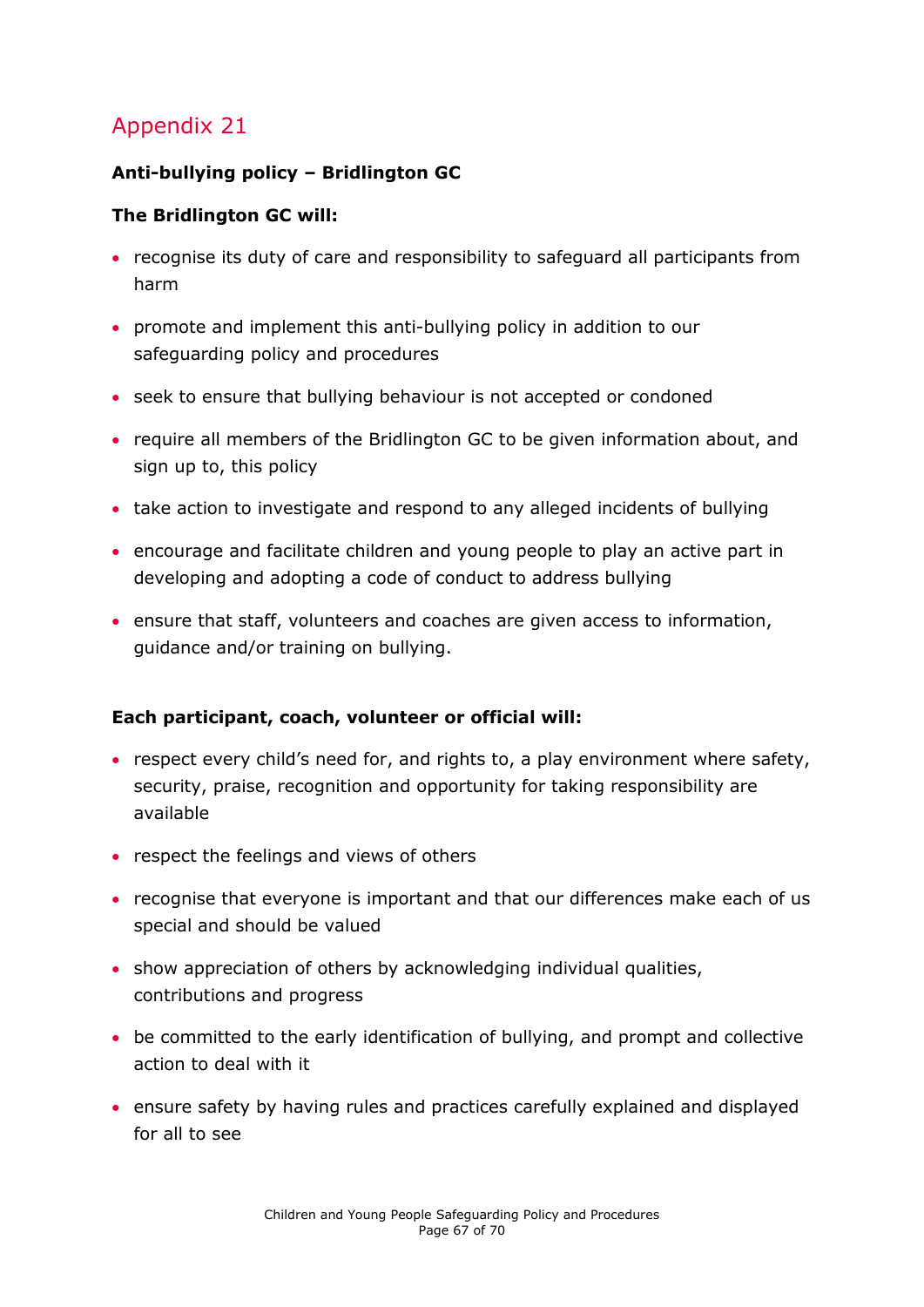• report incidents of bullying they see  $-$  by doing nothing you are condoning bullying.

#### **Bullying**

- all forms of bullying will be addressed
- everybody in the Bridlington GC has a responsibility to work together to stop bullying
- bullying can include online as well as offline behaviour
- bullying can include:
	- physical pushing, kicking, hitting, pinching etc.
	- name calling, sarcasm, spreading rumours, persistent teasing and emotional torment through ridicule, humiliation or the continual ignoring of individuals
	- posting of derogatory or abusive comments, videos or images on social network sites
	- racial taunts, graffiti, gestures, sectarianism sexual comments, suggestions or behaviour
	- unwanted physical contact
- children with a disability, from ethnic minorities, young people who are gay or lesbian, or those with learning difficulties are more vulnerable to this form of abuse and are more likely to be targeted.

#### **Support to the child**

- children should know who will listen to and support them
- systems should be established to open the door to children wishing to talk about bullying or any other issue that affects them
- potential barriers to talking (including those associated with a child's disability or impairment) need to be identified and addressed at the outset to enable children to approach adults for help
- children should have access to helpline numbers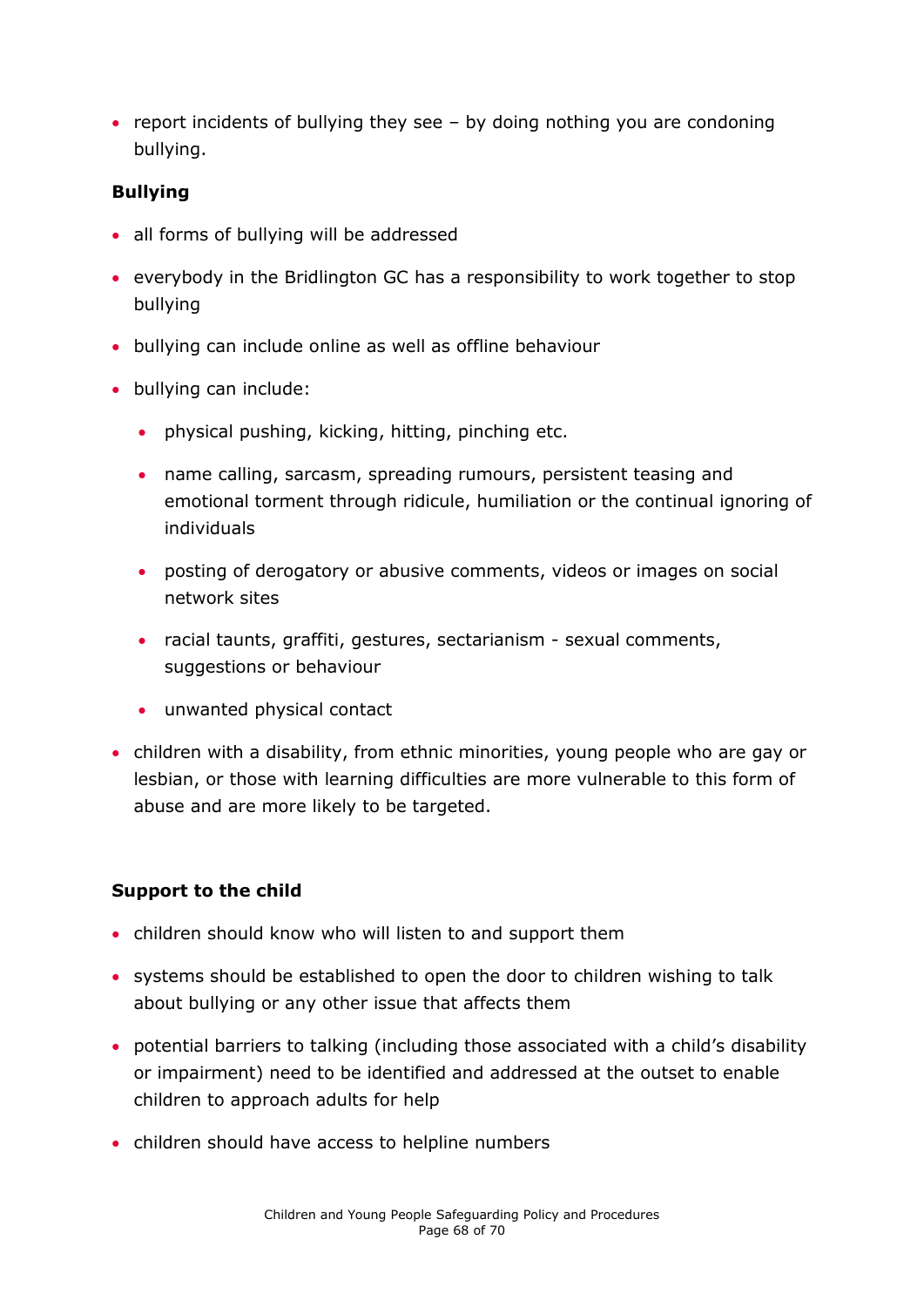- anyone who reports an incident of bullying will be listened to carefully and be supported
- any reported incident of bullying will be investigated objectively and will involve listening carefully to all those involved
- children being bullied will be supported and assistance given to uphold their right to play and live in a safe environment which allows their healthy development
- those who bully will be supported and encouraged to stop bullying
- sanctions for those bullying others that involve long periods of isolation, or which diminish and make individuals look or feel foolish in front of others, will be avoided.

#### **Support to the parents/carers**

- parents/carers to be advised on Bridlington GC bullying policy and practice
- any incident of bullying will be discussed with the child's parents/carers
- parents/carers will be consulted on action to be taken (for both victim and bully) and agreements made as to what action should be taken
- information and advice on coping with bullying will be made available
- support should be offered to the parents/carers including information on other agencies or support lines.

#### **Useful contacts**

Bridlington GC Welfare Officers:

Andrew Wright & Kim Brompton

Andrew - 01675 410333 Kim - 07900495242

Andrew - [andy.wright@pga.org.uk](mailto:andy.wright@pga.org.uk)

Kim - [bromptonk@brandesburton.eriding.net](mailto:bromptonk@brandesburton.eriding.net)